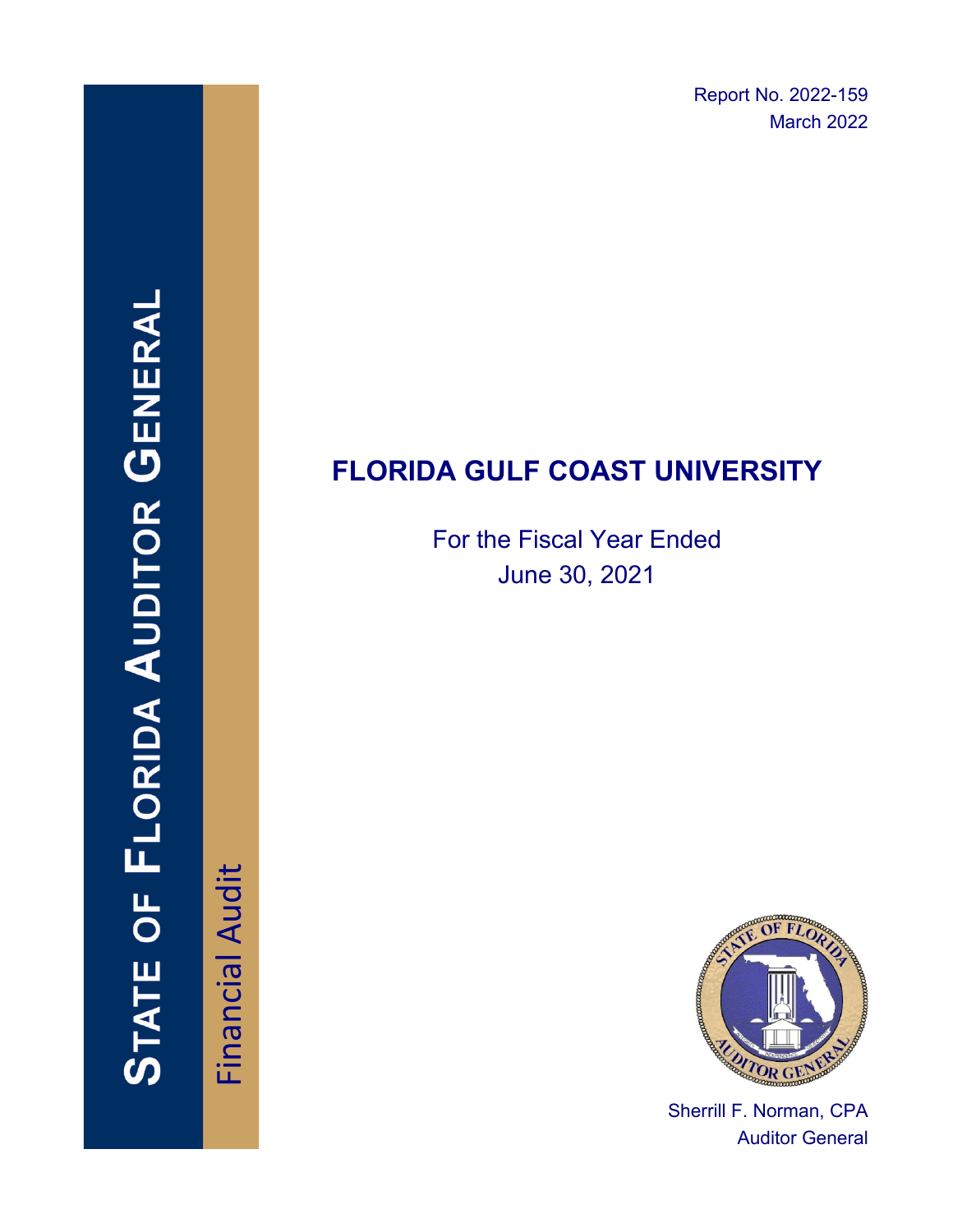### **Board of Trustees and President**

During the 2020-21 fiscal year, Dr. Michael V. Martin served as President of Florida Gulf Coast University and the following individuals served as Members of the Board of Trustees:

> Blake Gable, Chair **Joseph Fogg III** Stephen Smith, Vice Chair Jacob Goldman through 3-31-21<sup>c</sup> Edward Baur from 10-27-20, Dr. Jamie MacDonald<sup>d</sup> through 11-19-20 $a$  J. Leo Montgomery Ashley Coone through  $5-24-21$ <sup>b</sup> Edward Morton Darleen Cors **Robbie Roepstorff** Richard Eide Jr. **Jaye Semrod** Alyssa Fleischer from 4-1-21 c

- 
- a Trustee position vacant from 7-1-20, through 10-26-20, and from 11-20-20 through
- 6-30-21.<br><sup>b</sup> Trustee position vacant from 5-25-21 through 6-30-21.<br><sup>c</sup> Student Body President.
- 

The Auditor General conducts audits of governmental entities to provide the Legislature, Florida's citizens, public entity management, and other stakeholders unbiased, timely, and relevant information for use in promoting government accountability and stewardship and improving government operations.

The team leader was Claudia A. Salgado, and the audit was supervised by Ramon L. Bover, CPA.

Please address inquiries regarding this report to Jaime N. Hoelscher, CPA, Audit Manager, by e-mail at jaimehoelscher@aud.state.fl.us or by telephone at (850) 412-2868.

This report and other reports prepared by the Auditor General are available at:

[FLAuditor.gov](http://flauditor.gov/) 

Printed copies of our reports may be requested by contacting us at:

**State of Florida Auditor General** 

**Claude Pepper Building, Suite G74 · 111 West Madison Street · Tallahassee, FL 32399-1450 · (850) 412-2722**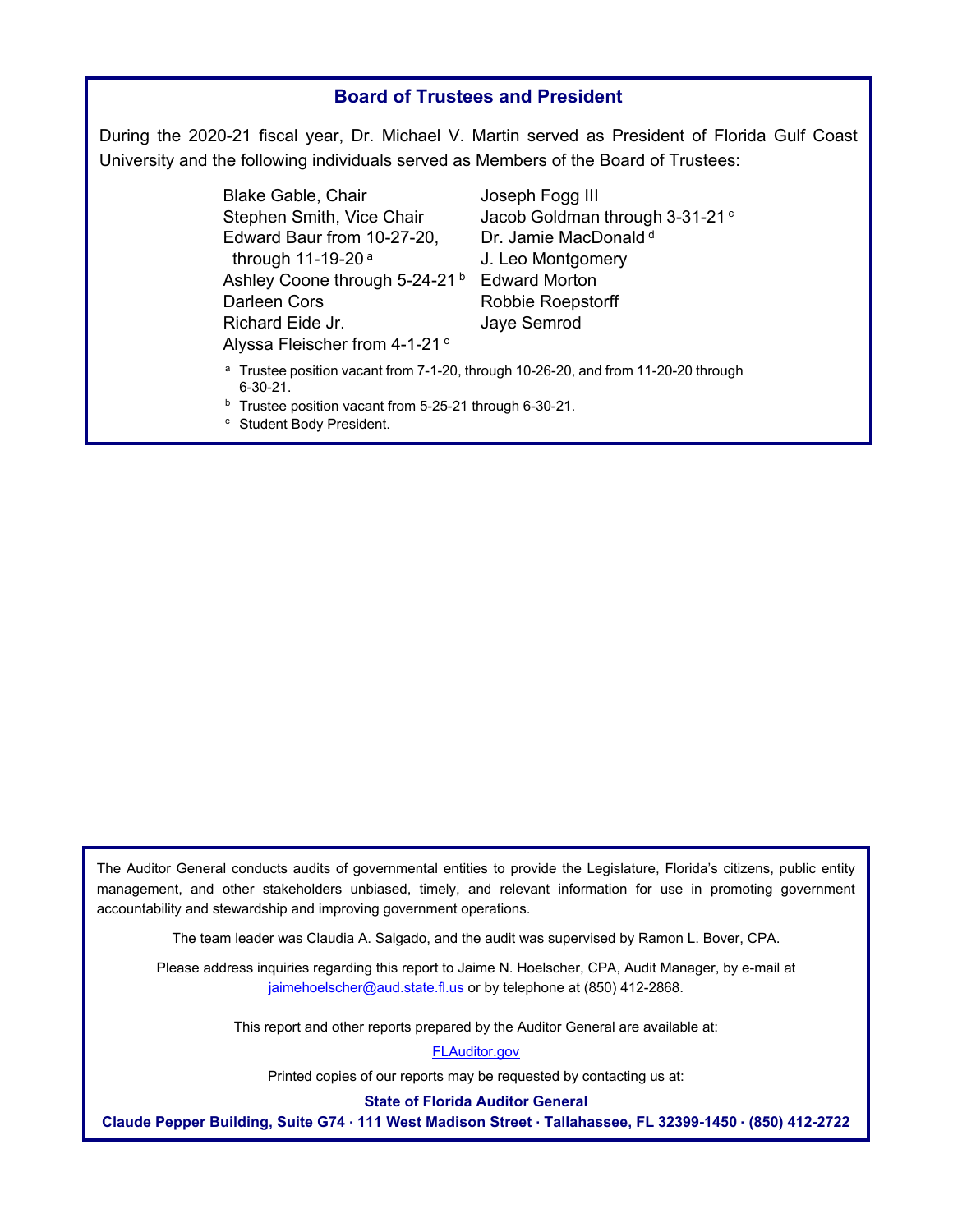### **FLORIDA GULF COAST UNIVERSITY TABLE OF CONTENTS**

Page

| No.                                                                                                                                                                     |
|-------------------------------------------------------------------------------------------------------------------------------------------------------------------------|
|                                                                                                                                                                         |
|                                                                                                                                                                         |
|                                                                                                                                                                         |
|                                                                                                                                                                         |
|                                                                                                                                                                         |
| <b>BASIC FINANCIAL STATEMENTS</b>                                                                                                                                       |
|                                                                                                                                                                         |
|                                                                                                                                                                         |
|                                                                                                                                                                         |
|                                                                                                                                                                         |
| OTHER REQUIRED SUPPLEMENTARY INFORMATION                                                                                                                                |
| Schedule of the University's Proportionate Share of the Total Other Postemployment                                                                                      |
| Schedule of the University's Proportionate Share of the Net Pension Liability - Florida                                                                                 |
| Schedule of University Contributions - Florida Retirement System Pension Plan  54                                                                                       |
| Schedule of the University's Proportionate Share of the Net Pension Liability - Health                                                                                  |
| Schedule of University Contributions - Health Insurance Subsidy Pension Plan  56                                                                                        |
|                                                                                                                                                                         |
| INDEPENDENT AUDITOR'S REPORT ON INTERNAL CONTROL OVER<br>FINANCIAL REPORTING AND ON COMPLIANCE AND OTHER MATTERS<br>BASED ON AN AUDIT OF FINANCIAL STATEMENTS PERFORMED |
|                                                                                                                                                                         |
|                                                                                                                                                                         |
|                                                                                                                                                                         |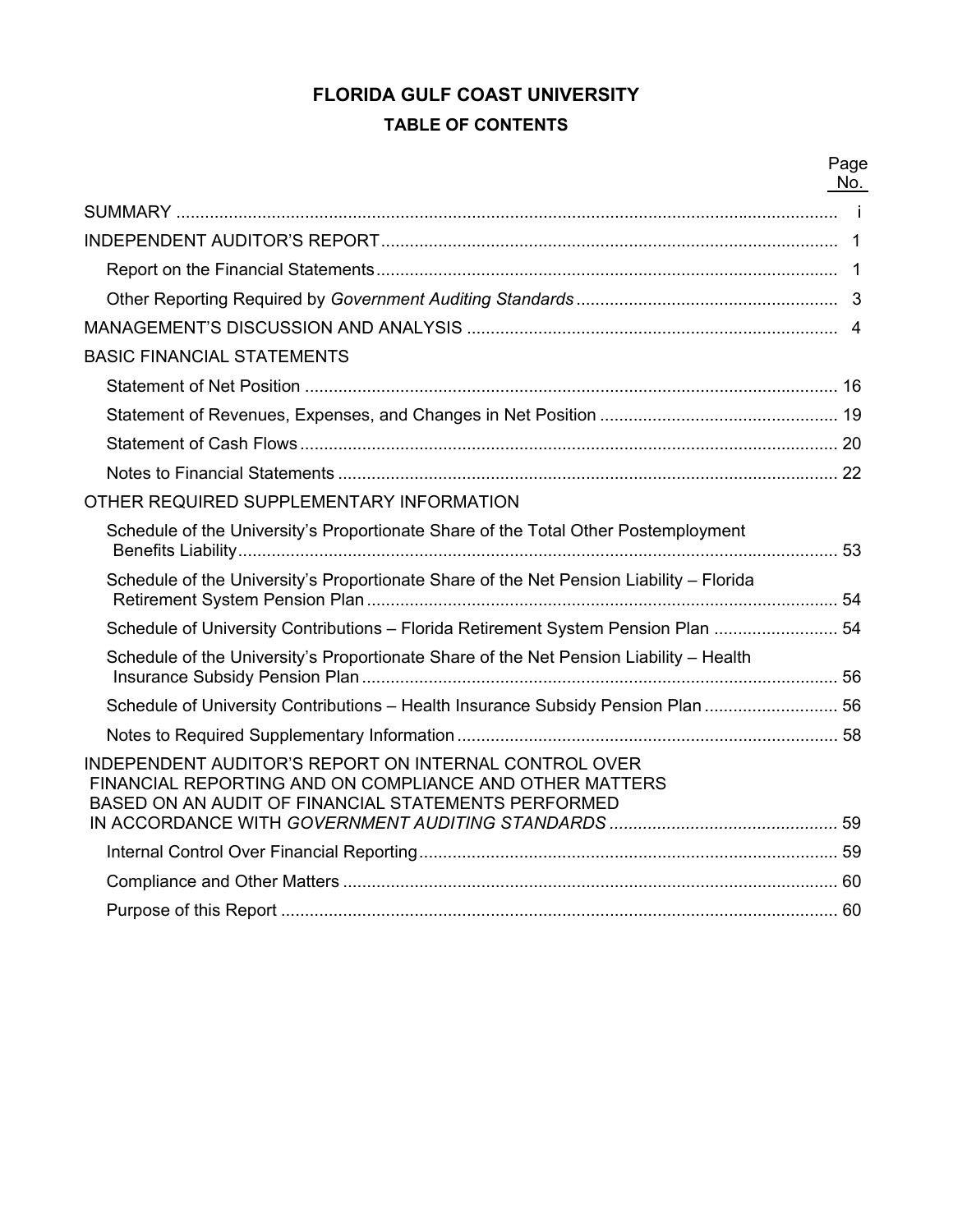### SUMMARY OF REPORT ON FINANCIAL STATEMENTS

<span id="page-3-0"></span>Our audit disclosed that the basic financial statements of Florida Gulf Coast University (a component unit of the State of Florida) were presented fairly, in all material respects, in accordance with prescribed financial reporting standards.

SUMMARY OF REPORT ON INTERNAL CONTROL AND COMPLIANCE

Our audit did not identify any deficiencies in internal control over financial reporting that we consider to be material weaknesses.

The results of our tests disclosed no instances of noncompliance or other matters that are required to be reported under *Government Auditing Standards*, issued by the Comptroller General of the United States.

### AUDIT OBJECTIVES AND SCOPE

Our audit objectives were to determine whether Florida Gulf Coast University and its officers with administrative and stewardship responsibilities for University operations had:

- Presented the University's basic financial statements in accordance with generally accepted accounting principles;
- Established and implemented internal control over financial reporting and compliance with requirements that could have a direct and material effect on the financial statements; and
- Complied with the various provisions of laws, rules, regulations, contracts, and grant agreements that are material to the financial statements.

The scope of this audit included an examination of the University's basic financial statements as of and for the fiscal year ended June 30, 2021. We obtained an understanding of the University's environment, including its internal control, and assessed the risk of material misstatement necessary to plan the audit of the basic financial statements. We also examined various transactions to determine whether they were executed, in both manner and substance, in accordance with governing provisions of laws, rules, regulations, contracts, and grant agreements.

An examination of Federal awards administered by the University is included within the scope of our Statewide audit of Federal awards administered by the State of Florida.

### AUDIT METHODOLOGY

We conducted our audit in accordance with auditing standards generally accepted in the United States of America and applicable standards contained in *Government Auditing Standards*, issued by the Comptroller General of the United States.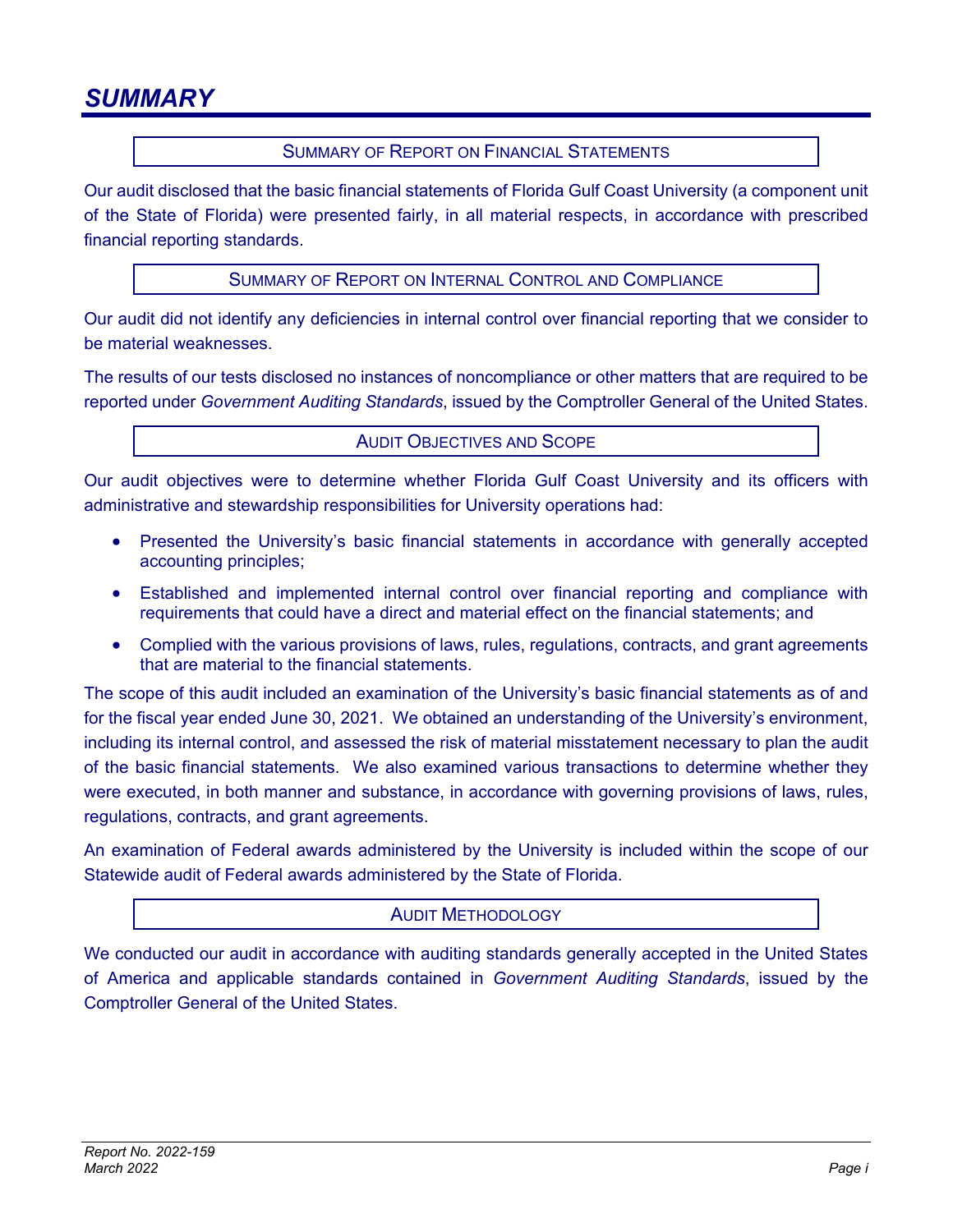<span id="page-4-0"></span>

Sherrill F. Norman, CPA Auditor General

# **AUDITOR GENERAL STATE OF FLORIDA**

Claude Denson Pepper Building, Suite G74 111 West Madison Street Tallahassee, Florida 32399-1450



Phone: (850) 412-2722 Fax: (850) 488-6975

The President of the Senate, the Speaker of the House of Representatives, and the Legislative Auditing Committee

### **INDEPENDENT AUDITOR'S REPORT**

### **Report on the Financial Statements**

We have audited the accompanying financial statements of Florida Gulf Coast University, a component unit of the State of Florida, and its discretely presented component unit as of and for the fiscal year ended June 30, 2021, and the related notes to the financial statements, which collectively comprise the University's basic financial statements as listed in the table of contents.

### *Management's Responsibility for the Financial Statements*

Management is responsible for the preparation and fair presentation of these financial statements in accordance with accounting principles generally accepted in the United States of America; this includes the design, implementation, and maintenance of internal control relevant to the preparation and fair presentation of financial statements that are free from material misstatement, whether due to fraud or error.

### *Auditor's Responsibility*

Our responsibility is to express opinions on these financial statements based on our audit. We did not audit the financial statements of the blended and discretely presented component units. The financial statements of Florida Gulf Coast University Financing Corporation, the blended component unit, represent 5 percent, 44 percent, 10 percent, and 6 percent, respectively, of the assets, liabilities, net position, and revenues reported for Florida Gulf Coast University. The financial statements of the discretely presented component unit represent 100 percent of the transactions and account balances of the discretely presented component unit columns. Those financial statements were audited by other auditors whose reports have been furnished to us, and our opinions, insofar as they relate to the amounts included for those financial statements, are based solely on the reports of the other auditors. We conducted our audit in accordance with auditing standards generally accepted in the United States of America and the standards applicable to financial audits contained in *Government Auditing Standards*, issued by the Comptroller General of the United States. Those standards require that we plan and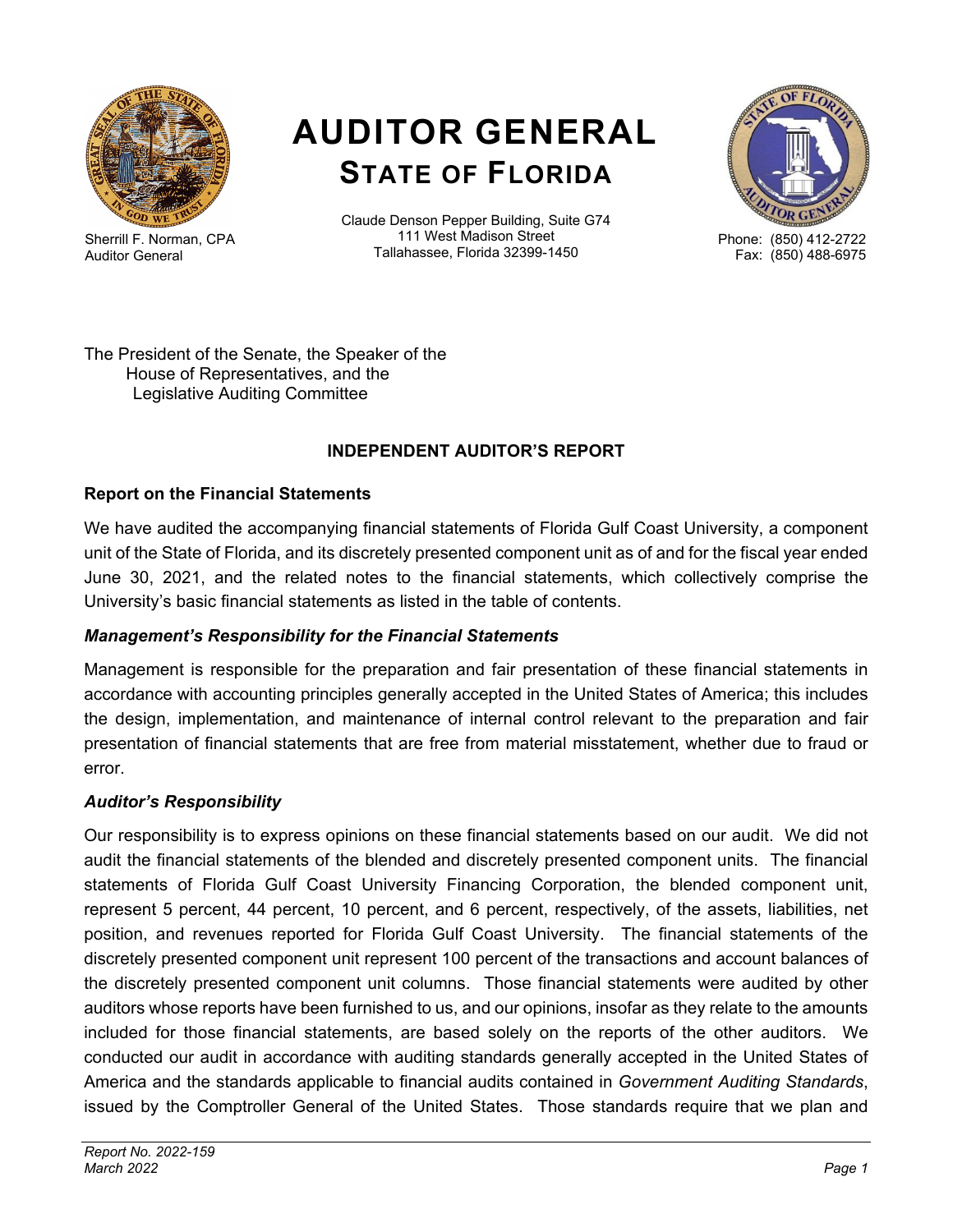perform the audit to obtain reasonable assurance about whether the financial statements are free from material misstatement.

An audit involves performing procedures to obtain audit evidence about the amounts and disclosures in the financial statements. The procedures selected depend on the auditor's judgment, including the assessment of the risks of material misstatement of the financial statements, whether due to fraud or error. In making those risk assessments, the auditor considers internal control relevant to the entity's preparation and fair presentation of the financial statements in order to design audit procedures that are appropriate in the circumstances, but not for the purpose of expressing an opinion on the effectiveness of the entity's internal control. Accordingly, we express no such opinion. An audit also includes evaluating the appropriateness of accounting policies used and the reasonableness of significant accounting estimates made by management, as well as evaluating the overall presentation of the financial statements.

We believe that the audit evidence we have obtained is sufficient and appropriate to provide a basis for our audit opinions.

### *Opinions*

In our opinion, based on our audit and the reports of other auditors, the financial statements referred to above present fairly, in all material respects, the respective financial position of Florida Gulf Coast University and of its discretely presented component unit as of June 30, 2021, and the respective changes in financial position and, where applicable, cash flows thereof for the fiscal year then ended in accordance with accounting principles generally accepted in the United States of America.

### *Other Matter*

### *Required Supplementary Information*

Accounting principles generally accepted in the United States of America require that **MANAGEMENT'S DISCUSSION AND ANALYSIS**, the **Schedule of the University's Proportionate Share of the Total Other Postemployment Benefits Liability**, **Schedule of the University's Proportionate Share of the Net Pension Liability – Florida Retirement System Pension Plan**, **Schedule of University Contributions – Florida Retirement System Pension Plan**, **Schedule of the University's Proportionate Share of the Net Pension Liability – Health Insurance Subsidy Pension Plan**, **Schedule of University Contributions – Health Insurance Subsidy Pension Plan**, and **Notes to Required Supplementary Information**, as listed in the table of contents, be presented to supplement the basic financial statements. Such information, although not a part of the basic financial statements, is required by the Governmental Accounting Standards Board who considers it to be an essential part of financial reporting for placing the basic financial statements in an appropriate operational, economic, or historical context. We and other auditors have applied certain limited procedures to the required supplementary information in accordance with auditing standards generally accepted in the United States of America, which consisted of inquiries of management about the methods of preparing the information and comparing the information for consistency with management's responses to our inquiries, the basic financial statements, and other knowledge we obtained during our audit of the basic financial statements. We do not express an opinion or provide any assurance on the information because the limited procedures do not provide us with sufficient evidence to express an opinion or provide any assurance.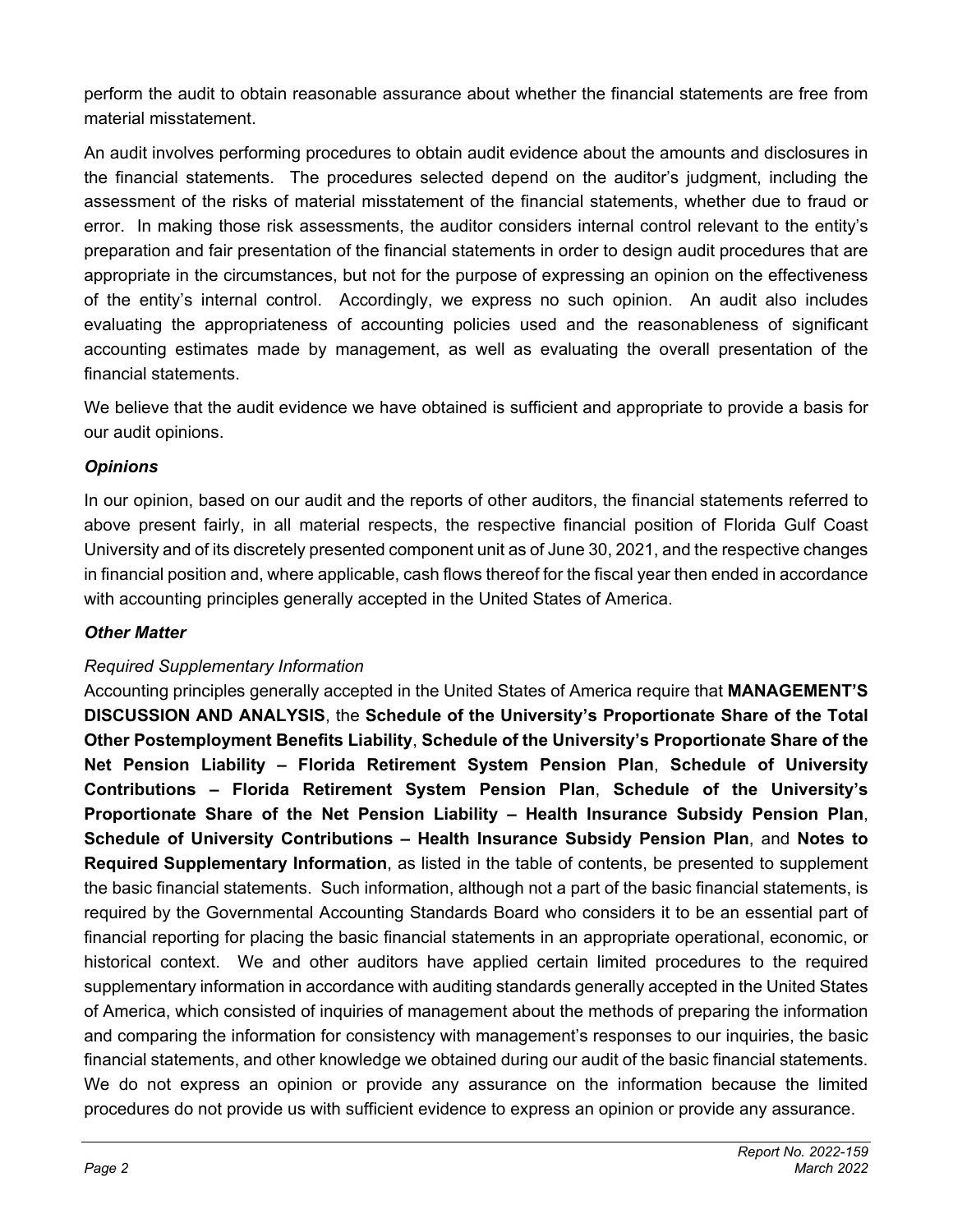### <span id="page-6-0"></span>**Other Reporting Required by** *Government Auditing Standards*

In accordance with *Government Auditing Standards*, we have also issued our report dated March 21, 2022, on our consideration of the Florida Gulf Coast University's internal control over financial reporting and on our tests of its compliance with certain provisions of laws, rules, regulations, contracts, and grant agreements and other matters included under the heading **INDEPENDENT AUDITOR'S REPORT ON INTERNAL CONTROL OVER FINANCIAL REPORTING AND ON COMPLIANCE AND OTHER MATTERS BASED ON AN AUDIT OF FINANCIAL STATEMENTS PERFORMED IN ACCORDANCE WITH** *GOVERNMENT AUDITING STANDARDS*. The purpose of that report is solely to describe the scope of our testing of internal control over financial reporting and compliance and the results of that testing, and not to provide an opinion on the effectiveness of the internal control over financial reporting or on compliance. That report is an integral part of an audit performed in accordance with *Government Auditing Standards* in considering the Florida Gulf Coast University's internal control over financial reporting and compliance.

Respectfully submitted,

Sherrill F. Norman, CPA Tallahassee, Florida March 21, 2022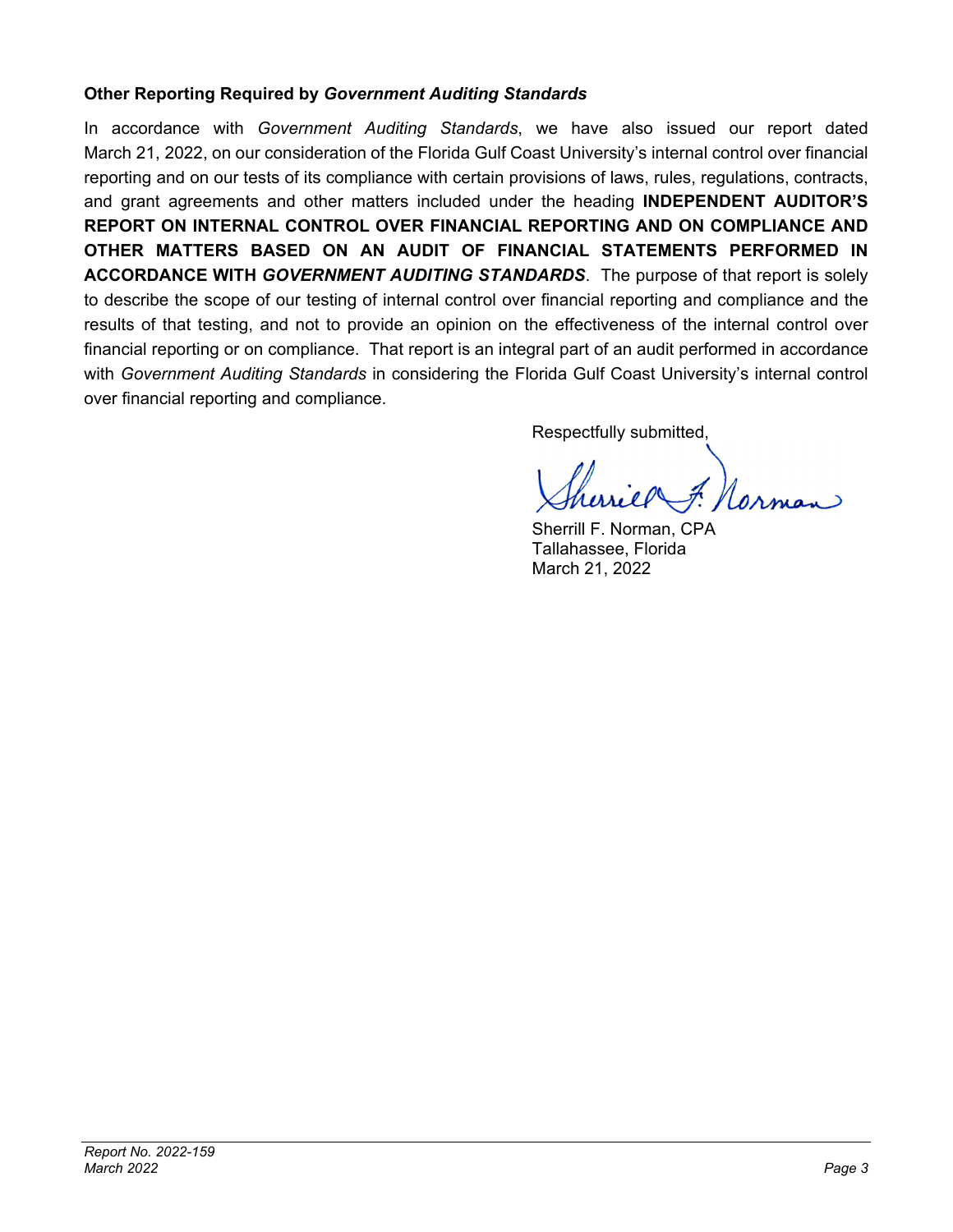## <span id="page-7-0"></span>*MANAGEMENT'S DISCUSSION AND ANALYSIS*

Management's discussion and analysis (MD&A) provides an overview of the financial position and activities of the University for the fiscal year ended June 30, 2021, and should be read in conjunction with the financial statements and notes thereto. The MD&A, and financial statements and notes thereto, are the responsibility of University management. The MD&A contains financial activity of the University for the fiscal years ended June 30, 2021, and June 30, 2020.

### FINANCIAL HIGHLIGHTS

The University's assets totaled \$727.3 million at June 30, 2021. This balance reflects a \$31.7 million, or 4.6 percent, increase as compared to the 2019-20 fiscal year, resulting from increases in net capital assets and investments. The increase in assets was accompanied by an increase in liabilities of \$25.7 million, or 7.1 percent, totaling \$386 million at June 30, 2021, compared to \$360.2 million at June 30, 2020. Deferred outflows of resources increased by \$22.6 million, or 42.8 percent, and deferred inflows of resources increased by \$20.3 million, or 101.5 percent, as compared to the 2019-20 fiscal year. As a result, the University's net position increased by \$8.3 million, resulting in a year-end balance of \$376.4 million.

The University's revenues totaled \$320.8 million for the 2020-21 fiscal year, representing a 10.2 percent increase compared to the 2019-20 fiscal year mainly due to increases in sales and services of auxiliary enterprises, State noncapital and capital appropriations, and in other nonoperating revenues offset by a decrease in investment income. Operating expenses totaled \$303.7 million for the 2020-21 fiscal year, representing an increase of 8.5 percent as compared to the 2019-20 fiscal year mainly due to increases in compensation and employee benefits, services and supplies, and scholarships, fellowships, and waivers.

Net position represents the residual interest in the University's assets and deferred outflows of resources after deducting liabilities and deferred inflows of resources. The University had a deficit in the unrestricted net position of \$85.8 million and its blended component unit had an unrestricted net position of \$31.3 million, as a result the University reported a combined deficit in the unrestricted net position of \$54.5 million. The continued deficit in the University's unrestricted net position was the result of recording long-term liabilities within the annually funded operational fund as required by the Governmental Accounting Standards Board. The following table detailing the components of the University's ending net position demonstrates that the University's negative unrestricted net position was caused by long-term liabilities that will be paid over time and financed by future appropriations.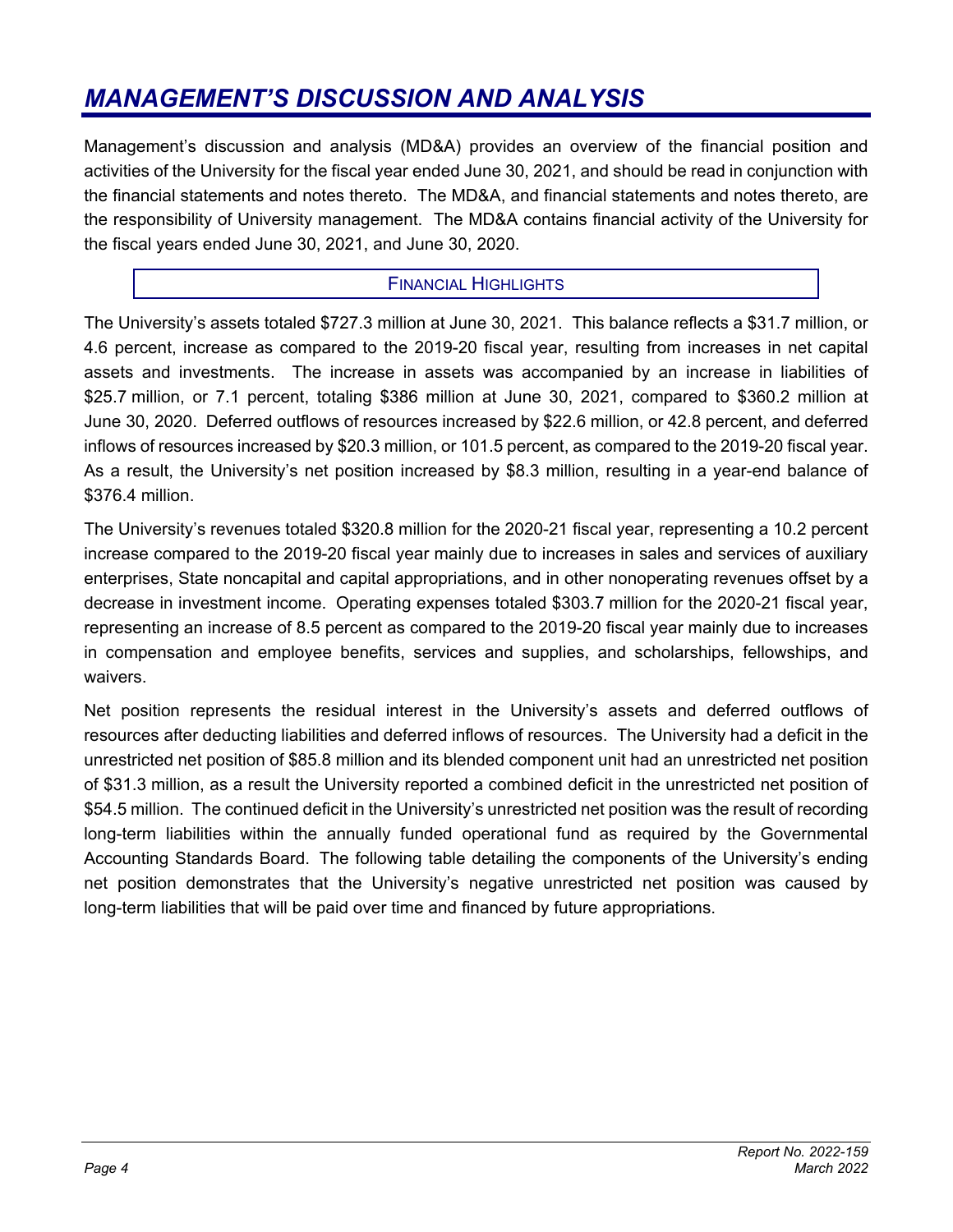### **Unrestricted Net Position**

### **(In Thousands)**

|                                                           |                 | Amount         |
|-----------------------------------------------------------|-----------------|----------------|
| Unrestricted Fund Balance                                 |                 | \$<br>69,912   |
| Amount to be Financed in the Future:                      |                 |                |
| Compensated Absences Liability                            | \$<br>(14, 357) |                |
| Other Postemployment Benefits Liability                   | (88, 043)       |                |
| Net Pension Liability                                     | (88, 419)       |                |
| Deferred Outflows of Resources                            | 75.400          |                |
| Deferred Inflows of Resources                             | (40, 293)       |                |
| Less, Total Amount to be Financed in the Future           |                 | (155, 712)     |
| <b>University's Unrestricted Net Position</b>             |                 | (85, 800)      |
| <b>Blended Component Unit's Unrestricted Net Position</b> |                 | 31,317         |
| <b>Total Ending Unrestricted Net Position</b>             |                 | \$<br>(54,483) |

The University's comparative total net position by category for the fiscal years ended June 30, 2021, and June 30, 2020, is shown in the following graph:



**Net Position** 

**(In Thousands)** 

The following chart provides a graphical presentation of University revenues by category for the 2020-21 fiscal year: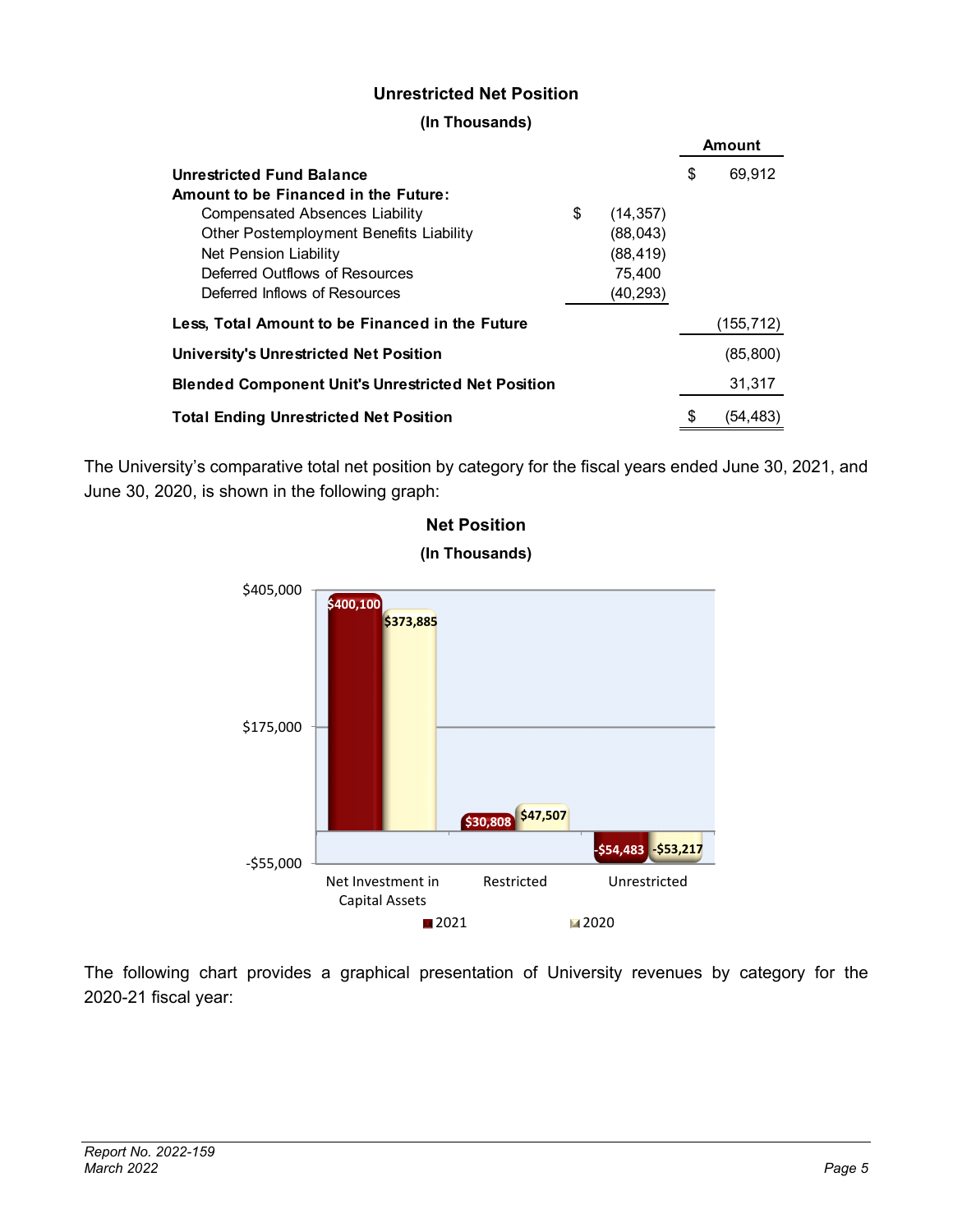

### OVERVIEW OF FINANCIAL STATEMENTS

Pursuant to the Governmental Accounting Standards Board (GASB) Statement No. 35, the University's financial report consists of three basic financial statements: the statement of net position; the statement of revenues, expenses, and changes in net position; and the statement of cash flows. The financial statements, and notes thereto, encompass the University and its component units. Based on the application of the criteria for determining component units, the Florida Gulf Coast University Financing Corporation (Corporation) is included within the University reporting entity as a blended component unit, and the Florida Gulf Coast University Foundation, Inc. (Foundation) is included within the University reporting entity as a discretely presented component unit.

This MD&A focuses on the University, excluding the discretely presented component unit. MD&A information regarding the Corporation and Foundation component units can be found in their separately issued audit reports. Information regarding these component units, including summaries of the blended component unit's separately issued financial statements, is presented in the notes to financial statements.

### **The Statement of Net Position**

The statement of net position reflects the assets, deferred outflows of resources, liabilities, and deferred inflows of resources of the University, using the accrual basis of accounting, and presents the financial position of the University at a specified time. Assets, plus deferred outflows of resources, less liabilities, less deferred inflows of resources, equals net position, which is one indicator of the University's current financial condition. The changes in net position that occur over time indicate improvement or deterioration in the University's financial condition.

The following summarizes the University's assets, deferred outflows of resources, liabilities, deferred inflows of resources, and net position at June 30: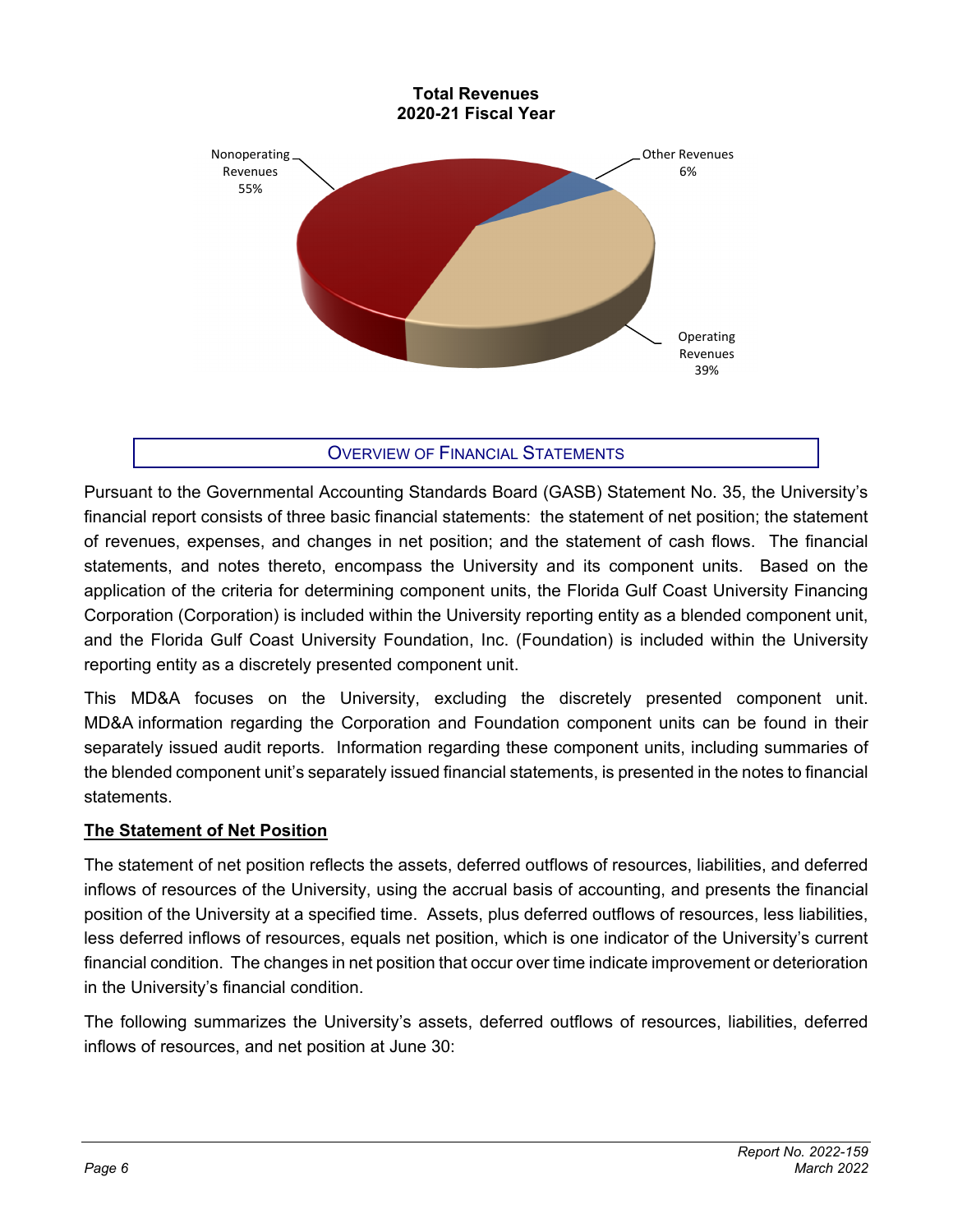### **Condensed Statement of Net Position at June 30**

|                                       | 2021      | 2020      |
|---------------------------------------|-----------|-----------|
| Assets                                |           |           |
| Current Assets                        | \$147,705 | \$135,927 |
| Capital Assets, Net                   | 568,644   | 550,917   |
| <b>Other Noncurrent Assets</b>        | 10,947    | 8,740     |
| <b>Total Assets</b>                   | 727,296   | 695,584   |
| <b>Deferred Outflows of Resources</b> | 75,400    | 52,820    |
| Liabilities                           |           |           |
| Current Liabilities                   | 35,881    | 21,505    |
| Noncurrent Liabilities                | 350,098   | 338,724   |
| <b>Total Liabilities</b>              | 385,979   | 360,229   |
| <b>Deferred Inflows of Resources</b>  | 40,292    | 20,000    |
| Net Position                          |           |           |
| Net Investment in Capital Assets      | 400,100   | 373,885   |
| Restricted                            | 30,808    | 47,507    |
| Unrestricted                          | (54,483)  | (53, 217) |
| Total Net Position                    | \$376,425 | \$368,175 |

**(In Thousands)** 

The University's financial position, as a whole, increased during the fiscal year ended June 30, 2021, in the amount of \$8.3 million, or 2.2 percent, from the 2019-20 fiscal year primarily due to the increases in investments, deferred outflows of resources and net capital assets, offset by increases in payables, deferred inflows of resources and net pension liability. The slight decrease in unrestricted net position was accompanied by a decrease in restricted net position of \$16.7 million, or 35.1 percent, and an increase in net investment in capital assets of \$26.2 million, or 7 percent. The University continues to experience sound overall financial condition and health.

Total assets increased \$31.7 million, or 4.6 percent, mainly in investments and net capital assets, and were offset by a decrease in funds due from State. Unrestricted invested funds increased \$17.6 million, or 18.6 percent, largely as a result of a year-end release of appropriated funds from the State and an increase in fiscal year-end payables. The increase in net capital assets of \$17.7 million, or 3.2 percent, was primarily from State capital appropriations for continued construction of Public Education Capital Outlay (PECO) projects, offset by the depreciation of capital assets.

Total liabilities increased \$25.7 million, or 7.1 percent. The current liabilities increased \$14.4 million primarily due to year end accrued salaries and wages and the completion of construction projects while the noncurrent liabilities increased \$11.4 million, mainly from pensions, offset by decreases due to bond and loan payments. Deferred inflows of resources primarily associated with other postemployment benefits increased by \$20.3 million, or 101.5 percent, and was offset by an increase in deferred outflow of resources from other postemployment benefits and net pension resources of \$22.6 million, or 42.8 percent, as compared to the 2019-20 fiscal year. Restricted net position includes \$2.8 million in the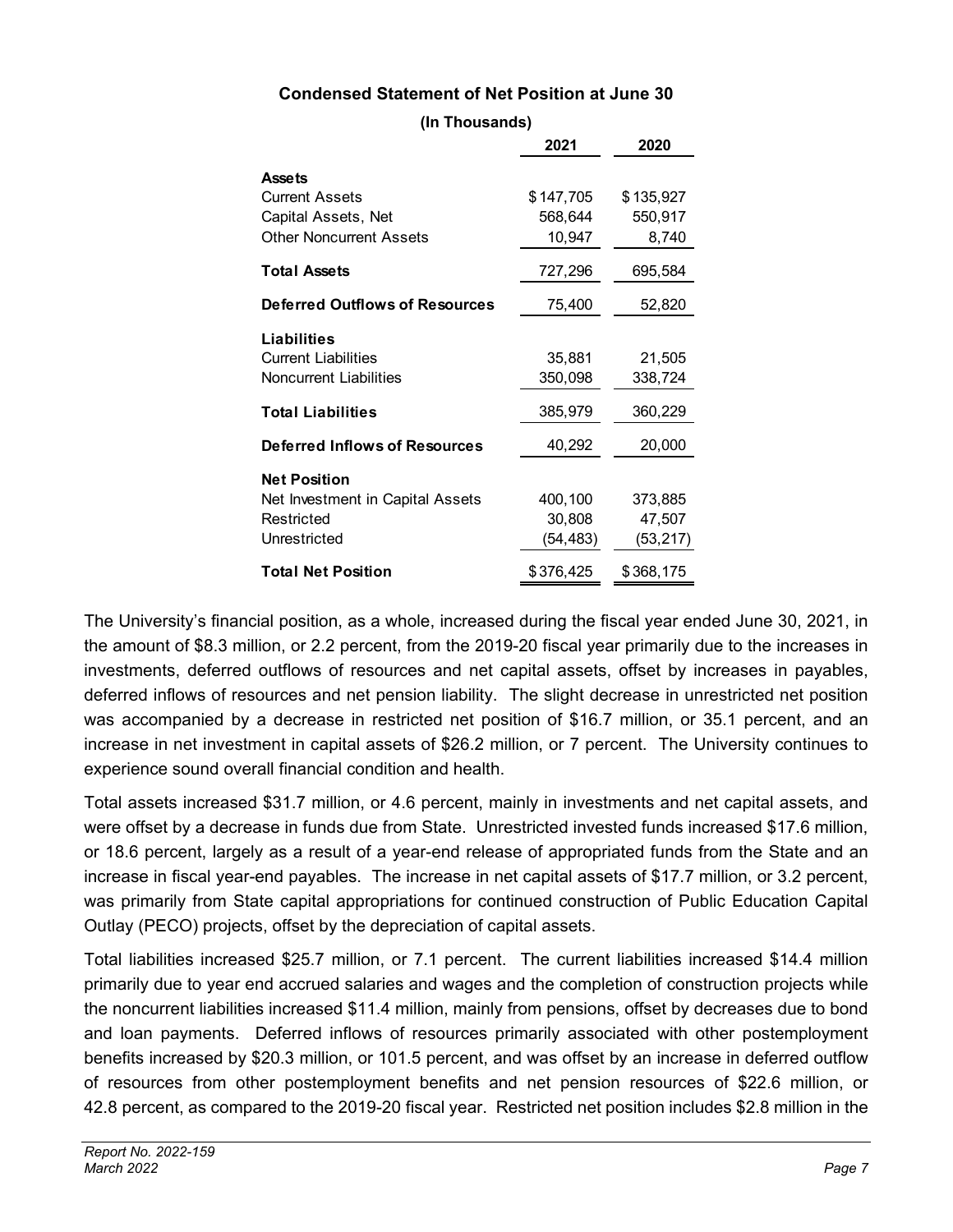required debt service reserve accounts for Capital Improvement Revenue Bonds 2013A and Loan Agreements 2005A and 2005B, and \$2 million restricted by the covenants of the Series 2008A and 2009A bond reimbursement agreements.

### **The Statement of Revenues, Expenses, and Changes in Net Position**

The statement of revenues, expenses, and changes in net position presents the University's revenue and expense activity, categorized as operating and nonoperating. Revenues and expenses are recognized when earned or incurred, regardless of when cash is received or paid.

The following summarizes the University's activity for the 2020-21 and 2019-20 fiscal years:

### **Condensed Statement of Revenues, Expenses, and Changes in Net Position For the Fiscal Years**

**(In Thousands)** 

| 1111 1110u3u11u31                                          |                       |                          |  |  |  |
|------------------------------------------------------------|-----------------------|--------------------------|--|--|--|
|                                                            | 2020-21               | 2019-20                  |  |  |  |
| <b>Operating Revenues</b><br>Less, Operating Expenses      | \$124,120<br>303,661  | 111,294<br>\$<br>279,782 |  |  |  |
| <b>Operating Loss</b><br><b>Net Nonoperating Revenues</b>  | (179, 541)<br>169,321 | (168, 488)<br>159,805    |  |  |  |
| <b>Loss Before Other Revenues</b><br><b>Other Revenues</b> | (10, 220)<br>18,470   | (8,683)<br>12,627        |  |  |  |
| <b>Net Increase In Net Position</b>                        | 8,250                 | 3,944                    |  |  |  |
| Net Position, Beginning of Year                            | 368.175               | 364.231                  |  |  |  |
| <b>Net Position, End of Year</b>                           | \$376,425             | 368,175                  |  |  |  |

### **Operating Revenues**

GASB Statement No. 35 categorizes revenues as either operating or nonoperating. Operating revenues generally result from exchange transactions where each of the parties to the transaction either gives or receives something of equal or similar value. Operating revenues generally consist of student tuition and fees, grants and contracts, and auxiliary service revenues from students and others to provide them with instruction and other goods and services.

The following summarizes the operating revenues by source that were used to fund operating activities for the 2020-21 and 2019-20 fiscal years: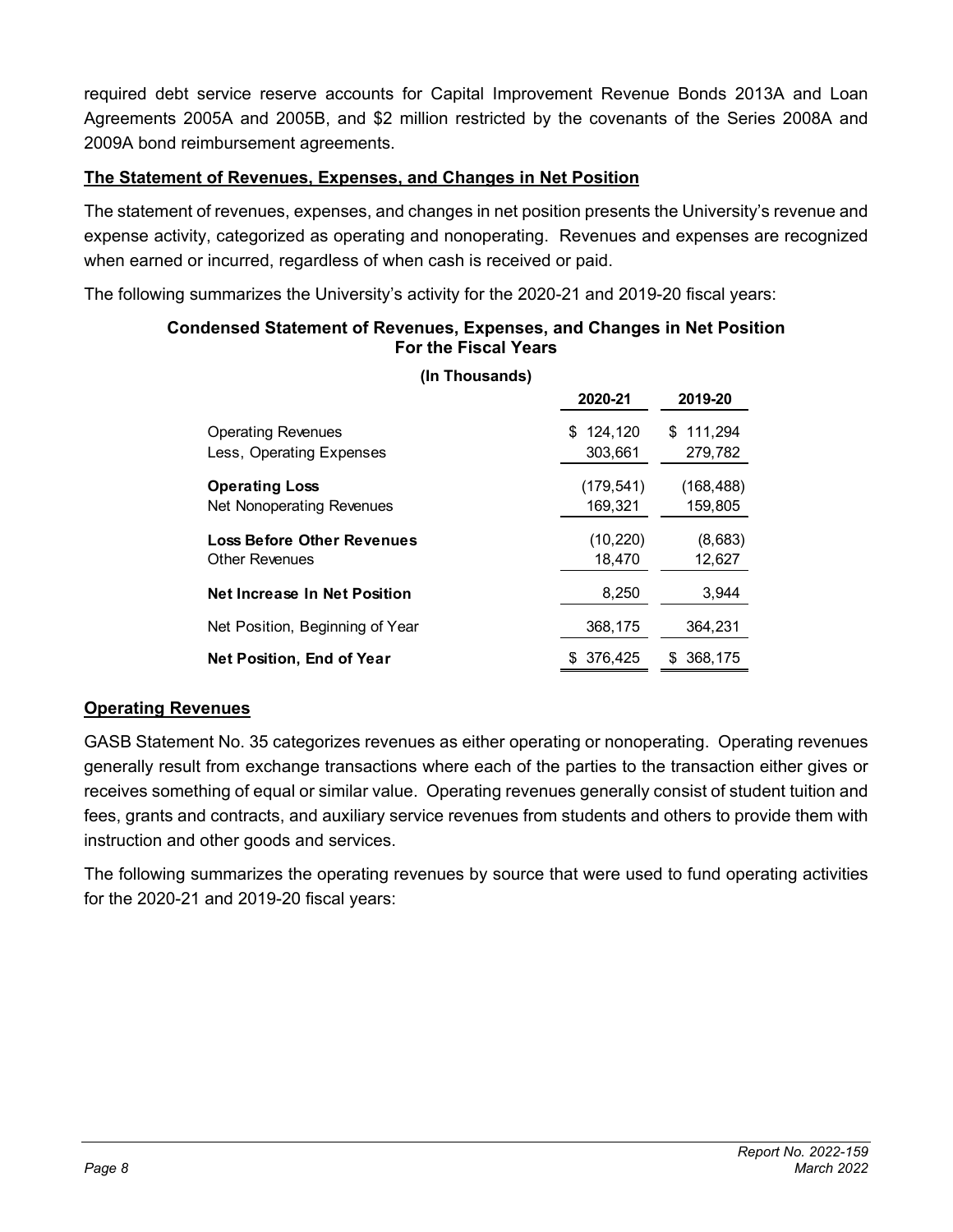### **Operating Revenues For the Fiscal Years**

### **(In Thousands)**

|                                                                             | 2020-21              | 2019-20              |  |
|-----------------------------------------------------------------------------|----------------------|----------------------|--|
| <b>Student Tuition and Fees, Net</b><br><b>Federal Grants and Contracts</b> | 68.811<br>S<br>7,177 | 66.271<br>S<br>6,234 |  |
| State and Local Grants and Contracts                                        | 4,114                | 1,776                |  |
| Nongovernmental Grants and Contracts                                        | 5,076                | 4,038                |  |
| Sales and Services of Auxiliary Enterprises                                 | 36,772               | 31,791               |  |
| Other                                                                       | 2,170                | 1,184                |  |
| <b>Total Operating Revenues</b>                                             | \$124.120            | \$111.294            |  |

The following chart presents the University's operating revenues for the 2020-21 and 2019-20 fiscal years:



### **Operating Revenues (In Thousands)**

University operating revenue changes were the result of the following factors:

- Total operating revenues for the 2020-21 fiscal year were \$124.1 million, for an increase of \$12.8 million, or 11.5 percent, over the 2019-20 fiscal year. Net student tuition and fees of \$68.8 million comprised 55.4 percent of total operating revenues.
	- $\circ$  The gross student tuition and fees of \$112.8 million increased \$2.6 million, or 2.3 percent, over the 2019-20 fiscal year.
	- o The increase in gross student tuition and fees, in addition to a slight increase in scholarship allowance, resulted in net student tuition and fees of \$68.8 million which represents a net increase of \$2.5 million, or 3.8 percent, over the 2019-20 fiscal year.
	- $\circ$  Increased student enrollment is the main driver for the increase in gross tuition and fees revenue.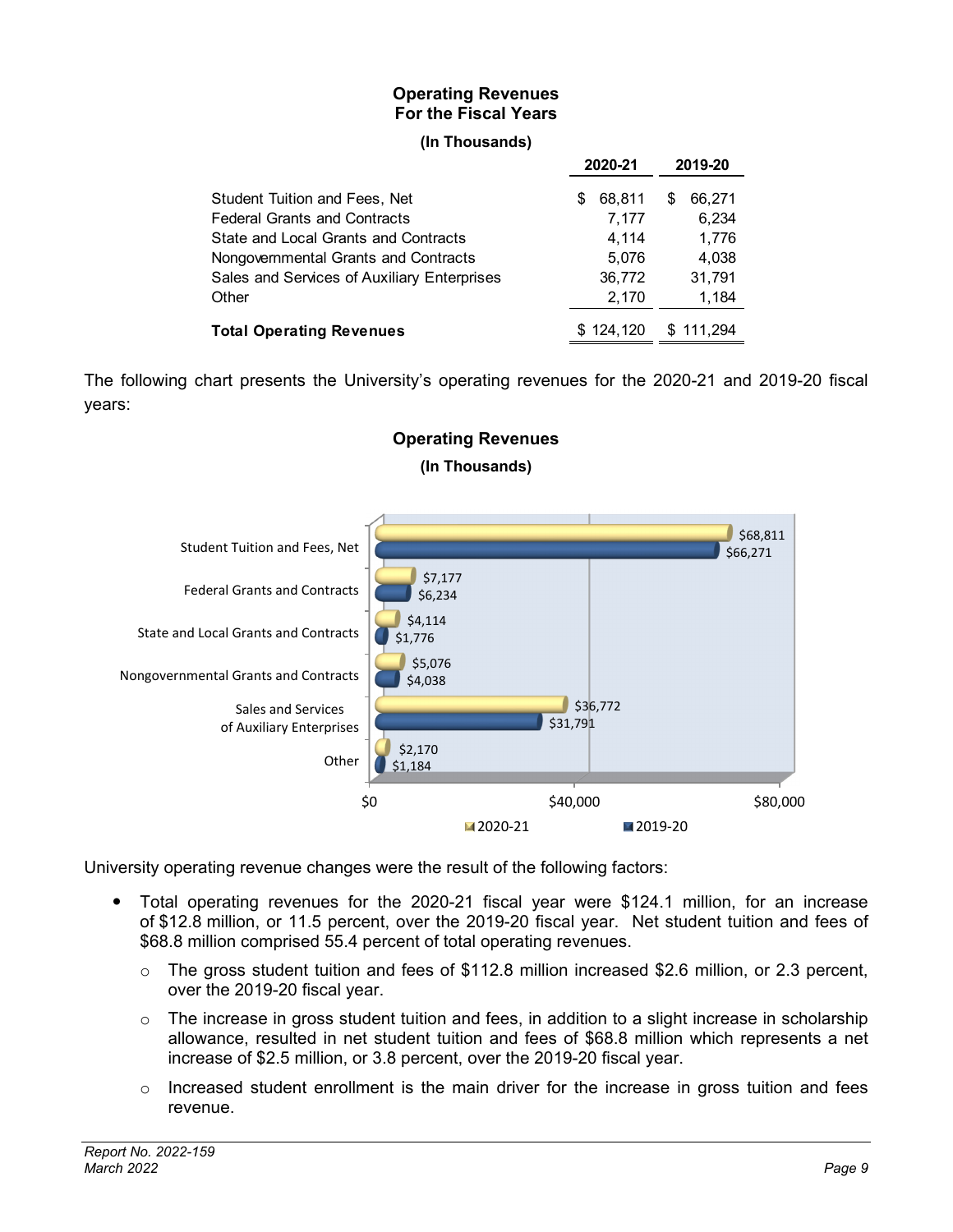$\circ$  Sales and services of auxiliary enterprises experienced an increase in revenue of \$5 million, or 15.7 percent, as compared to the 2019-20 fiscal year, mainly attributable to the restoration of lost revenues from Federal Higher Education Emergency Relief Funds (HEERF).

### **Operating Expenses**

Expenses are categorized as operating or nonoperating. The majority of the University's expenses are operating expenses as defined by GASB Statement No. 35. GASB gives financial reporting entities the choice of reporting operating expenses in the functional or natural classifications. The University has chosen to report the expenses in their natural classification on the statement of revenues, expenses, and changes in net position and has displayed the functional classification in the notes to financial statements.

The following summarizes operating expenses by natural classification for the 2020-21 and 2019-20 fiscal years:

### **Operating Expenses For the Fiscal Years**

### **(In Thousands) 2020-21 2019-20** Compensation and Employee Benefits  $$ 182,706 $ 174,999$ Services and Supplies 69,896 59,896 48,966 Utilities and Communications 6,014 5,843 Scholarships, Fellowships, and Waivers 36,627 32,126 Depreciation 18,418 17,848 **Total Operating Expenses**  $$ 303,661 $ 279,782$

The following chart presents the University's operating expenses for the 2020-21 and 2019-20 fiscal years:

**Operating Expenses** 

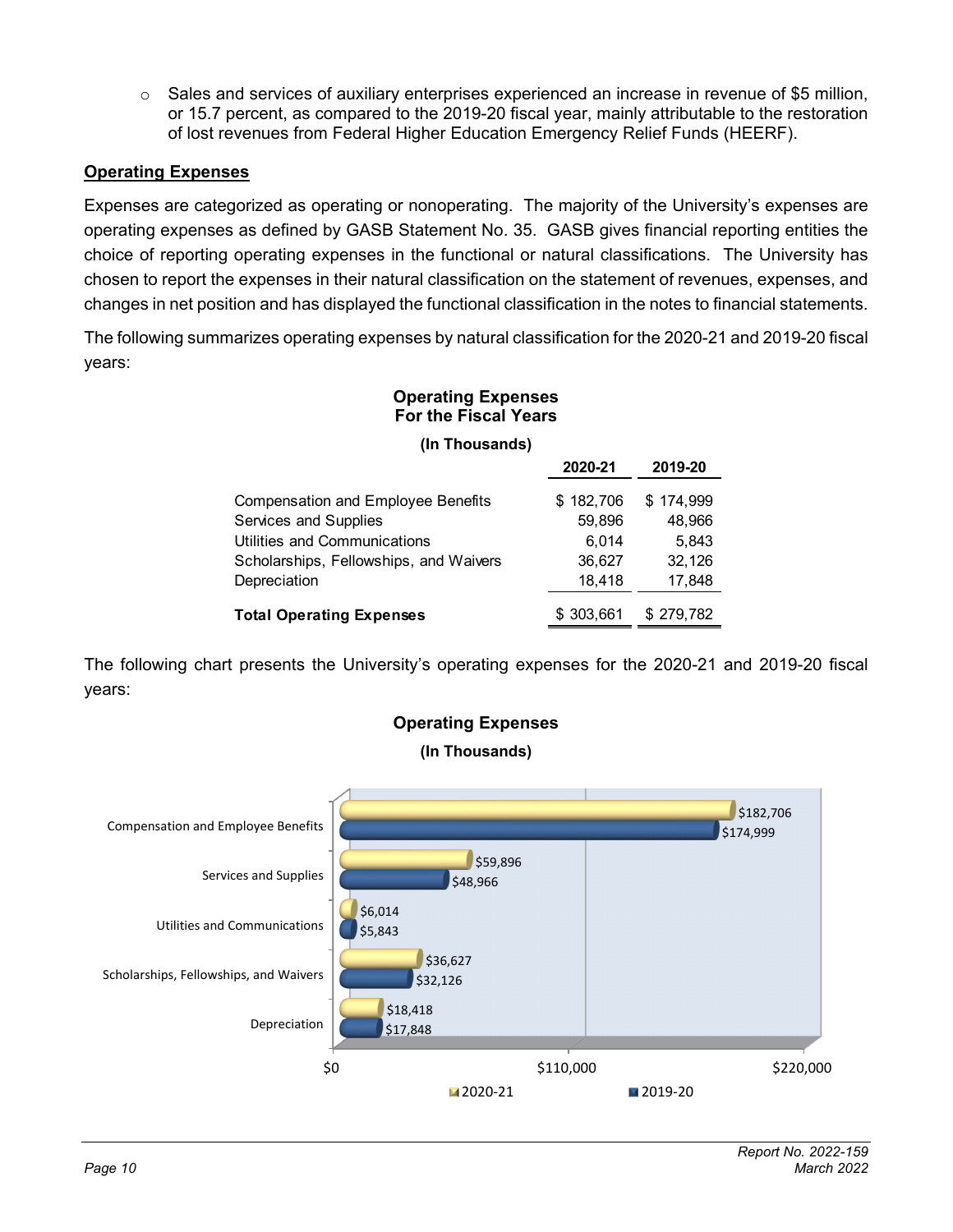Changes in operating expenses were the result of the following factors:

Total operating expenses for the 2020-21 fiscal year were \$303.7 million, an increase of \$23.9 million, or 8.5 percent, over the 2019-20 fiscal year. Compensation and employee benefits increased \$7.7 million, or 4.4 percent, over the 2019-20 fiscal year due to a one-time award of \$1,500 to regular employees, and increases in OPEB, pension, and compensated absences expenses. Service and supplies increased by \$10.9 million, or 22.3 percent, mainly from increased monitoring, testing, and suppression activities related to COVID-19. Scholarships, fellowships, and waivers increased \$4.5 million, or 14 percent, due to an increase in student financial aid from HEERF.

### **Nonoperating Revenues and Expenses**

Certain revenue sources that the University relies on to provide funding for operations, including State noncapital appropriations, Federal and State student financial aid, and investment income, are defined by GASB as nonoperating. Nonoperating expenses include capital financing costs and other costs related to capital assets. The following summarizes the University's nonoperating revenues and expenses for the 2020-21 and 2019-20 fiscal years:

### **Nonoperating Revenues (Expenses) For the Fiscal Years**

### **(In Thousands)**

**2020-21 2019-20**

|                                                | ZUZU-Z I  | 2019-20   |
|------------------------------------------------|-----------|-----------|
| <b>State Noncapital Appropriations</b>         | \$111,078 | \$106,167 |
| <b>Federal and State Student Financial Aid</b> | 47,269    | 44,470    |
| Investment Income (Loss)                       | (3,003)   | 5,126     |
| <b>Other Nonoperating Revenues</b>             | 19,841    | 11,443    |
| Interest on Capital Asset-Related Debt         | (5,619)   | (6, 974)  |
| Loss on Disposal of Capital Assets             | (11)      | (30)      |
| <b>Other Nonoperating Expenses</b>             | (234)     | (397)     |
| <b>Net Nonoperating Revenues</b>               | \$169.321 | \$159.805 |

The increase of \$9.5 million, or 6 percent, in net nonoperating revenues is primarily due to the increase in State noncapital appropriations, Federal and State student financial aid, and other nonoperating revenues. State noncapital appropriations increased \$4.9 million, or 4.6 percent, which includes \$2.8 million in operational funding and \$1.7 million in Performance-Based Funding. Federal and State student financial aid increased \$2.8 million, or 6.3 percent, from HEERF for financial aid due to COVID-19. The other nonoperating revenues increased \$8.4 million, or 73.4 percent, primarily from HEERF for institutional support.

### **Other Revenues**

This category is composed of State capital appropriations and capital grants, contracts, donations, and fees. The following summarizes the University's other revenues for the 2020-21 and 2019-20 fiscal years: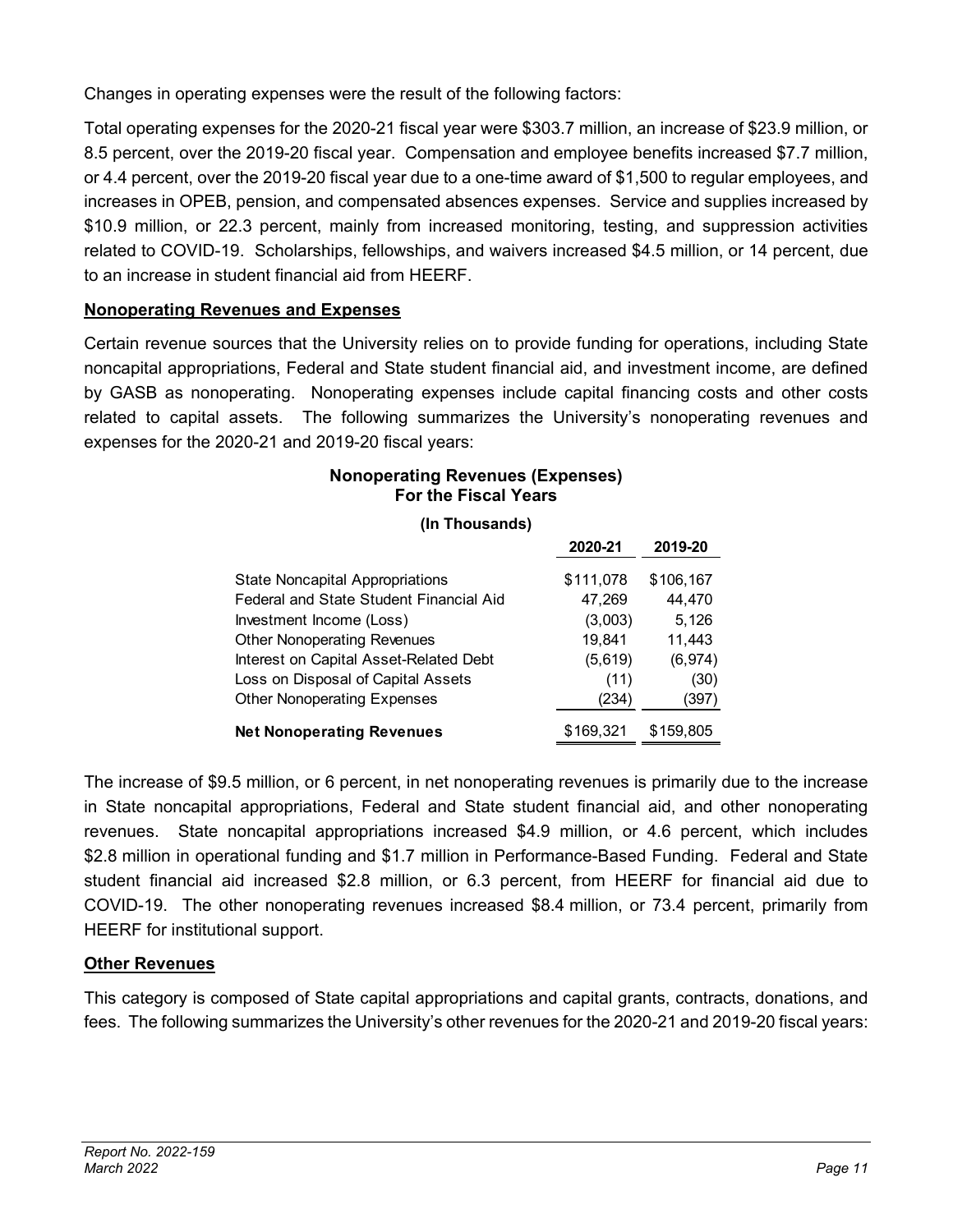### **Other Revenues For the Fiscal Years**

**(In Thousands)** 

|                                                                                       | 2020-21             | 2019-20           |
|---------------------------------------------------------------------------------------|---------------------|-------------------|
| <b>State Capital Appropriations</b><br>Capital Grants, Contracts, Donations, and Fees | \$17.133<br>1.337   | \$10.906<br>1.721 |
| Total                                                                                 | $$18,470$ $$12,627$ |                   |

State capital appropriations increased \$6.2 million, or 57.1 percent, as compared to the 2019-20 fiscal year. State capital appropriations for the 2020-21 fiscal year are for funding of the Integrated Watershed/Coastal Studies (Academic 9) Building project and the University Recreation and Wellness Center. State contributions (appropriations) for capital projects, depending upon the various stages of planning and completion, will fluctuate from year to year.

### **The Statement of Cash Flows**

The statement of cash flows provides information about the University's financial results by reporting the major sources and uses of cash and cash equivalents. This statement will assist in evaluating the University's ability to generate net cash flows, its ability to meet its financial obligations as they come due, and its need for external financing. Cash flows from operating activities show the net cash used by the operating activities of the University. Cash flows from capital financing activities include all plant funds and related long-term debt activities. Cash flows from investing activities show the net source and use of cash related to purchasing or selling investments, and earning income on those investments. Cash flows from noncapital financing activities include those activities not covered in other sections.

The following summarizes cash flows for the 2020-21 and 2019-20 fiscal years:

### **Condensed Statement of Cash Flows For the Fiscal Years**

**(In Thousands)** 

|                                              | 2020-21     | 2019-20      |
|----------------------------------------------|-------------|--------------|
| Cash Provided (Used) by:                     |             |              |
| <b>Operating Activities</b>                  | \$(140,493) | \$(138, 612) |
| <b>Noncapital Financing Activities</b>       | 178,151     | 161,201      |
| Capital and Related Financing Activities     | (12, 899)   | (34, 361)    |
| <b>Investing Activities</b>                  | (22, 320)   | 12,161       |
| Net Increase in Cash and Cash Equivalents    | 2.439       | 389          |
| Cash and Cash Equivalents, Beginning of Year | 1,054       | 665          |
| Cash and Cash Equivalents, End of Year       | \$<br>3.493 | 1.054        |

Major sources of funds included in operating activities are net student tuition and fees of \$67.7 million, grants and contracts of \$12.5 million, and sales and services of auxiliary enterprises of \$36.1 million. Major uses of funds were payments made to and on behalf of employees totaling \$159.6 million, payments to suppliers for goods and services totaling \$62.8 million, and payments to and on behalf of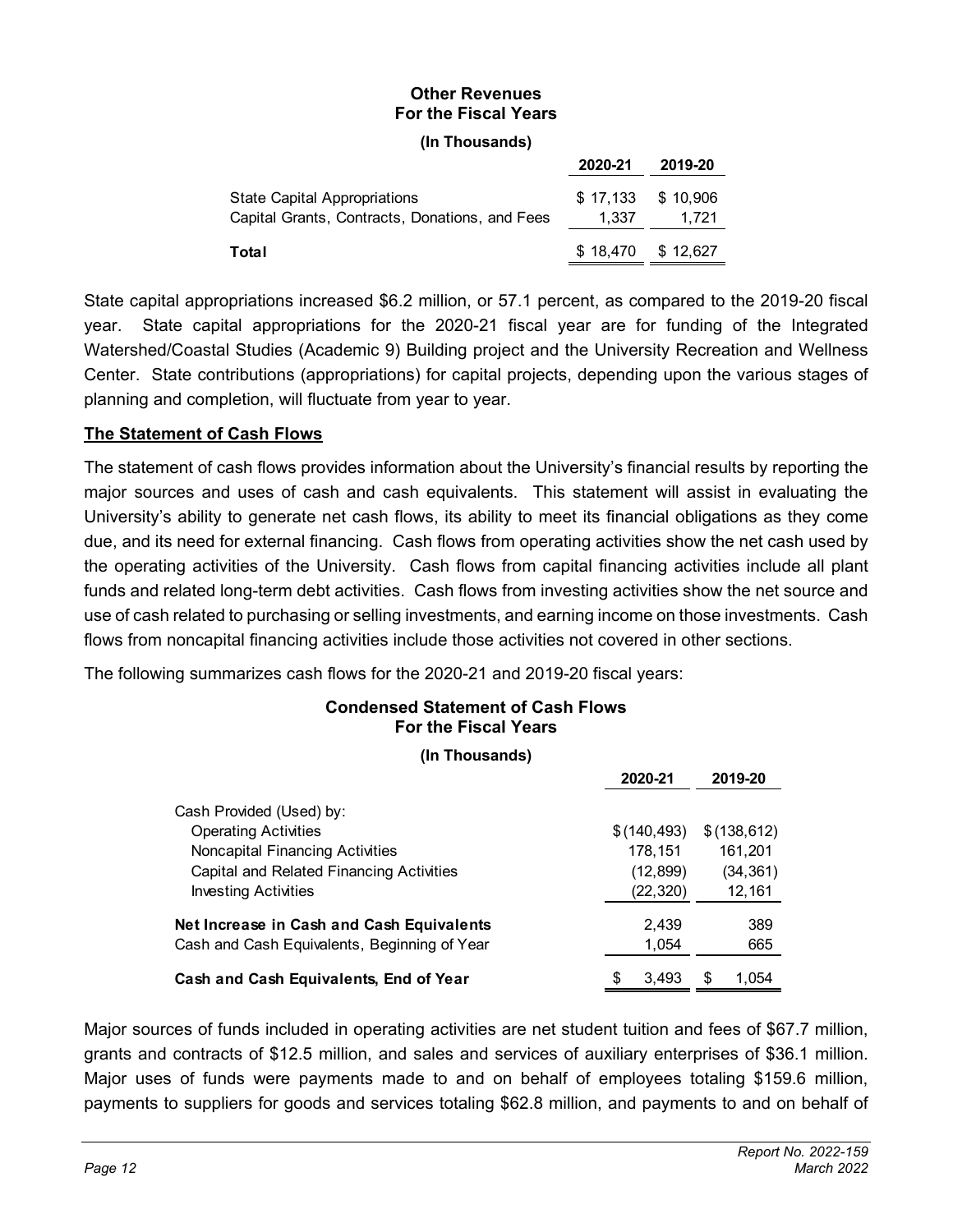students for scholarships and fellowships totaling \$36.6 million. The increase in cash used by operating activities as compared to the 2019-20 fiscal year was due primarily to an increase in cash used for payments to and on behalf of students for scholarships and fellowships, and payments to suppliers for goods and services.

The largest source of inflow of cash from noncapital financing activities was State noncapital appropriations in the amount of \$111.1 million. Also included in noncapital financing revenues was Federal and State student financial aid of \$47.3 million and \$37.1 million of Federal direct loan program receipts. The major use of funds was Federal direct loan program disbursements of \$40 million.

Net cash used by capital and related financing activities was \$12.9 million. Source of cash was mainly provided by State capital appropriations of \$30.9 million, and proceeds of \$23.7 million from the refunding of the Series 2011A and 2011B bonds. Cash used was primarily due from \$29.8 million for the purchase or construction of capital assets, and \$37.8 million in principal and interest payments on asset related debt.

Cash used by investing activities was \$22.3 million from the net purchases of investments.

CAPITAL ASSETS, CAPITAL EXPENSES AND COMMITMENTS, AND DEBT ADMINISTRATION

### **Capital Assets**

At June 30, 2021, the University had \$787.4 million in capital assets, less accumulated depreciation of \$218.8 million, for net capital assets of \$568.6 million. Depreciation charges for the current fiscal year totaled \$18.4 million. The following table summarizes the University's capital assets, net of accumulated depreciation, at June 30:

### **Capital Assets, Net at June 30**

### **(In Thousands)**

|                                       | 2021      | 2020      |
|---------------------------------------|-----------|-----------|
| Land                                  | \$51,753  | \$51,753  |
| Construction in Progress              | 34,891    | 8,184     |
| <b>Buildings</b>                      | 422,070   | 430,748   |
| Infrastructure and Other Improvements | 29,924    | 27,699    |
| <b>Furniture and Equipment</b>        | 24,664    | 26,831    |
| <b>Library Resources</b>              | 2,366     | 2,717     |
| Property Under Capital Leases         | 283       | 414       |
| Works of Art and Historical Treasures | 2,521     | 2,247     |
| Computer Software and                 |           |           |
| <b>Other Capital Assets</b>           | 172       | 324       |
| <b>Capital Assets, Net</b>            | \$568.644 | \$550.917 |

Additional information about the University's capital assets is presented in the notes to financial statements.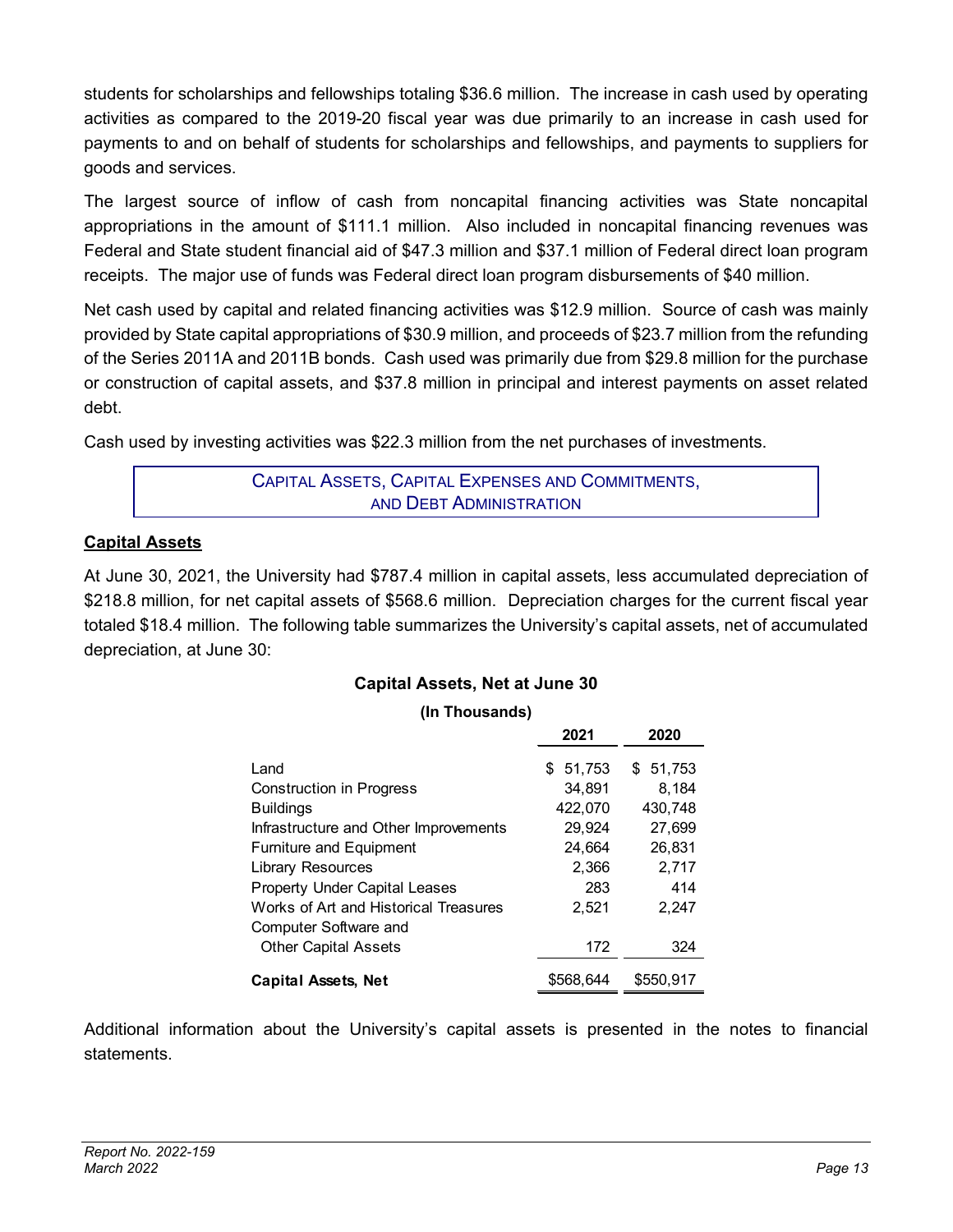### **Capital Expenses and Commitments**

Major capital expenses through June 30, 2021, were incurred on the Integrated Watershed/Coastal Studies (Academic 9) Building project.

The University's construction commitments at June 30, 2021, are as follows:

|                                             |   | Amount<br>(In Thousands) |  |  |
|---------------------------------------------|---|--------------------------|--|--|
| <b>Total Committed</b><br>Completed to Date | S | 57,898<br>(34, 891)      |  |  |
| <b>Balance Committed</b>                    | S | 23,007                   |  |  |

Additional information about the University's construction commitments is presented in the notes to financial statements.

### **Debt Administration**

As of June 30, 2021, the University had \$168.6 million in outstanding bonds payable, loans payable, and capital leases payable, representing a decrease of \$8.3 million, or 4.7 percent, from the prior fiscal year resulting from principal payments and the refunding of bonds.

The following table summarizes the outstanding long-term debt by type for the fiscal years ended June 30:

### **Long-Term Debt at June 30**

| (In Thousands)         |           |           |  |  |
|------------------------|-----------|-----------|--|--|
|                        | 2021      | 2020      |  |  |
| <b>Bonds Payable</b>   | \$159,864 | \$167,470 |  |  |
| Loans Payable          | 8,700     | 9,200     |  |  |
| Capital Leases Payable | 65        | 252       |  |  |
| Total                  | \$168,629 | \$176,922 |  |  |

Additional information about the University's long-term debt is presented in the notes to financial statements.

ECONOMIC FACTORS THAT WILL AFFECT THE FUTURE

The University is aware and actively monitoring the current COVID-19 pandemic environment, which includes taking precautions to avoid any significant effect on its financial position or operations during the 2021-22 fiscal year. The University's financial outlook for the future continues to be positive, as the level of State support, and student tuition and fee increases impact the University's ability to expand programs, undertake new initiatives, to meet its core mission and ongoing operational needs. The level of State support is one of the key factors influencing the University's activities. An increase in State funding is anticipated in the 2021-22 fiscal year for operational funding. While student enrollment increases, net student tuition and fees are expected to remain constant in the 2021-22 fiscal year due to increases in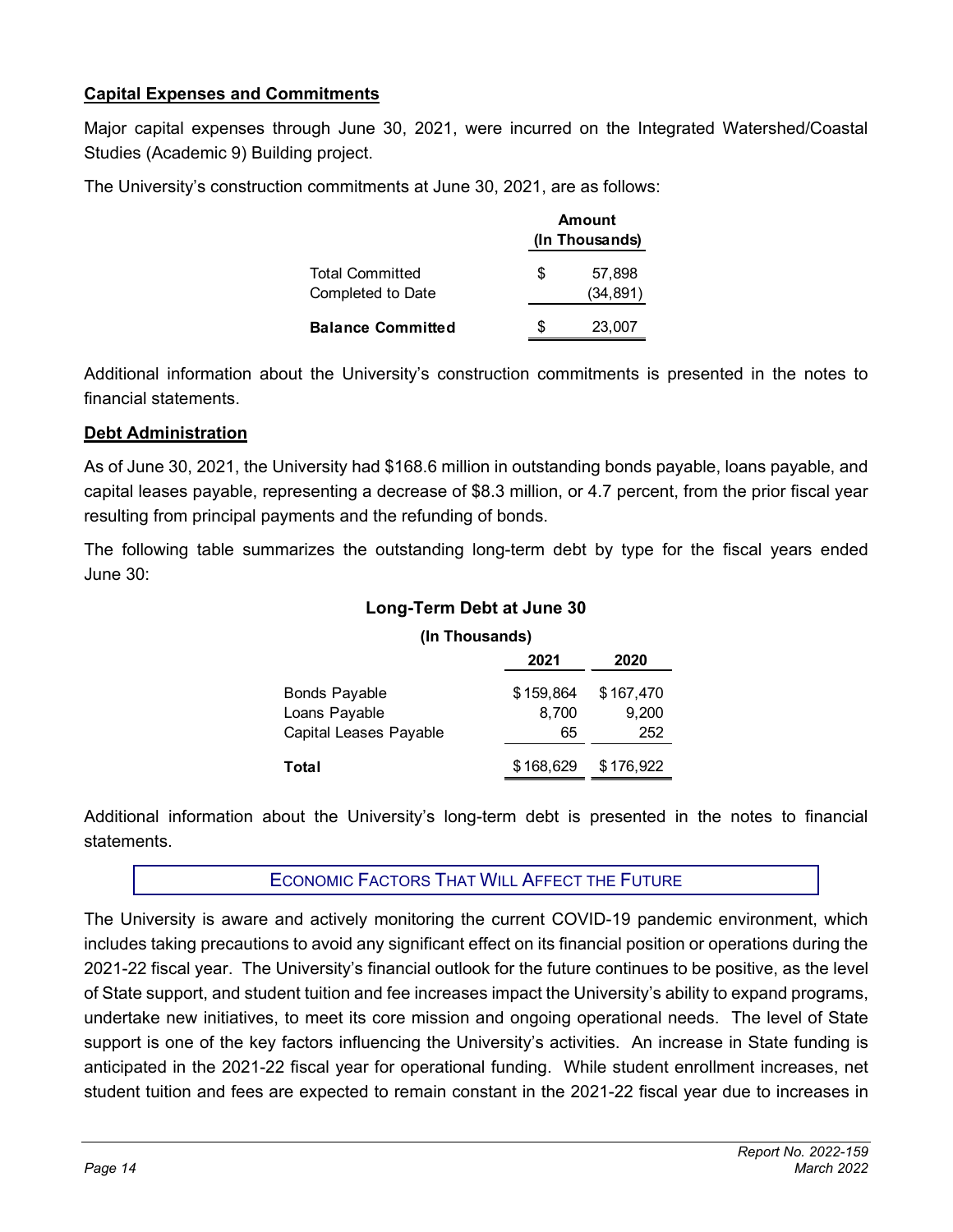Federal and State student financial aid and institutional aid and waivers. Resources will continue to be managed through expenditure analyses and efficiencies.

The budget that the Florida Legislature adopted for the 2021-22 fiscal year provided \$110.4 million for the University's State noncapital appropriations, or an increase of 0.9 percent, from the 2020-21 fiscal year.

Another significant factor in the University's economic position relates to its ability to recruit and retain high quality students. Even during the current COVID-19 pandemic environment, the Fall 2021 enrollment of 15,971 students increased by 3.9 percent over the final Fall 2020 enrollment of 15,373 students. The 2020-21 fiscal year first time-in-college freshman admission of 3,160 students increased 21.6 percent from final enrollment of 2,599 students in the 2019-20 fiscal year. The University continues to focus on accepting better prepared students to improve its 4-year graduation rate. Efforts to improve retention, such as an aggressive marketing plan to recruit qualified students, enhanced intervention to assist academic success, and the Soar in 4 Financial Incentive Program launched in Summer 2015, will increase total enrollment and improve the 4-year graduation rate.

The University's ongoing efforts to stem COVID-19 effects contributed to student housing for Fall 2021 beginning with an occupancy rate of 100 percent, compared to an occupancy rate of 82 percent in Fall 2020, an increase of 22 percent.

The State has approved and appropriated funds in the amount of \$3.5 million to the University's capital budget for the 2021-22 fiscal year. The Integrated Watershed/Coastal Studies (Academic 9) Building received a \$1.4 million PECO appropriation, and the Cohen Center Student Union received a \$2.1 million Capital Improvement Trust Fund appropriation.

### REQUESTS FOR INFORMATION

Questions concerning information provided in the MD&A or other required supplemental information, and financial statements and notes thereto, or requests for additional financial information should be addressed to Mr. David Vazquez, Vice President of Administrative Services and Finance, Florida Gulf Coast University, 10501 FGCU Boulevard South, Fort Myers, Florida 33965.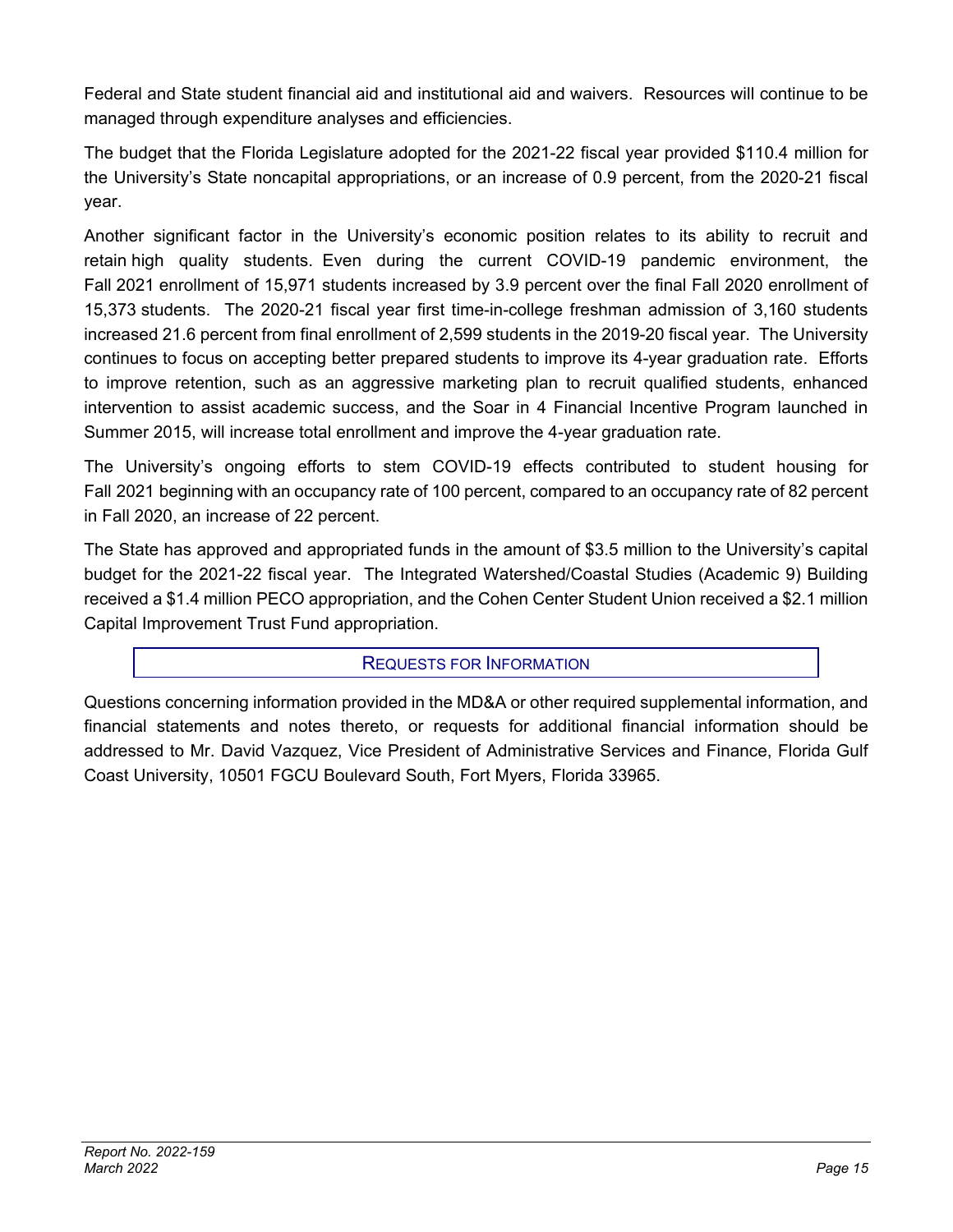# <span id="page-19-0"></span>*BASIC FINANCIAL STATEMENTS*

### **FLORIDA GULF COAST UNIVERSITY A Component Unit of the State of Florida Statement of Net Position**

**June 30, 2021** 

|                                                                | <b>University</b> | Component<br><b>Unit</b> |
|----------------------------------------------------------------|-------------------|--------------------------|
| <b>ASSETS</b>                                                  |                   |                          |
| <b>Current Assets:</b>                                         |                   |                          |
| Cash and Cash Equivalents                                      | \$<br>2, 136, 144 | \$ 27,125,509            |
| Investments                                                    | 112,460,404       | 2, 153, 523              |
| Accounts Receivable, Net                                       | 9,816,369         | 1,587,149                |
| Loans Receivable, Net                                          | 2,783             |                          |
| Due from State                                                 | 23,289,238        |                          |
| <b>Total Current Assets</b>                                    | 147,704,938       | 30,866,181               |
| <b>Noncurrent Assets:</b>                                      |                   |                          |
| Restricted Cash and Cash Equivalents                           | 1,357,061         |                          |
| <b>Restricted Investments</b>                                  | 9,490,629         | 133,890,763              |
| <b>Prepaid Charges</b>                                         | 99,161            | 72,014                   |
| Accounts and Pledges Receivable, Net                           |                   | 5,014,650                |
| Real Estate Held for Investment                                |                   | 8,242,500                |
| Depreciable Capital Assets, Net                                | 479,897,309       |                          |
| Nondepreciable Capital Assets                                  | 88,747,127        |                          |
| <b>Total Noncurrent Assets</b>                                 | 579,591,287       | 147,219,927              |
| <b>Total Assets</b>                                            | 727,296,225       | 178,086,108              |
| DEFERRED OUTFLOWS OF RESOURCES                                 |                   |                          |
| <b>Bond Debt Refunding</b>                                     | 185,611           |                          |
| <b>Other Postemployment Benefits</b>                           | 40,635,098        |                          |
| Pensions                                                       | 34,579,736        |                          |
| <b>Total Deferred Outflows of Resources</b>                    | 75,400,445        |                          |
| <b>LIABILITIES</b>                                             |                   |                          |
| <b>Current Liabilities:</b>                                    |                   |                          |
| <b>Accounts Payable</b>                                        | 10,892,437        | 151,103                  |
| <b>Construction Contracts Payable</b>                          | 5,559,122         | 1,034,221                |
| Salary and Wages Payable                                       | 6,141,374         |                          |
| Deposits Payable                                               | 3,071,429         |                          |
| <b>Unearned Revenue</b>                                        | 866,243           | 32,000                   |
| Long-Term Liabilities - Current Portion:                       |                   |                          |
| <b>Bonds Payable</b>                                           | 5,855,000         |                          |
| Loans Payable                                                  | 500,000           |                          |
| Capital Leases Payable                                         | 19,383            |                          |
| <b>Compensated Absences Payable</b>                            | 1,341,359         |                          |
| Other Postemployment Benefits Payable<br>Net Pension Liability | 1,428,519         |                          |
| Gift Annuities Payable                                         | 206,202           | 119,087                  |
| <b>Total Current Liabilities</b>                               | 35,881,068        | 1,336,411                |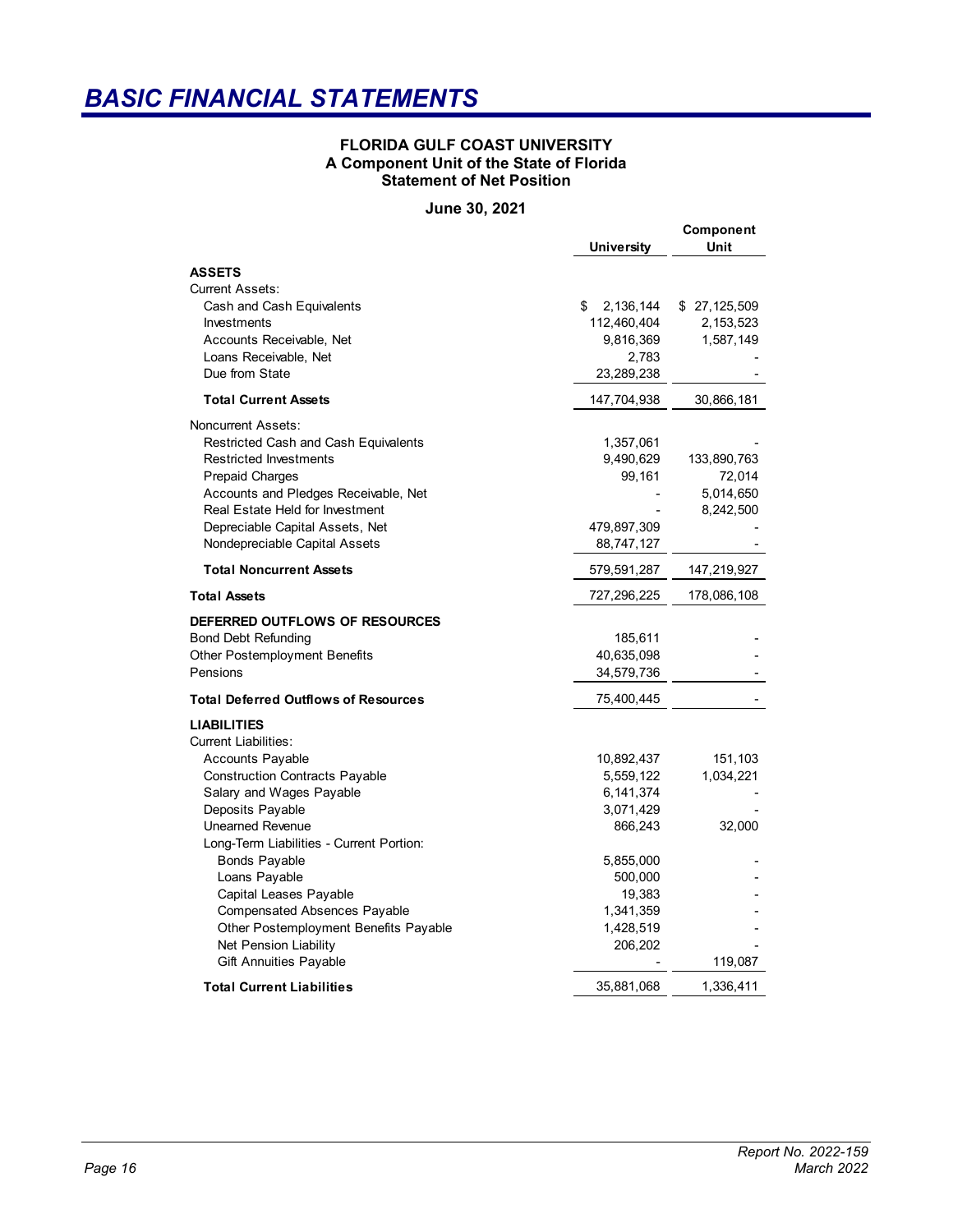|                                            |                   | Component     |  |  |
|--------------------------------------------|-------------------|---------------|--|--|
|                                            | <b>University</b> | <b>Unit</b>   |  |  |
| LIABILITIES (Continued)                    |                   |               |  |  |
| Noncurrent Liabilities:                    |                   |               |  |  |
| <b>Bonds Payable</b>                       | 154,008,618       |               |  |  |
| Loans Payable                              | 8,200,000         |               |  |  |
| Capital Lease Payable                      | 45,814            |               |  |  |
| <b>Compensated Absences Payable</b>        | 13,015,706        |               |  |  |
| Other Postemployment Benefits Payable      | 86,614,383        |               |  |  |
| <b>Net Pension Liability</b>               | 88,213,311        |               |  |  |
| <b>Other Noncurrent Liabilities</b>        |                   | 580,122       |  |  |
| <b>Total Noncurrent Liabilities</b>        | 350,097,832       | 580,122       |  |  |
| <b>Total Liabilities</b>                   | 385,978,900       | 1,916,533     |  |  |
| DEFERRED INFLOWS OF RESOURCES              |                   |               |  |  |
| Deferred Gains on Bond Debt Refunding      | 101,167           |               |  |  |
| <b>Other Postemployment Benefits</b>       | 39,019,982        |               |  |  |
| Pensions                                   | 1,171,462         |               |  |  |
| <b>Gift Annuities</b>                      |                   | 1,881,209     |  |  |
| <b>Total Deferred Inflows of Resources</b> | 40,292,611        | 1,881,209     |  |  |
| <b>NET POSITION</b>                        |                   |               |  |  |
| Net Investment in Capital Assets           | 400,100,067       |               |  |  |
| Restricted for Nonexpendable:              |                   |               |  |  |
| Endowment                                  |                   | 88,094,149    |  |  |
| Restricted for Expendable:                 |                   |               |  |  |
| Debt Service                               | 4,836,918         |               |  |  |
| Loans                                      | 534,712           |               |  |  |
| Capital Projects                           | 22,385,617        |               |  |  |
| Other                                      | 3,051,099         | 73,963,478    |  |  |
| Unrestricted                               | (54, 483, 254)    | 12,230,739    |  |  |
| <b>TOTAL NET POSITION</b>                  | \$376,425,159     | \$174,288,366 |  |  |

The accompanying notes to financial statements are an integral part of this statement.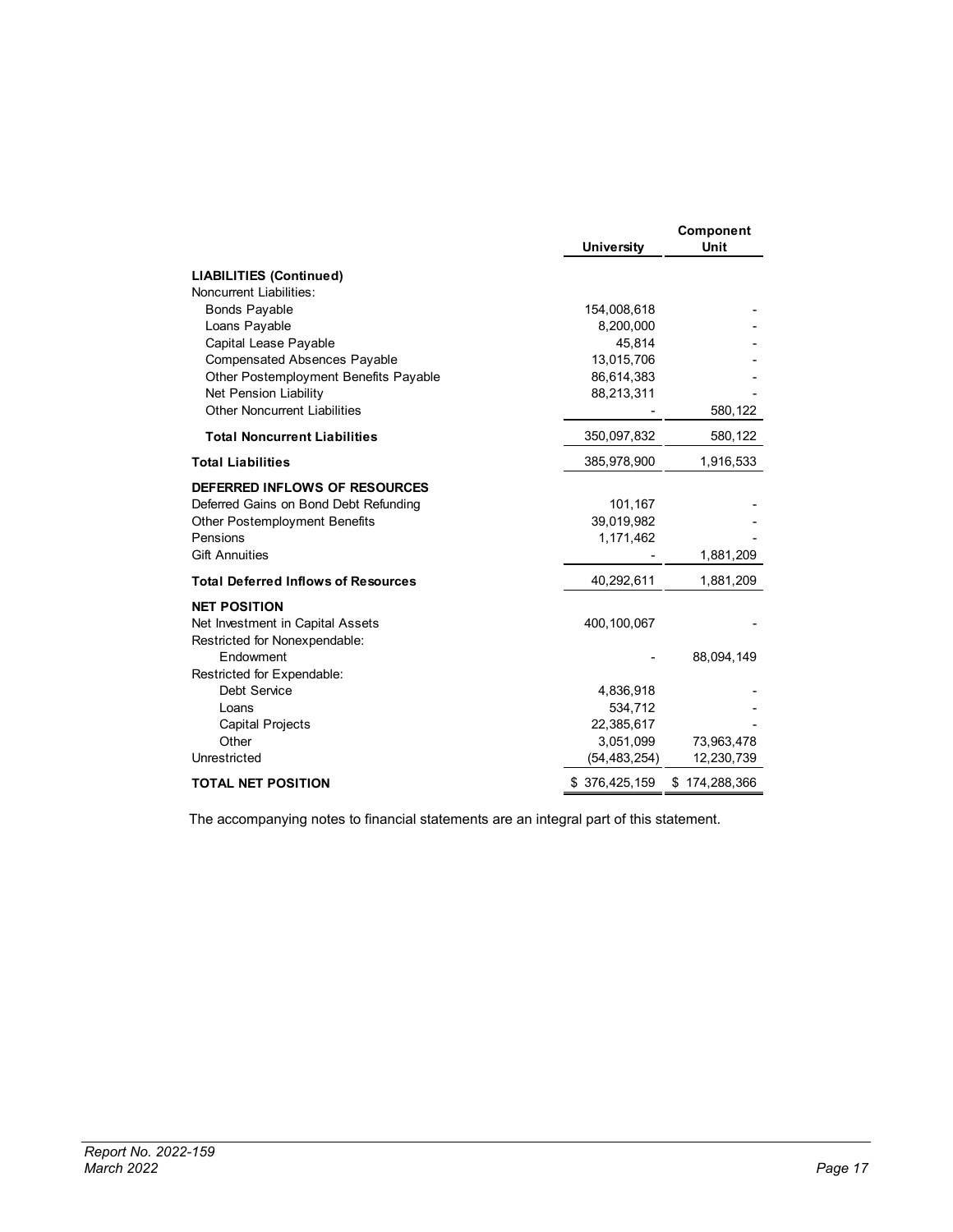THIS PAGE INTENTIONALLY LEFT BLANK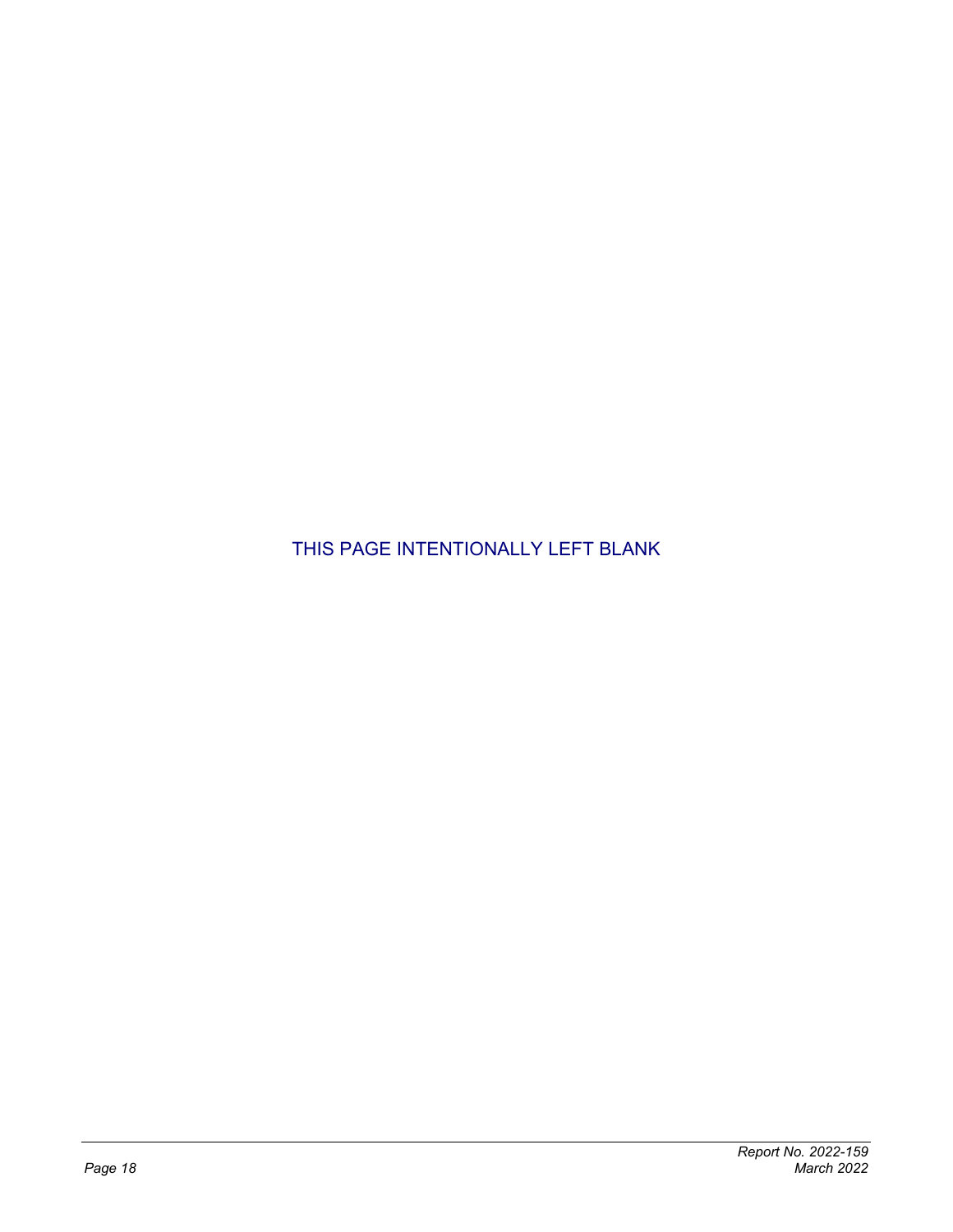### **FLORIDA GULF COAST UNIVERSITY A Component Unit of the State of Florida Statement of Revenues, Expenses, and Changes in Net Position**

### **For the Fiscal Year Ended June 30, 2021**

<span id="page-22-0"></span>

|                                                                                                |                   | Component               |
|------------------------------------------------------------------------------------------------|-------------------|-------------------------|
|                                                                                                | <b>University</b> | Unit                    |
| <b>REVENUES</b>                                                                                |                   |                         |
| <b>Operating Revenues:</b>                                                                     |                   |                         |
| Student Tuition and Fees, Net of Scholarship                                                   |                   |                         |
| Allowances of \$43,961,657 (\$3,456,062 Pledged                                                |                   |                         |
| for the Parking Facility Capital Improvement Debt)                                             | \$<br>68,810,935  | \$                      |
| <b>Federal Grants and Contracts</b>                                                            | 7,177,732         |                         |
| State and Local Grants and Contracts                                                           | 4,114,022         |                         |
| Nongovernmental Grants and Contracts                                                           | 5,075,741         |                         |
| Sales and Services of Auxiliary Enterprises<br>(\$248,038 Pledged for Parking Facility Capital |                   |                         |
| Improvement Debt, \$25,138,944 Pledged for Housing                                             |                   |                         |
| Facility Capital Improvement Debt)                                                             | 36,771,889        |                         |
| Gifts and Donations                                                                            |                   | 14,126,619              |
| Rental Income Other                                                                            |                   | 2,359,039               |
| <b>Other Operating Revenues</b>                                                                | 2,170,100         |                         |
| <b>Total Operating Revenues</b>                                                                | 124, 120, 419     | 16,485,658              |
| <b>EXPENSES</b>                                                                                |                   |                         |
| <b>Operating Expenses:</b>                                                                     |                   |                         |
| <b>Compensation and Employee Benefits</b>                                                      | 182,705,958       |                         |
| Services and Supplies                                                                          | 59,895,950        |                         |
| Utilities and Communications                                                                   | 6,013,946         |                         |
| Scholarships, Fellowships, and Waivers                                                         | 36,627,639        | 4,763,868               |
| Depreciation                                                                                   | 18,417,715        |                         |
| General and Administrative                                                                     |                   | 1,101,381               |
| University Support<br><b>Program Services</b>                                                  |                   | 12,041,536<br>3,126,410 |
| <b>Other Operating Expenses</b>                                                                |                   | 24,852                  |
| <b>Total Operating Expenses</b>                                                                | 303,661,208       | 21,058,047              |
| <b>Operating Loss</b>                                                                          | (179, 540, 789)   | (4, 572, 389)           |
| <b>NONOPERATING REVENUES (EXPENSES)</b>                                                        |                   |                         |
| <b>State Noncapital Appropriations</b>                                                         | 111,077,896       |                         |
| Federal and State Student Financial Aid                                                        | 47,269,148        |                         |
| Investment Income (Loss)                                                                       | (3,003,296)       | 28, 187, 581            |
| <b>Other Nonoperating Revenues</b>                                                             | 19,841,192        |                         |
| Interest on Capital Asset-Related Debt                                                         | (5,619,214)       |                         |
| Loss on Disposal of Capital Assets                                                             | (10, 772)         |                         |
| <b>Other Nonoperating Expenses</b>                                                             | (234, 352)        |                         |
| <b>Net Nonoperating Revenues</b>                                                               | 169,320,602       | 28, 187, 581            |
| Income (Loss) Before Other Revenues                                                            | (10, 220, 187)    | 23,615,192              |
| State Capital Appropriations                                                                   | 17,132,826        |                         |
| Capital Grants, Contracts, Donations, and Fees                                                 | 1,337,415         | 4,961,224               |
| <b>Increase in Net Position</b>                                                                | 8,250,054         | 28,576,416              |
| Net Position, Beginning of Year                                                                | 368, 175, 105     | 145,711,950             |
| Net Position, End of Year                                                                      | \$<br>376,425,159 | \$174,288,366           |

The accompanying notes to financial statements are an integral part of this statement.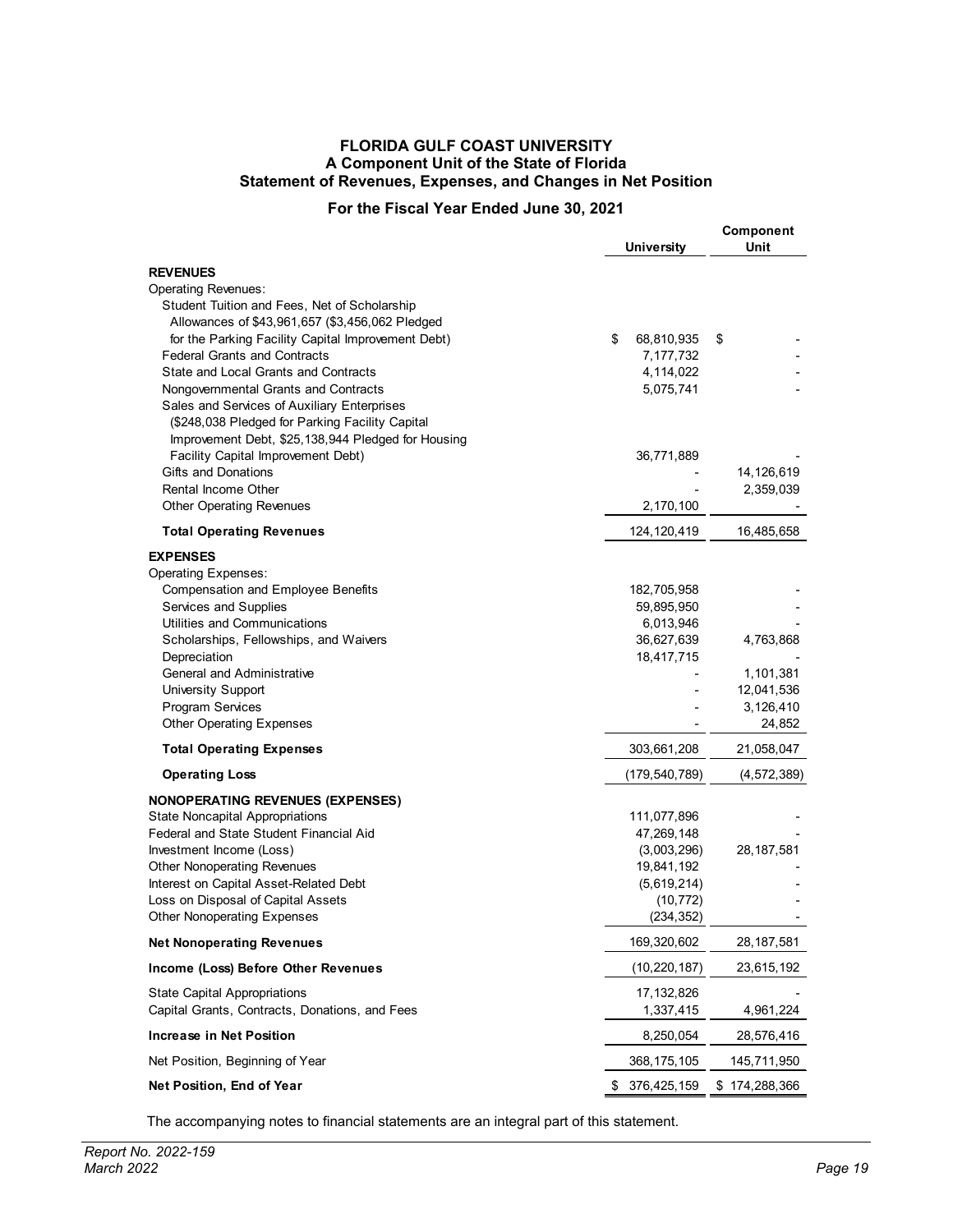### **FLORIDA GULF COAST UNIVERSITY A Component Unit of the State of Florida Statement of Cash Flows**

### **For the Fiscal Year Ended June 30, 2021**

<span id="page-23-0"></span>

|                                                                                                                                                                                                                                                                                                                                                                                                | <b>University</b>                                                                                                                   |
|------------------------------------------------------------------------------------------------------------------------------------------------------------------------------------------------------------------------------------------------------------------------------------------------------------------------------------------------------------------------------------------------|-------------------------------------------------------------------------------------------------------------------------------------|
| <b>CASH FLOWS FROM OPERATING ACTIVITIES</b><br>Student Tuition and Fees, Net<br><b>Grants and Contracts</b><br>Sales and Services of Auxiliary Enterprises<br>Payments to Employees<br>Payments to Suppliers for Goods and Services<br>Payments to Students for Scholarships and Fellowships<br>Loans Issued to Students<br>Collection on Loans to Students<br><b>Other Operating Receipts</b> | \$67,709,483<br>12,490,046<br>36,126,434<br>(159, 649, 319)<br>(62, 832, 326)<br>(36, 627, 639)<br>(59, 728)<br>58,785<br>2,291,250 |
| <b>Net Cash Used by Operating Activities</b>                                                                                                                                                                                                                                                                                                                                                   | (140, 493, 014)                                                                                                                     |
| <b>CASH FLOWS FROM NONCAPITAL FINANCING ACTIVITIES</b><br>State Noncapital Appropriations<br>Federal and State Student Financial Aid<br>Federal Direct Loan Program Receipts<br>Federal Direct Loan Program Disbursements<br>Net Change in Funds Held for Others<br><b>Other Nonoperating Receipts</b>                                                                                         | 111,077,896<br>47,269,148<br>37, 119, 132<br>(40,002,279)<br>3,080,866<br>19,606,841                                                |
| Net Cash Provided by Noncapital Financing Activities                                                                                                                                                                                                                                                                                                                                           | 178,151,604                                                                                                                         |
| CASH FLOWS FROM CAPITAL AND RELATED FINANCING ACTIVITIES<br>Proceeds from Capital Debt and New Lease Obligation<br><b>State Capital Appropriations</b><br>Capital Grants, Contracts, Donations and Fees<br>Purchase or Construction of Capital Assets<br>Principal Paid on Capital Debt and Leases<br>Interest Paid on Capital Debt and Leases                                                 | 23,682,566<br>30,908,620<br>110,949<br>(29, 812, 159)<br>(31, 417, 494)<br>(6, 371, 781)                                            |
| Net Cash Used by Capital and Related Financing Activities                                                                                                                                                                                                                                                                                                                                      | (12,899,299)                                                                                                                        |
| <b>CASH FLOWS FROM INVESTING ACTIVITIES</b><br>Proceeds from Sales and Maturities of Investments<br>Purchases of Investments<br>Investment Income                                                                                                                                                                                                                                              | 251,567,835<br>(276, 450, 558)<br>2,563,126                                                                                         |
| Net Cash Used by Investing Activities                                                                                                                                                                                                                                                                                                                                                          | (22, 319, 597)                                                                                                                      |
| Net Increase in Cash and Cash Equivalents<br>Cash and Cash Equivalents, Beginning of Year                                                                                                                                                                                                                                                                                                      | 2,439,694<br>1,053,511                                                                                                              |
| Cash and Cash Equivalents, End of Year                                                                                                                                                                                                                                                                                                                                                         | 3,493,205<br>S                                                                                                                      |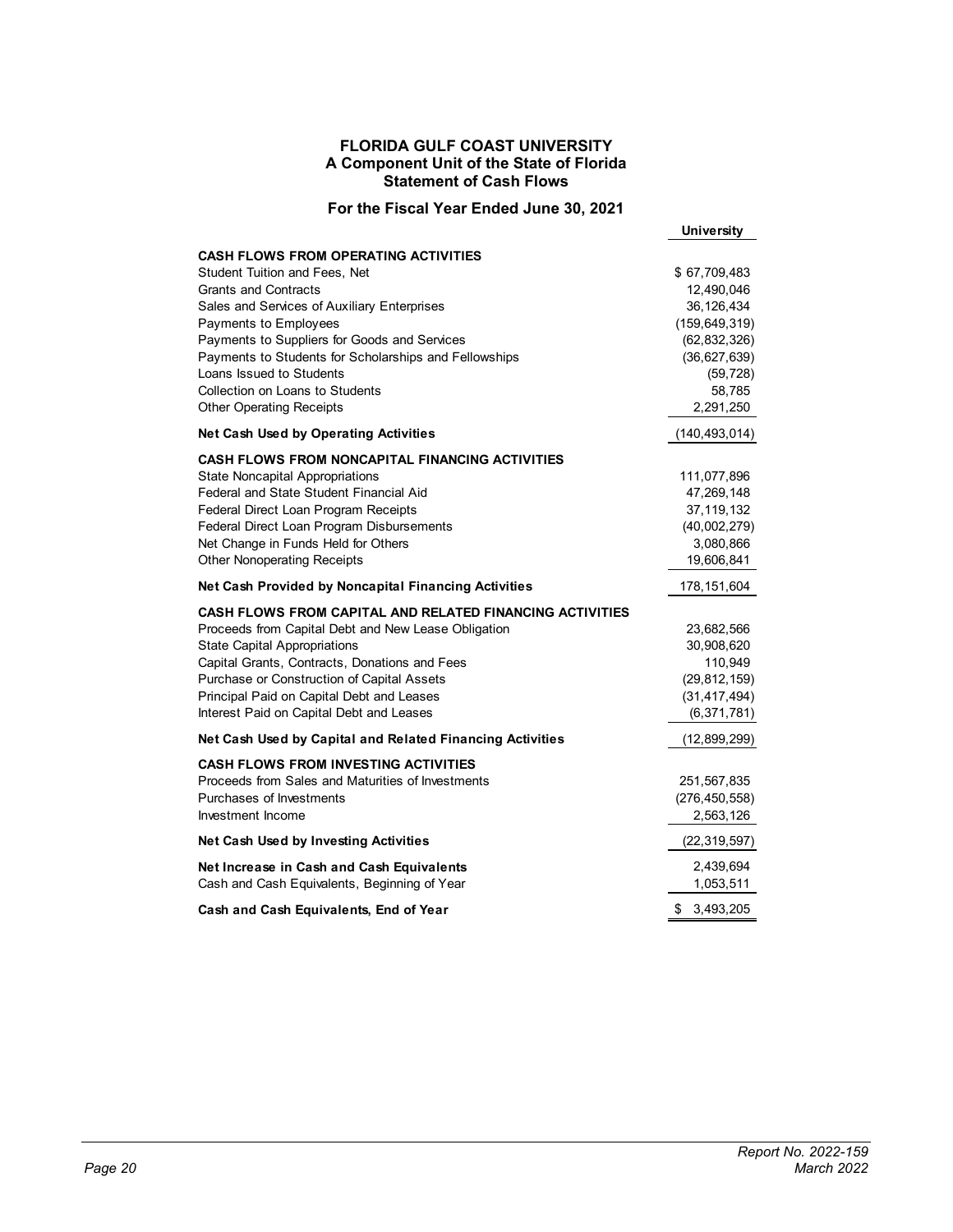|                                                                                 | <b>University</b>   |
|---------------------------------------------------------------------------------|---------------------|
| <b>RECONCILIATION OF OPERATING LOSS</b>                                         |                     |
| TO NET CASH USED BY OPERATING ACTIVITIES                                        |                     |
| <b>Operating Loss</b>                                                           | \$(179, 540, 789)   |
| Adjustments to Reconcile Operating Loss                                         |                     |
| to Net Cash Used by Operating Activities:                                       |                     |
| <b>Depreciation Expense</b>                                                     | 18,417,715          |
| Changes in Assets, Liabilities, Deferred Outflows of Resources,                 |                     |
| and Deferred Inflows of Resources:                                              |                     |
| <b>Prepaid Charges</b>                                                          | (35, 360)           |
| Accounts Receivables, Net                                                       | (5,954,400)         |
| <b>Accounts Payable</b>                                                         | 3,110,139           |
| Salaries and Wages Payable                                                      | 5,144,138           |
| Deposits Payable                                                                | 551,885             |
| <b>Compensated Absences Payable</b>                                             | (334, 196)          |
| Unearned Revenue                                                                | (98, 843)           |
| <b>Other Postemployment Benefits Payable</b>                                    | (1,389,361)         |
| Net Pension Liability                                                           | 21,729,853          |
| Deferred Outflows of Resources Related to Other Postemployment Benefits         | (15, 459, 560)      |
| Deferred Inflows of Resources Related to Other Postemployment Benefits          | 23,402,047          |
| Deferred Outflows of Resources Related to Pensions                              | (6,935,402)         |
| Deferred Inflows of Resources Related to Pensions                               | (3, 100, 880)       |
| <b>NET CASH USED BY OPERATING ACTIVITIES</b>                                    | \$(140, 493, 014)   |
| SUPPLEMENTAL DISCLOSURE OF NONCASH INVESTING<br><b>ACTIVITIES</b>               |                     |
| Unrealized loss on investments was recognized as a decrease to investment       |                     |
| income on the statement of revenues, expenses, and changes in net position, but |                     |
| are not cash transactions for the statement of cash flows.                      | \$<br>(4, 713, 385) |

The accompanying notes to financial statements are an integral part of this statement.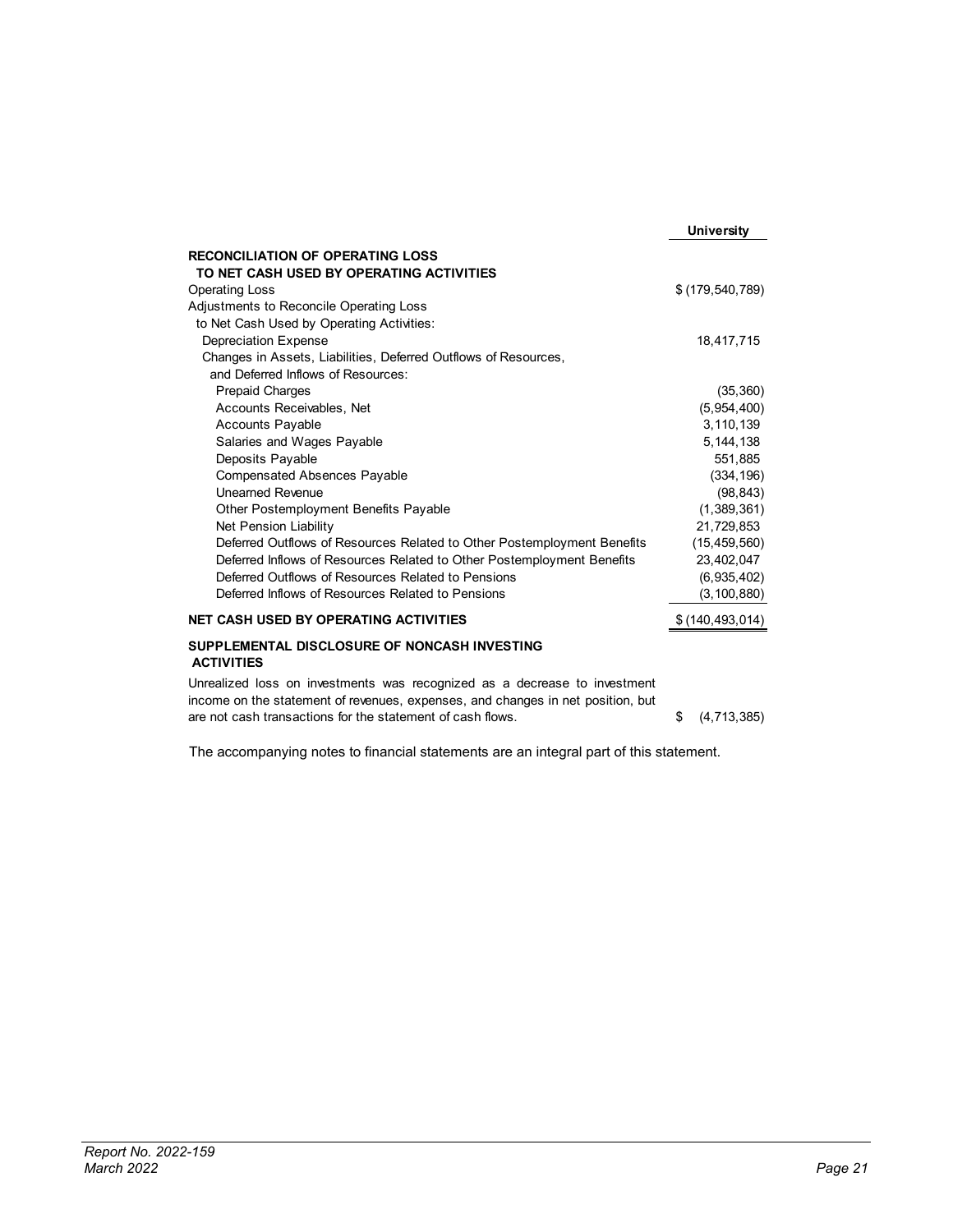# <span id="page-25-0"></span>*NOTES TO FINANCIAL STATEMENTS*

### **1. Summary of Significant Accounting Policies**

**Reporting Entity**. The University is a separate public instrumentality that is part of the State university system of public universities, which is under the general direction and control of the Florida Board of Governors. The University is directly governed by a Board of Trustees (Trustees) consisting of 13 members. The Governor appoints 6 citizen members and the Board of Governors appoints 5 citizen members. These members are confirmed by the Florida Senate and serve staggered terms of 5 years. The chair of the faculty senate and the president of the student body of the University are also members. The Board of Governors establishes the powers and duties of the Trustees. The Trustees are responsible for setting policies for the University, which provide governance in accordance with State law and Board of Governors' Regulations, and selecting the University President. The University President serves as the executive officer and the corporate secretary of the Trustees and is responsible for administering the policies prescribed by the Trustees.

Criteria for defining the reporting entity are identified and described in the Governmental Accounting Standards Board's (GASB) *Codification of Governmental Accounting and Financial Reporting Standards*, Sections 2100 and 2600. These criteria were used to evaluate potential component units for which the primary government is financially accountable and other organizations for which the nature and significance of their relationship with the primary government are such that exclusion would cause the primary government's financial statements to be misleading. Based on the application of these criteria, the University is a component unit of the State of Florida, and its financial balances and activities are reported in the State's Annual Comprehensive Financial Report by discrete presentation.

**Blended Component Unit**. Although it is legally separate from the University, the Florida Gulf Coast University Financing Corporation (Corporation) is included within the University's reporting entity as a blended component unit. The Corporation was incorporated on April 11, 2003, as a not-for-profit Florida corporation under the provisions of Chapter 617, Florida Statutes, and is a direct-support organization of the University. The Corporation was created to receive, hold, invest, and administer property and to make expenses for the exclusive benefit of the University. Due to the substantial economic relationship between the Corporation and the University, the financial activities of the Corporation are included in the University's financial statements. An annual audit of the Corporation is conducted by independent certified public accountants and is submitted to the Auditor General and the University Board of Trustees. Additional information on the Corporation, including copies of audit reports, is available by contacting the University Controller's office. Condensed financial statements for the Corporation are shown in a subsequent note. The condensed financial statements are reported net of eliminations.

**Discretely Presented Component Unit**. Based on the application of the criteria for determining component units, the Florida Gulf Coast University Foundation, Inc. (Foundation), as provided for in Section 1004.28, Florida Statutes, and Board of Governors Regulation 9.011 is included within the University reporting entity as discretely presented component unit. The Foundation was incorporated on April 19, 1993, as a not-for-profit Florida corporation under the provisions of Chapter 617, Florida Statutes. The Foundation is a legally separate direct-support organization of the University and is governed by a separate board. Its purpose is to encourage, solicit, collect, receive, and administer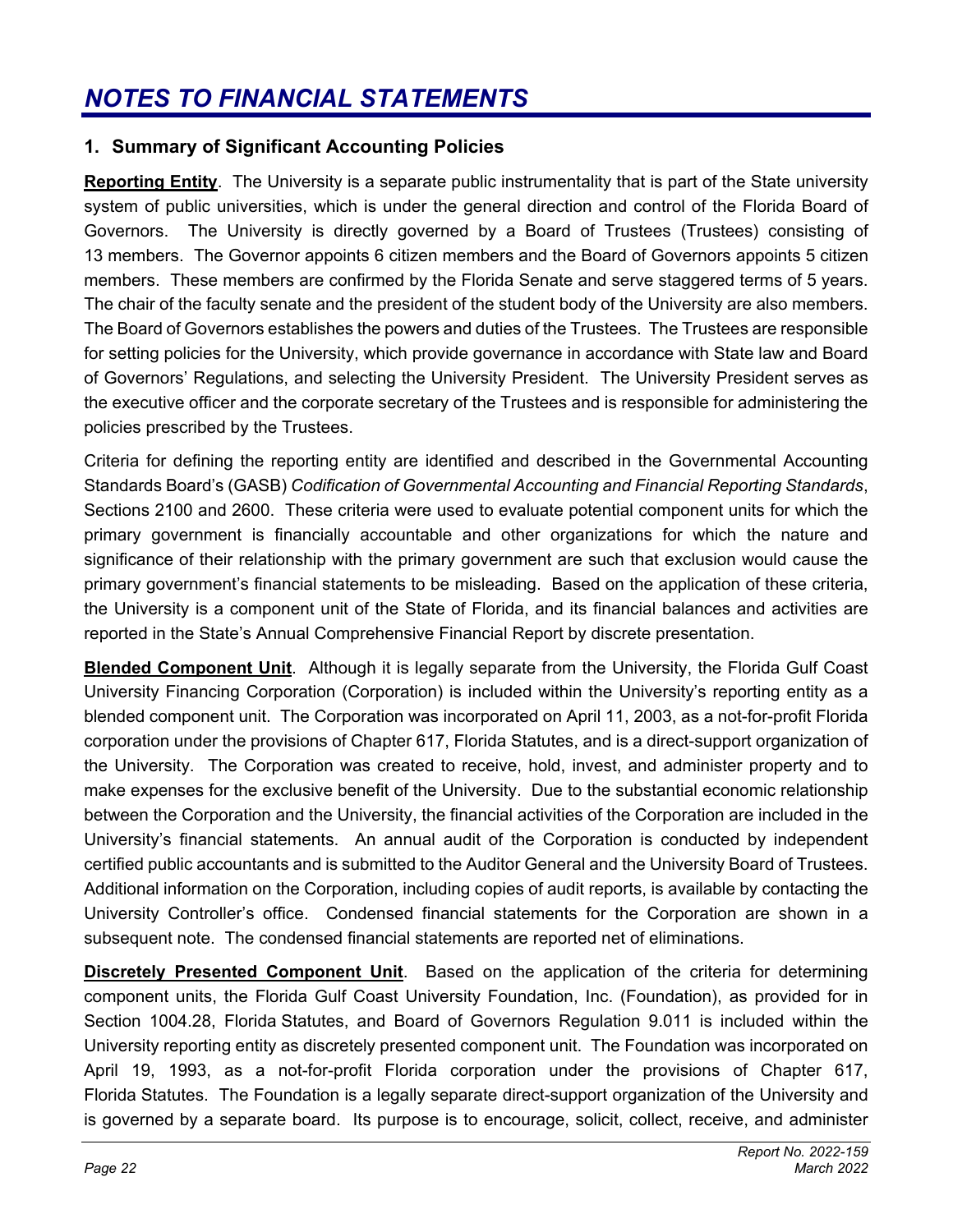gifts and bequests of property and funds for scientific, educational, and charitable purposes, all for the advancement of the University and its objectives.

An annual audit of the Foundation's financial statements is conducted by independent certified public accountants. Additional information on the Foundation, including copies of audit reports, is available by contacting the University Controller's Office.

**Basis of Presentation**. The University's accounting policies conform with accounting principles generally accepted in the United States of America applicable to public colleges and universities as prescribed by GASB. The National Association of College and University Business Officers (NACUBO) also provides the University with recommendations prescribed in accordance with generally accepted accounting principles promulgated by GASB and the Financial Accounting Standards Board (FASB). GASB allows public universities various reporting options. The University has elected to report as an entity engaged in only business-type activities. This election requires the adoption of the accrual basis of accounting and entitywide reporting including the following components:

- Management's Discussion and Analysis
- Basic Financial Statements:
	- o Statement of Net Position
	- o Statement of Revenues, Expenses, and Changes in Net Position
	- o Statement of Cash Flows
	- o Notes to Financial Statements
- Other Required Supplementary Information

**Measurement Focus and Basis of Accounting**. Basis of accounting refers to when revenues, expenses, assets, deferred outflows of resources, liabilities, and deferred inflows of resources, are recognized in the accounts and reported in the financial statements. Specifically, it relates to the timing of the measurements made, regardless of the measurement focus applied. The University's financial statements are presented using the economic resources measurement focus and the accrual basis of accounting. Revenues, expenses, gains, losses, assets, deferred outflows of resources, liabilities, and deferred inflows of resources resulting from exchange and exchange-like transactions are recognized when the exchange takes place. Revenues, expenses, gains, losses, assets, deferred outflows of resources, liabilities, and deferred inflows of resources resulting from nonexchange activities are generally recognized when all applicable eligibility requirements, including time requirements, are met. The University follows GASB standards of accounting and financial reporting.

The University's blended and discretely presented component units use the economic resources measurement focus and the accrual basis of accounting, and follows GASB standards of accounting and financial reporting.

Significant interdepartmental sales between auxiliary service departments and other institutional departments have been eliminated from revenues and expenses for reporting purposes.

The University's principal operating activities consist of instruction, research, and public service. Operating revenues and expenses generally include all fiscal transactions directly related to these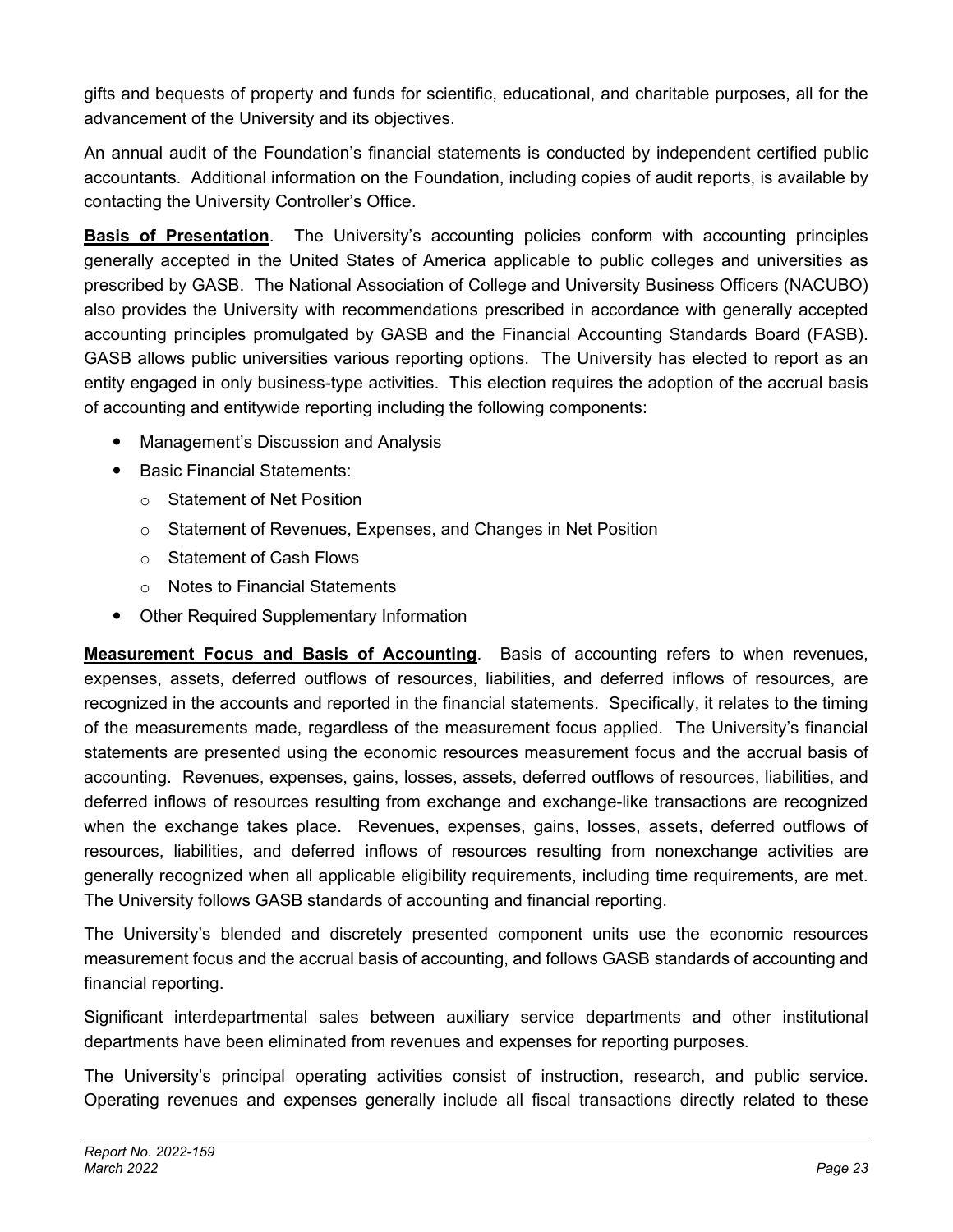activities as well as administration, operation and maintenance of capital assets, and depreciation of capital assets. Nonoperating revenues include State noncapital appropriations, Federal and State student financial aid, and investment income (net of unrealized gains or losses on investments).

Interest on capital asset-related debt is a nonoperating expense. Other revenues generally include revenues for capital construction projects.

The statement of net position is presented in a classified format to distinguish between current and noncurrent assets and liabilities. When both restricted and unrestricted resources are available to fund certain programs, it is the University's policy to first apply the restricted resources to such programs, followed by the use of the unrestricted resources.

The statement of revenues, expenses, and changes in net position is presented by major sources and is reported net of tuition scholarship allowances. Tuition scholarship allowances are the difference between the stated charge for goods and services provided by the University and the amount that is actually paid by the student or the third party making payment on behalf of the student. The University applied the "Alternate Method" as prescribed in NACUBO Advisory Report 2000-05 to determine the reported net tuition scholarship allowances. Under this method, the University computes these amounts by allocating the cash payments to students, excluding payments for services, using a ratio of total aid to aid not considered third-party aid.

The statement of cash flows is presented using the direct method in compliance with GASB Statement No. 9, *Reporting Cash Flows of Proprietary and Nonexpendable Trust Funds and Governmental Entities That Use Proprietary Fund Accounting*.

**Cash and Cash Equivalents**. Cash and cash equivalents consist of cash on hand and cash in demand accounts. University cash deposits are held in banks qualified as public depositories under Florida law. All such deposits are insured by Federal depository insurance, up to specified limits, or collateralized with securities held in Florida's multiple financial institution collateral pool required by Chapter 280, Florida Statutes. Cash and cash equivalents that are externally restricted to make debt service payments, maintain sinking or reserve funds, or to purchase or construct capital or other restricted assets, are classified as restricted.

The amount reported as restricted cash and cash equivalents for the University at June 30, 2021, includes at fair value \$385,793 of Corporation moneys of which \$385,779 was held by the lender and owner of the 2005B Loan as a debt service reserve requirement.

**Cash and Cash Equivalents – Component Unit**. The amount reported as cash and cash equivalents for the Foundation (discretely presented component unit) at June 30, 2021, includes \$15,751,555 of bank deposits of which \$275,130 is insured by the Federal deposit insurance with the remainder of \$15,476,425 collateralized under the Florida Public Deposits Program. The Foundation also had cash held on deposit with investment managers at June 30, 2021, totaling \$5,036,357, of which \$410,534 was covered by the Securities Investor Protection Corporation.

Cash and cash equivalents reported for the Foundation at June 30, 2021, also includes at fair value \$6,185,394 of Foundation moneys held in the State Treasury Special Purpose Investment Account (SPIA) investment pool representing ownership of a share of the pool, not the underlying securities. The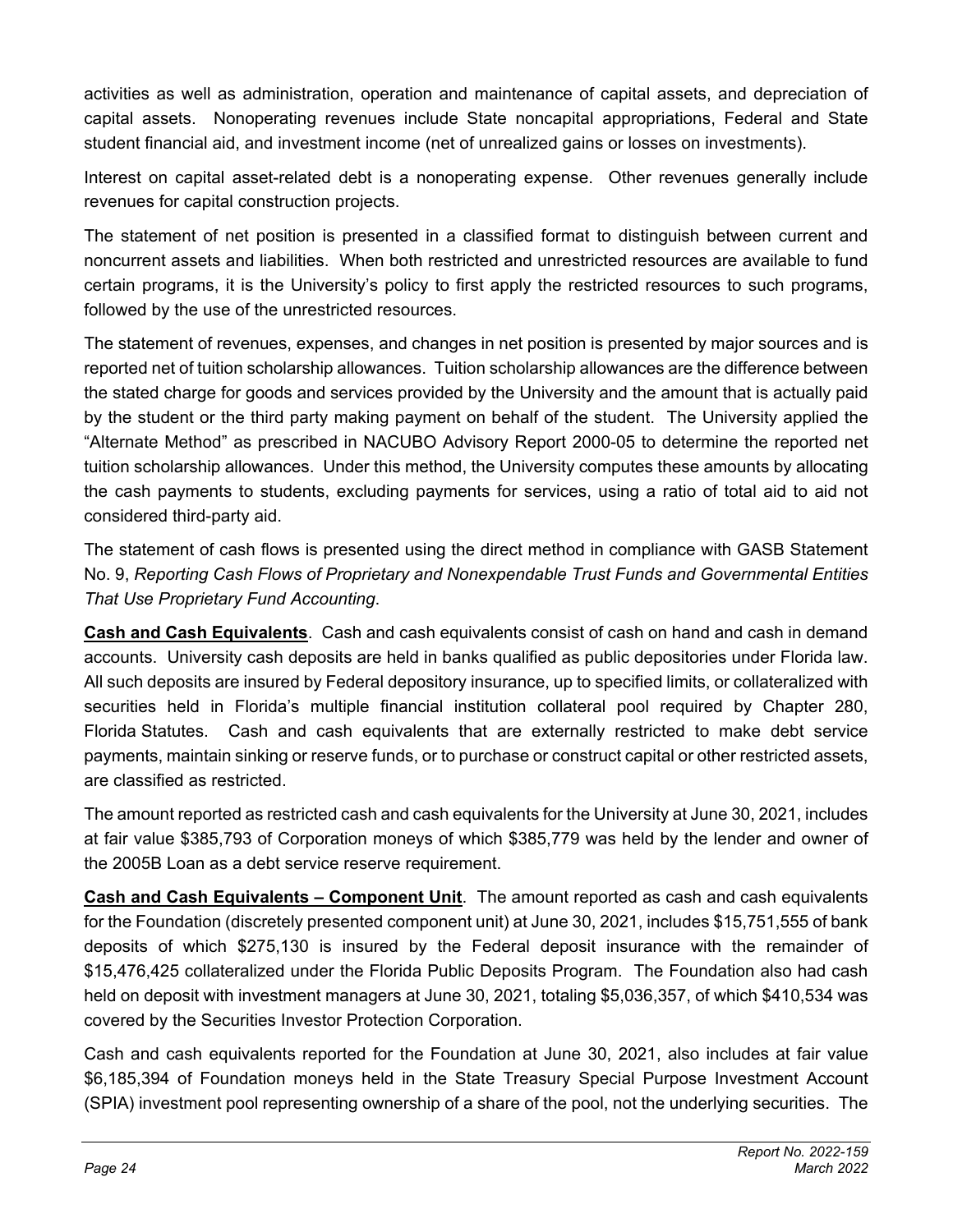State Treasury SPIA investment pool carried a credit rating of AA-f by Standard & Poor's, had an effective duration of 2.60 years, and fair value factor of 0.984 at June 30, 2021. The Foundation relies on policies developed by the State Treasury for managing interest rate risk or credit risk for this investment pool. Disclosures for the State Treasury investment pool are included in the notes to financial statements of the State's Annual Comprehensive Financial Report.

**Capital Assets**. University capital assets consist of land, works of art and historical treasures, construction in progress, buildings, infrastructure and other improvements, furniture and equipment, library resources, property under capital leases, computer software, and other capital assets.

These assets are capitalized and recorded at cost at the date of acquisition or at acquisition value at the date received in the case of gifts and purchases of State surplus property. Additions, improvements, and other outlays that significantly extend the useful life of an asset are capitalized. Other costs incurred for repairs and maintenance are expensed as incurred.

The University has a capitalization threshold of \$5,000 for tangible personal property and \$100,000 for buildings and infrastructure and improvements. Depreciation is computed on the straight-line basis over the following estimated useful lives:

- $\bullet$  Buildings 35 to 50 years
- $\bullet$  Infrastructure and Other Improvements  $-10$  to 50 years
- Furniture and Equipment:
	- $\circ$  Equipment (Other than Moveable) 10 to 25 years
	- $\circ$  Computer Equipment 3 to 6 years
	- $\circ$  Moveable Equipment 5 to 20 years
- Library Resources 10 years
- Property Under Capital Leases 10 years
- Works of Art and Historical Treasures 20 years
- Computer Software and Other Capital Assets 4 to 10 years

**Noncurrent Liabilities**. Noncurrent liabilities include bonds payable, loans payable, capital leases payable, compensated absences payable, other postemployment benefits payable, and net pension liabilities that are not scheduled to be paid within the next fiscal year. Bonds payable are reported net of unamortized premium or discount. The University amortizes debt premiums and discounts over the life of the debt using the straight-line method.

**Pensions**. For purposes of measuring the net pension liabilities, deferred outflows of resources and deferred inflows of resources related to pensions, and pension expense, information about the fiduciary net positions of the Florida Retirement System (FRS) defined benefit plan and the Health Insurance Subsidy (HIS) defined benefit plan and additions to/deductions from the FRS and HIS fiduciary net positions have been determined on the same basis as they are reported by the FRS and the HIS plans. Benefit payments (including refunds of employee contributions) are recognized when due and payable in accordance with benefit terms. Investments are reported at fair value.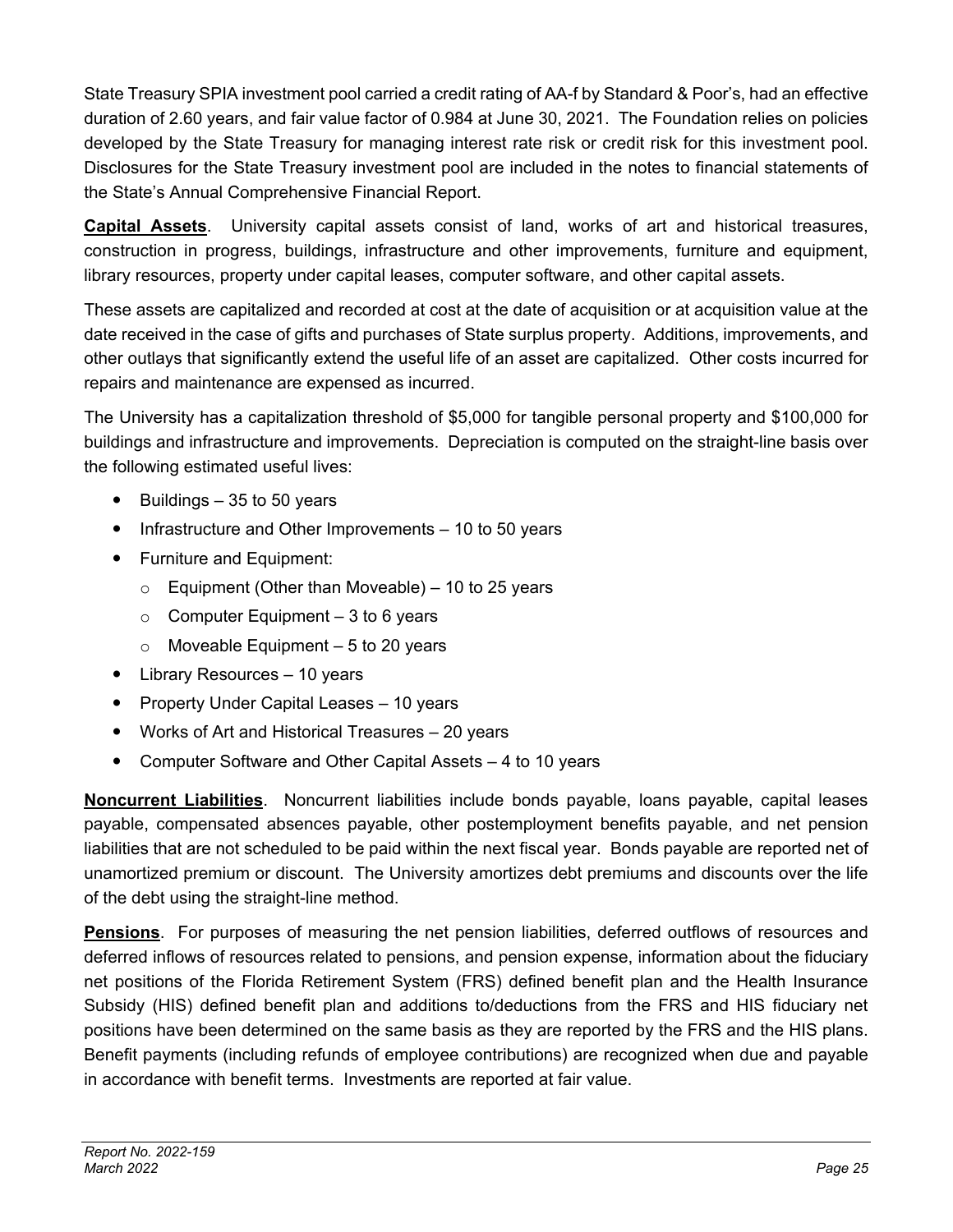### **2. Deficit Net Position in Individual Funds**

The University reported an unrestricted net position which included a deficit in the current funds – unrestricted as shown below. This deficit can be attributed to the full recognition of long-term liabilities (i.e., compensated absences payable, other postemployment benefits payable, and net pension liabilities) in the current unrestricted funds.

| Fund                                                                  | <b>Net Position</b> |                             |  |  |  |  |
|-----------------------------------------------------------------------|---------------------|-----------------------------|--|--|--|--|
| Current Funds - Unrestricted<br><b>Auxiliary Funds</b>                | S                   | (90, 816, 012)<br>5,015,480 |  |  |  |  |
| <b>Total University Net Position</b><br><b>Blended Component Unit</b> |                     | (85,800,532)                |  |  |  |  |
| Unrestricted Net Position                                             |                     | 31, 317, 278                |  |  |  |  |
| Total                                                                 |                     | (54, 483, 254)              |  |  |  |  |

### **3. Investments**

Section 1011.42(5), Florida Statutes, authorizes universities to invest funds with the State Treasury and State Board of Administration (SBA) and requires that universities comply with the statutory requirements governing investment of public funds by local governments. Accordingly, universities are subject to the requirements of Chapter 218, Part IV, Florida Statutes. The Board of Trustees has not adopted a written investment policy. As such, pursuant to Section 218.415(17), Florida Statutes, the University is authorized to invest in the Florida PRIME investment pool administered by the SBA; Securities and Exchange Commission registered money market funds with the highest credit quality rating from a nationally recognized rating agency; interest-bearing time deposits and savings accounts in qualified public depositories, as defined in Section 280.02, Florida Statutes; and direct obligations of the United States Treasury. Of the reported investments, \$2 million is restricted by the covenants of the bond reimbursement agreements for the Capital Improvement Revenue Bonds Series 2008A and 2009A and \$2,449,201 for debt service reserve accounts for the Series 2005A loan, Series 2011A, and 2013A bonds.

Investments set aside to make debt service payments, maintain sinking or reserve funds, or to purchase or construct capital assets are classified as restricted.

The University categorizes its fair value measurements within the fair value hierarchy established by generally accepted accounting principles. The hierarchy is based on the valuation inputs used to measure the fair value of the asset. Level 1 inputs are quoted prices in active markets for identical assets, Level 2 inputs are significant other observable inputs, and Level 3 inputs are significant unobservable inputs.

### **External Investment Pools**.

The University reported investments at fair value totaling \$121,951,033 at June 30, 2021, in the State Treasury SPIA investment pool, representing ownership of a share of the pool, not the underlying securities (Level 3 inputs). Pooled investments with the State Treasury are not registered with the Securities and Exchange Commission. Oversight of the pooled investments with the State Treasury is provided by the Treasury Investment Committee per Section 17.575, Florida Statutes. The authorized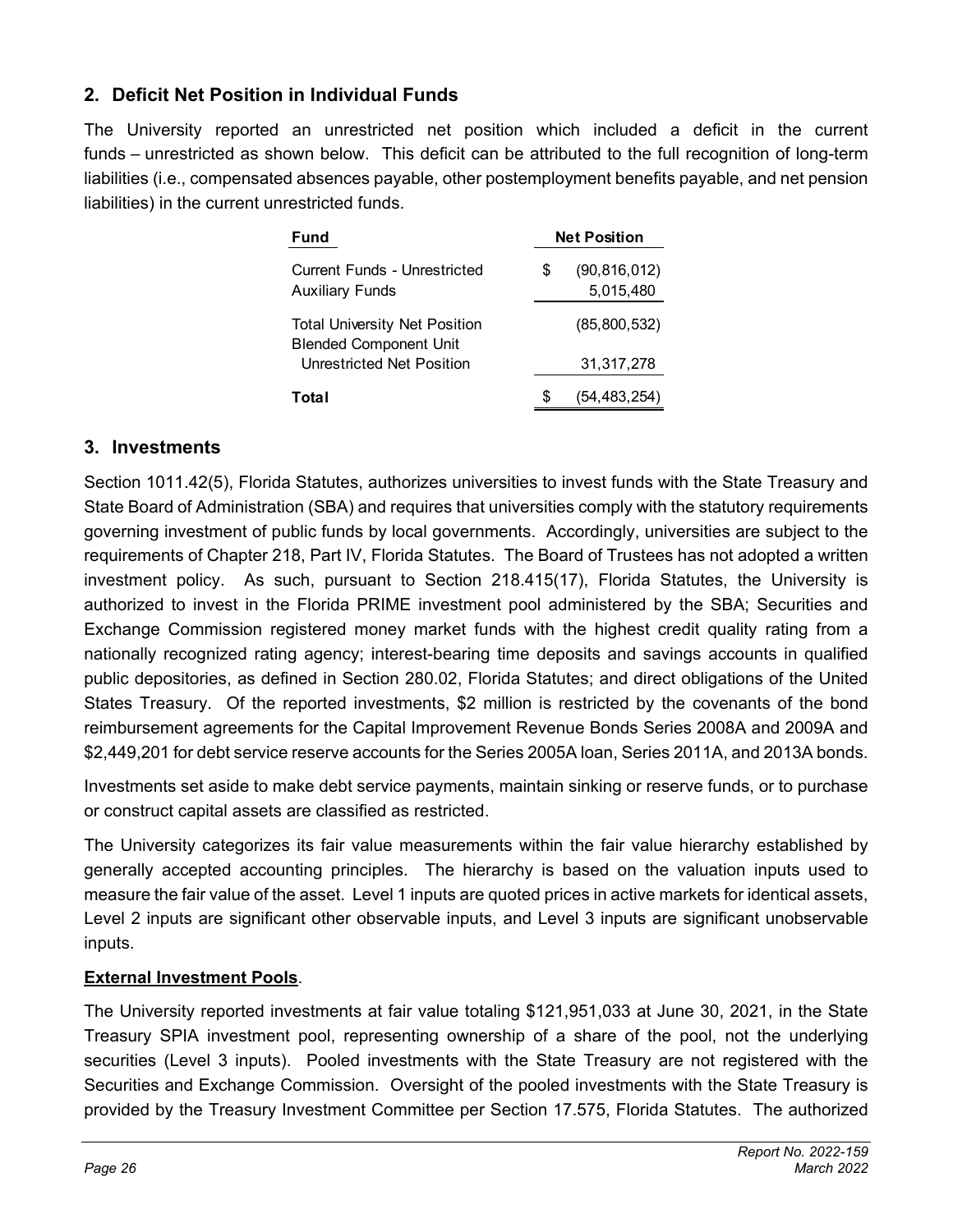investment types are set forth in Section 17.57, Florida Statutes. The State Treasury SPIA investment pool carried a credit rating of AA-f by Standard & Poor's, had an effective duration of 2.60 years, and fair value factor of 0.984 at June 30, 2021. Participants contribute to the State Treasury SPIA investment pool on a dollar basis. These funds are commingled and a fair value of the pool is determined from the individual values of the securities. The fair value of the securities is summed and a total pool fair value is determined. A fair value factor is calculated by dividing the pool's total fair value by the pool participant's total cash balances. The fair value factor is the ratio used to determine the fair value of an individual participant's pool balance. The University relies on policies developed by the State Treasury for managing interest rate risk or credit risk for this investment pool. Disclosures for the State Treasury investment pool are included in the notes to financial statements of the State's Annual Comprehensive Financial Report.

**Component Unit Investments**. The Foundation's recurring fair value measurements as of June 30, 2021 are valued using quoted market prices (Level 1 inputs). Investments held by the Foundation at June 30, 2021, are reported at fair value as follows:

|                                                                                  |                 | <b>Fair Value Measurements Using</b> |                                                                                                 |    |                                                           |    |                                                    |
|----------------------------------------------------------------------------------|-----------------|--------------------------------------|-------------------------------------------------------------------------------------------------|----|-----------------------------------------------------------|----|----------------------------------------------------|
| Investments by fair value level                                                  | <b>Amount</b>   |                                      | <b>Quoted Prices</b><br>in Active<br><b>Markets for</b><br><b>Identical Assets</b><br>(Level 1) |    | Significant<br>Other<br>Observable<br>Inputs<br>(Level 2) |    | Significant<br>Unobservable<br>Inputs<br>(Level 3) |
| United States Treasury Securities<br>Obligations of the United States Government | \$<br>2,495,424 | \$                                   | 2,495,424                                                                                       | \$ |                                                           | \$ |                                                    |
| Agencies and Instrumentalities                                                   | 2,335,136       |                                      |                                                                                                 |    | 2,335,136                                                 |    |                                                    |
| <b>Bonds and Notes</b>                                                           | 14,577,596      |                                      |                                                                                                 |    | 14,577,596                                                |    |                                                    |
| Land Held for Investment or Resale                                               | 247,893         |                                      |                                                                                                 |    |                                                           |    | 247,893                                            |
| Stocks and Other Equity Securities                                               | 538.910         |                                      | 538.910                                                                                         |    |                                                           |    |                                                    |
| <b>Mutual Funds</b>                                                              | 114,309,855     |                                      | 114,309,855                                                                                     |    |                                                           |    |                                                    |
| Total investments by fair value level                                            | 134,504,814     | \$                                   | 117,344,189                                                                                     | \$ | 16,912,732                                                | \$ | 247,893                                            |
| Investments measured at the net asset value (NAV)                                |                 |                                      |                                                                                                 |    |                                                           |    |                                                    |
| Other Investments:                                                               |                 |                                      |                                                                                                 |    |                                                           |    |                                                    |
| <b>Real Assets</b>                                                               | 88,612          |                                      |                                                                                                 |    |                                                           |    |                                                    |
| Surrender Value of Insurance Policy                                              | 270,275         |                                      |                                                                                                 |    |                                                           |    |                                                    |
| <b>Private Equity</b>                                                            | 1,180,585       |                                      |                                                                                                 |    |                                                           |    |                                                    |
| <b>Total Other Investments</b>                                                   | 1,539,472       |                                      |                                                                                                 |    |                                                           |    |                                                    |
| Total investments measured at the NAV<br>or its equivalent                       | 1,539,472       |                                      |                                                                                                 |    |                                                           |    |                                                    |
| Total investments measured at fair value                                         | 136,044,286     |                                      |                                                                                                 |    |                                                           |    |                                                    |

*Fair Value Measurement*: Debt and equity securities classified in Level 1 of the fair value hierarchy are valued using prices quoted in active markets for those securities. Debt securities classified as Level 2 of the fair value hierarchy are valued using quoted prices for similar assets in active markets.

Other information for investments measured at the NAV or its equivalent follows: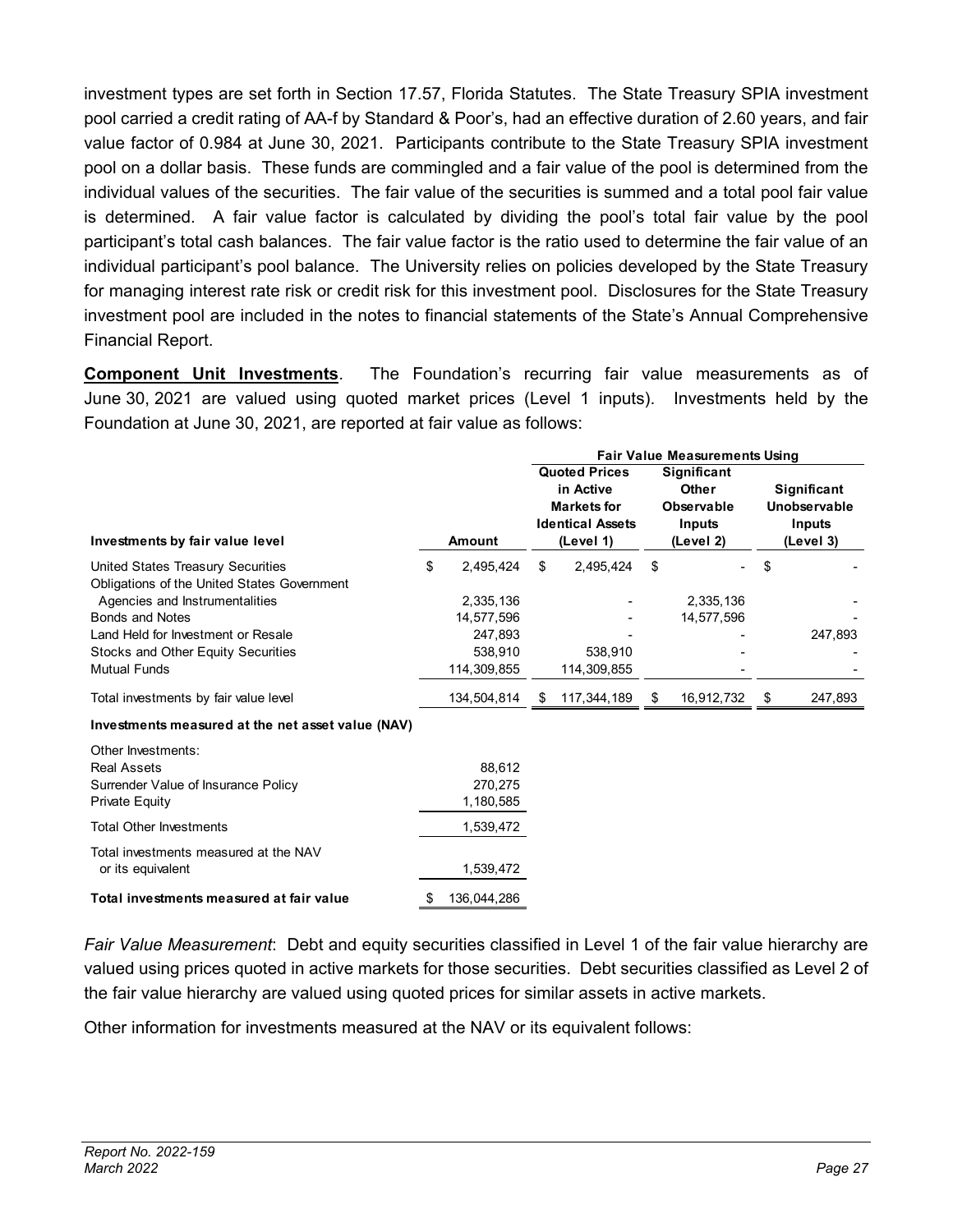| Investments measured at the NAV       |     | <b>Fair Value</b> | <b>Unfunded</b><br><b>Commitments</b> | <b>Redemption</b><br><b>Frequency (if</b><br>Currently<br>Eligible) | <b>Redemption</b><br><b>Notice Period</b> |
|---------------------------------------|-----|-------------------|---------------------------------------|---------------------------------------------------------------------|-------------------------------------------|
| <b>Real Assets</b>                    | \$  | 88.612            | \$<br>90.000                          | Not available                                                       | NА                                        |
| Surrender value of insurance policy   |     | 270,275           | $\overline{\phantom{a}}$              | Not available                                                       | NA                                        |
| <b>Private Equity</b>                 |     | 1,180,585         | 133,050                               | Not available                                                       | NA                                        |
| Total investments measured at the NAV | \$. | 1.539.472         | \$<br>223.050                         |                                                                     |                                           |

*Real Assets*: This investment is in a partnership that invests in a diversified portfolio of private equity and real assets investment funds (underlying funds or private investment funds), which in turn have been established to invest in a broad range of private equity, real estate, energy, and other hard-asset-oriented investments.

*Private Equity*: The investment within this segment invest in private equity funds in the venture capital, buyout, and capital restructuring sectors.

The Foundation's investment policy allows for investments in equity securities traded on the principal United States Stock Exchanges (NYSE and NASDAQ), and the Foundation only purchases equity securities of companies with a market capitalization of at least \$1 billion. For fixed income instruments, the Foundation's policy allows investments in bonds issued by the United States Government, an agency of the United States Government, public traded corporations or their affiliates, taxable municipal bonds, preferred stocks, and real estate investment trusts.

*Custodial Credit Risk*: Custodial credit risk is the risk that in the event of the failure of the counterparty, the value of investments or collateral securities in the possession of an outside party will not be recoverable. Exposure to custodial risk relates to investments that are held by someone other than the component unit and not registered in their names. The Foundation utilizes the services of an investment advisor and several investment managers. All investments are uninsured and unregistered with securities held by the counterparty's trust department or agent in the Foundation's name. The Foundation's mutual fund investments totaling \$114,309,855 at June 30, 2021, are not exposed to custodial credit risk as they are not evidenced by securities that exist in physical or book entry form. There were no losses during the period due to default by counterparties to investment transactions.

*Interest Rate Risk*: Interest rate risk is the risk that changes in interest rates will adversely affect the fair value of an investment. The Foundation's investment policy does not limit debt obligation maturities. The Foundation's investments in debt securities at June 30, 2021, are reported at fair value as follows:

|                                                                                  | <b>Investment Maturities (In Years)</b> |            |    |             |      |            |     |           |           |  |  |
|----------------------------------------------------------------------------------|-----------------------------------------|------------|----|-------------|------|------------|-----|-----------|-----------|--|--|
|                                                                                  |                                         | Fair       |    | Less than   |      | 1 - 5      |     | 5 - 10    | Over 10   |  |  |
| <b>Investment Type</b>                                                           |                                         | Value      |    | 1 Year      |      | Years      |     | Years     | Years     |  |  |
| <b>Obligations of United States Government</b><br>Agencies and Instrumentalities |                                         | 2,335,136  | -S |             | - \$ | 899.998    | \$. | 1.435.138 | \$        |  |  |
| Bonds, Notes, and Other Debt Securities                                          |                                         | 17,073,020 |    | 1.268.223   |      | 9,568,505  |     | 5.671.422 | 564,870   |  |  |
| Total                                                                            |                                         | 19.408.156 |    | \$1.268.223 | S    | 10.468.503 | S.  | 7.106.560 | \$564.870 |  |  |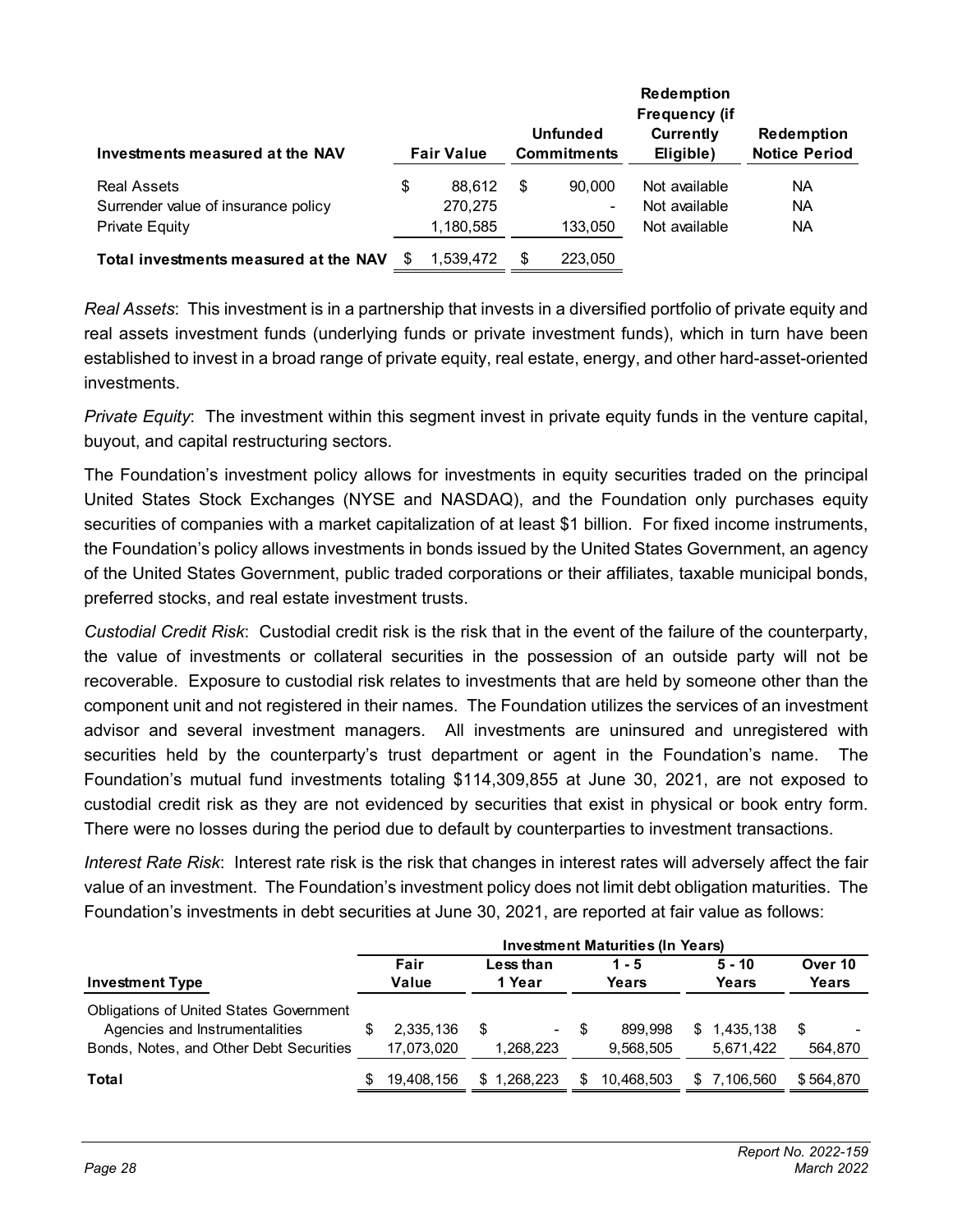*Credit Risk*: Credit risk is the risk that an insurer or other counterparty to an investment will not fulfill its obligation. The Foundation does not have a formal investment policy with respect to credit risk.

| Rating     | <b>Number</b> | <b>Fair Value</b> | % Bond<br><b>Holdings</b> |
|------------|---------------|-------------------|---------------------------|
| AAA        | 45            | 8,520,916<br>\$.  | 43.90%                    |
| AA         | 26            | 4,376,482         | 22.55%                    |
| A          | 57            | 5,698,172         | 29.36%                    |
| <b>BBB</b> | 4             | 812,586           | 4.19%                     |
|            |               | \$19,408,156      |                           |

At June 30, 2021, the Foundation's investments in debt securities were rated as follows:

*Concentration of Credit Risk*: Concentration of credit risk is the risk of loss attributed to the magnitude of the component unit's investment in a single issuer. At June 30, 2021, the Foundation's investment in its Collective Investment Funds exceeded five percent of total investments.

*Other Information*: For management control, investments are pooled. Gains, losses, and investment income from the pool are allocated quarterly to the funds that participate in the pool based upon each fund's average quarterly balance.

The Foundation assesses a management fee on all endowment funds for the purpose of funding the Foundation's operating budget. Administrative fees assessed to the endowment funds totaled \$1,669,778 or 1.5 percent for the year ending June 30, 2021.

The Endowment Fund account balances (including cash balances) subject to the administrative fee are comprised as follows at June 30, 2021:

| <b>Eminent Scholars Program</b> | S. | 17.676.339  |
|---------------------------------|----|-------------|
| Major Gifts Program             |    | 53,964,654  |
| <b>Other Endowment</b>          |    | 57.668.041  |
|                                 | S. | 129,309,034 |

### **4. Receivables**

**Accounts Receivable**. Accounts receivable represent amounts for student tuition and fees, contract and grant reimbursements due from third parties, various sales and services provided to students and third parties, and interest accrued on investments and loans receivable.

As of June 30, 2021, the University reported the following amounts as accounts receivable:

| <b>Description</b>               | Amount    |
|----------------------------------|-----------|
| Contracts and Grants             | 5,088,917 |
| <b>Student Tuition and Fees</b>  | 4.639.809 |
| Other                            | 87,643    |
| <b>Total Accounts Receivable</b> | 9,816,369 |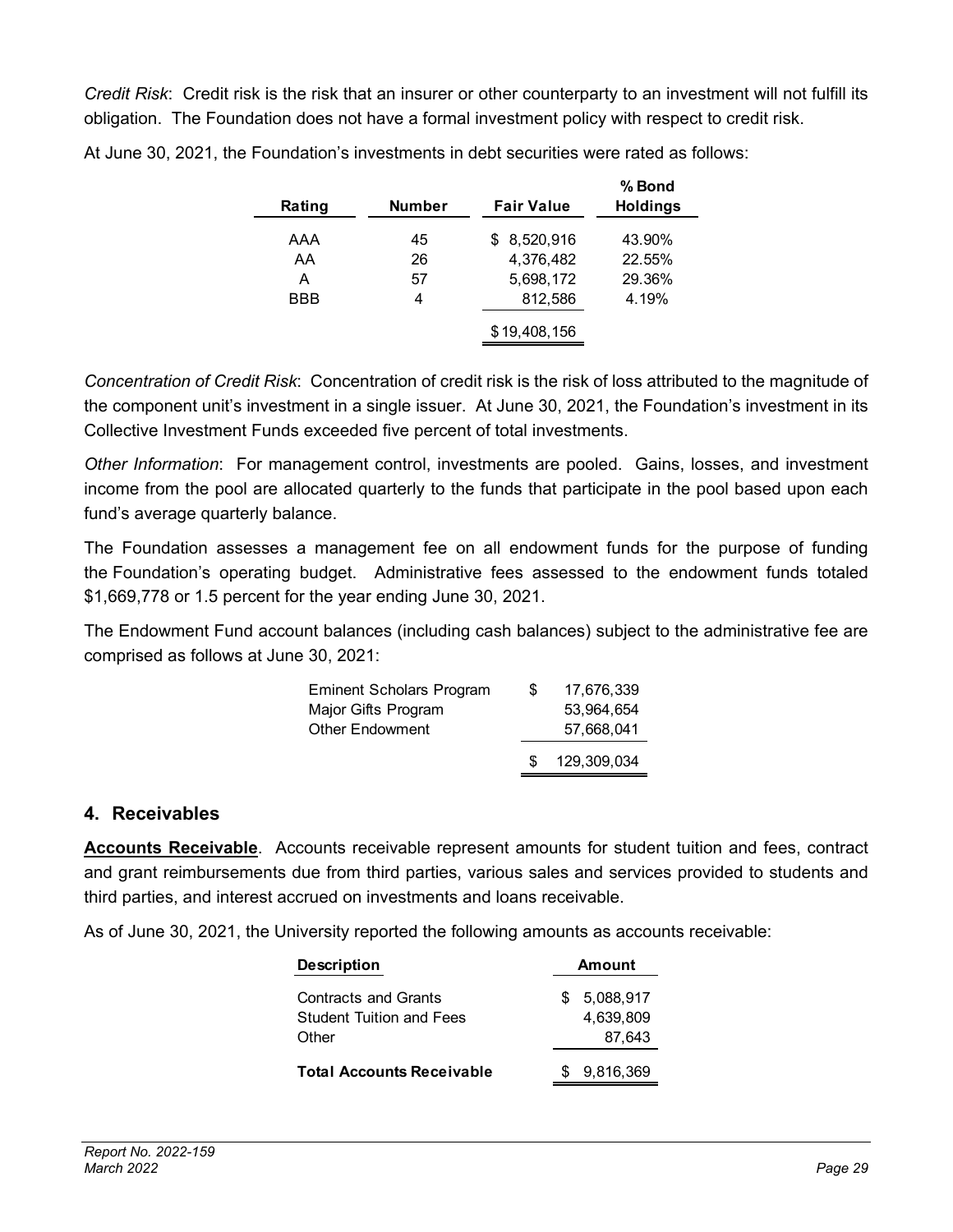**Loans Receivable**. Loans receivable consist of short-term loans made to students pending the receipts of student financial aid.

**Allowance for Doubtful Receivables**. Allowances for doubtful accounts and loans receivable are reported based on management's best estimate as of fiscal year end considering type, age, collection history, and other factors considered appropriate. Accounts receivable and loans receivable are reported net of allowances of \$1,111,732 and \$6,306, respectively, at June 30, 2021.

No allowance has been accrued for contracts and grants receivable. University management considers these to be fully collectible.

### **5. Due From State**

The amount due from State consists of \$23,289,238 of Public Education Capital Outlay, Capital Improvement Fee Trust Fund, or other allocations due from the State to the University for construction of University facilities.

### **6. Capital Assets**

Capital assets activity for the fiscal year ended June 30, 2021, is shown in the following table:

| <b>Description</b>                                | <b>Beginning</b><br><b>Balance</b> | <b>Adjustments</b><br>(1) | <b>Additions</b>    | <b>Reductions</b> | <b>Ending</b><br><b>Balance</b> |
|---------------------------------------------------|------------------------------------|---------------------------|---------------------|-------------------|---------------------------------|
| Nondepreciable Capital Assets:                    |                                    |                           |                     |                   |                                 |
| Land                                              | \$.<br>51,753,037                  | \$                        | \$                  | \$                | 51,753,037<br>\$                |
| Works of Art and Historical Treasures             | 1,793,358                          |                           | 310,133             |                   | 2,103,491                       |
| <b>Construction in Progress</b>                   | 8,183,629                          |                           | 35, 142, 961        | 8,435,991         | 34,890,599                      |
| <b>Total Nondepreciable Capital Assets</b>        | \$61,730,024                       | \$                        | \$35,453,094        | \$<br>8,435,991   | \$88,747,127                    |
| Depreciable Capital Assets:                       |                                    |                           |                     |                   |                                 |
| <b>Buildings</b>                                  | \$561,466,311                      | \$                        | 2,805,313<br>\$     | \$                | \$564,271,624                   |
| Infrastructure and Other Improvements             | 45,278,406                         |                           | 4,065,540           | 8.345             | 49,335,601                      |
| Furniture and Equipment                           | 66,599,400                         |                           | 2,142,578           | 980,490           | 67,761,488                      |
| <b>Library Resources</b>                          | 13,856,318                         |                           | 105,884             |                   | 13,962,202                      |
| Property Under Capital Leases                     | 742,870                            |                           |                     | 32,327            | 710,543                         |
| Works of Art and Historical Treasures             | 738,143                            |                           |                     |                   | 738,143                         |
| <b>Computer Software and Other Capital Assets</b> | 1,948,386                          | 27                        |                     | 40,212            | 1,908,201                       |
| <b>Total Depreciable Capital Assets</b>           | 690,629,834                        | 27                        | 9,119,315           | 1,061,374         | 698,687,802                     |
| Less, Accumulated Depreciation:                   |                                    |                           |                     |                   |                                 |
| <b>Buildings</b>                                  | 130,718,699                        |                           | 11,483,754          |                   | 142,202,453                     |
| Infrastructure and Other Improvements             | 17,579,704                         |                           | 1,840,232           | 8,345             | 19,411,591                      |
| Furniture and Equipment                           | 39,768,295                         | 2,260                     | 4,351,104           | 1,024,260         | 43,097,399                      |
| <b>Library Resources</b>                          | 11,139,616                         |                           | 456,122             |                   | 11,595,738                      |
| <b>Property Under Capital Leases</b>              | 328,630                            |                           | 98,104              |                   | 426,734                         |
| Works of Art and Historical Treasures             | 283,629                            |                           | 37,014              |                   | 320,643                         |
| <b>Computer Software and Other Capital Assets</b> | 1,624,091                          |                           | 151,385             | 39,541            | 1,735,935                       |
| <b>Total Accumulated Depreciation</b>             | 201,442,664                        | 2,260                     | 18,417,715          | 1,072,146         | 218,790,493                     |
| <b>Total Depreciable Capital Assets, Net</b>      | \$489,187,170                      | \$<br>(2, 233)            | (9, 298, 400)<br>\$ | \$<br>(10, 772)   | \$479,897,309                   |

(1) Adjustments to reflect the reclassification of Capital Assets and Accumulated Depreciation for correct presentation.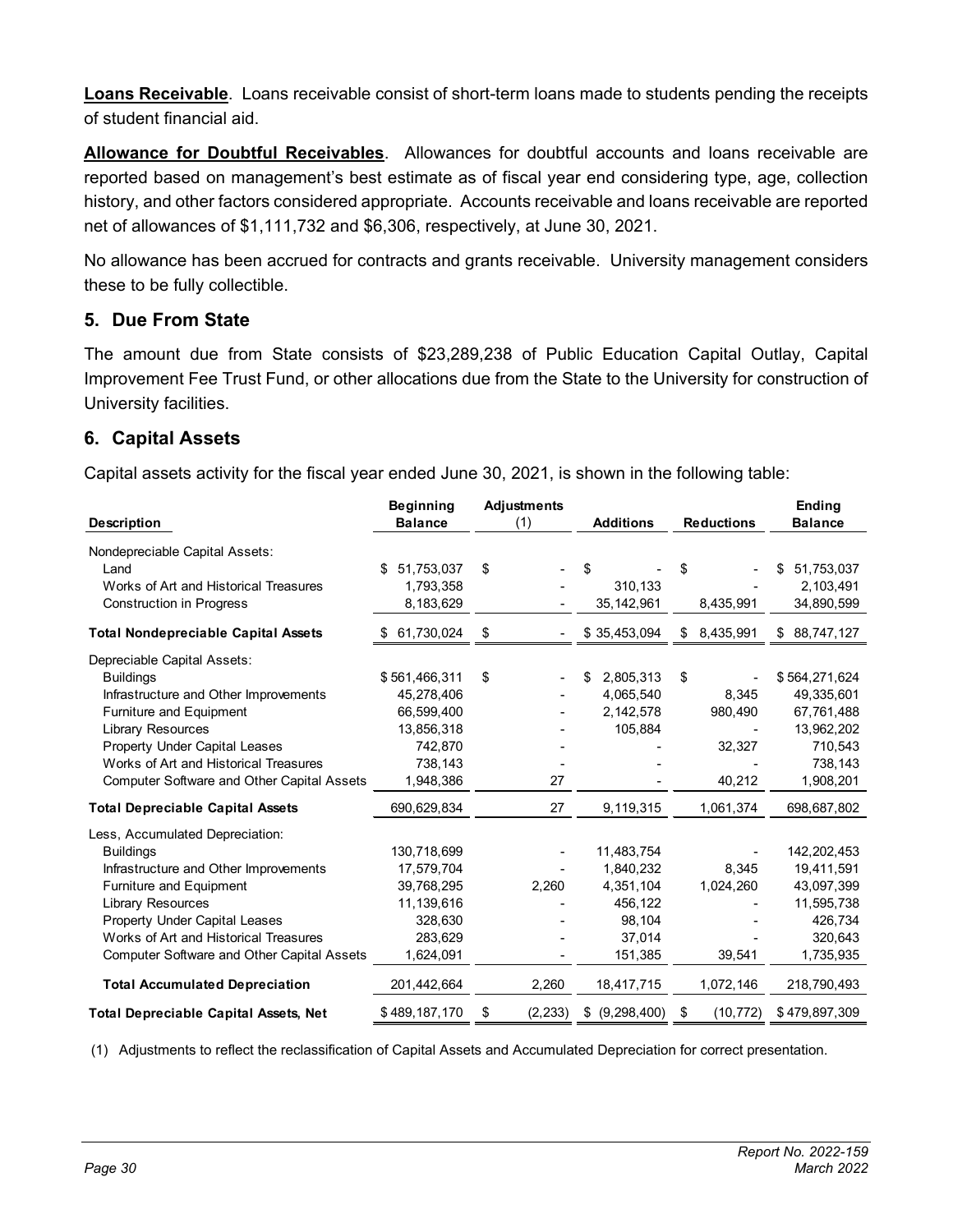### **7. Unearned Revenue**

Unearned revenue at June 30, 2021, consists of grants and contracts received prior to fiscal year end related to subsequent accounting periods.

### **8. Long-Term Liabilities**

Long-term liabilities of the University at June 30, 2021, include bonds payable, loans payable, capital leases payable, compensated absences payable, other postemployment benefits payable, and net pension liability. Long-term liabilities activity for the fiscal year ended June 30, 2021, is shown in the following table:

|                                     | <b>Beginning</b> |                  |                   | <b>Ending</b>  | <b>Current</b> |
|-------------------------------------|------------------|------------------|-------------------|----------------|----------------|
| Description                         | <b>Balance</b>   | <b>Additions</b> | <b>Reductions</b> | <b>Balance</b> | <b>Portion</b> |
| <b>Bonds Payable</b>                | \$167,470,058    | \$23,682,566     | 31,289,006<br>\$. | \$159,863,618  | 5,855,000<br>S |
| Loans Payable                       | 9,200,000        |                  | 500,000           | 8,700,000      | 500,000        |
| Capital Leases Payable              | 252.474          | -                | 187.277           | 65.197         | 19,383         |
| <b>Compensated Absences Payable</b> | 14,691,262       | 1.250.239        | 1,584,436         | 14,357,065     | 1,341,359      |
| Other Postemployment                |                  |                  |                   |                |                |
| <b>Benefits Payable</b>             | 89,432,264       | 62, 145, 351     | 63,534,713        | 88,042,902     | 1,428,519      |
| Net Pension Liability               | 66,689,660       | 50,410,945       | 28,681,092        | 88,419,513     | 206,202        |
| <b>Total Long-Term Liabilities</b>  | \$347,735,718    | \$137,489,101    | \$125,776,524     | \$359,448.295  | 9,350,463<br>S |

**Capital Improvement Revenue Bonds Payable**. Capital Improvement Revenue Bonds were issued to construct University facilities, including parking garages and student housing facilities. Capital Improvement Revenue Bonds outstanding, which include both term and serial bonds, are secured by a pledge of housing rental revenues, traffic and parking fees, and an assessed transportation fee based on credit hours.

In prior years, the Corporation issued Capital Improvement Revenue Bonds, Series 2003, 2005A, 2007A, 2008A, 2010A, 2010B, 2011A, and 2013A to construct or purchase student housing facilities, and 2005B, 2007C, and 2009A to construct student parking garages.

The University extinguished long-term capital improvement debt obligations by the issuance of new long-term capital improvement debt instruments as follows:

On July 1, 2013, the Corporation entered into loan agreements authorizing the refunding of Capital Improvement Revenue Bonds, Series 2005A (Student Residences Phase VII) and Capital Improvement Revenue Bonds, Series 2005B (Student Parking Phase I) which resulted in defeasance of the variable rate capital improvement revenue bond debt and securing fixed rate loans. Accordingly, the Capital Improvement Revenue Bonds, Series 2005A and 2005B are no longer reported as a bond payable on the face of the statement of net position for the reporting period ended June 30, 2021, and the new fixed rate tax exempt loan is reported as loans payable.

On November 29, 2017, the Financing Corporation issued \$47,500,000 of Capital Improvement Refunding Housing Revenue Bonds, Series 2017A, with an original issue premium of \$6,456,991, and interest rates ranging from 3.375 percent to 5 percent. The proceeds of the sale of the Series 2017A Bonds were used to refund the outstanding Capital Improvement Revenue Bonds,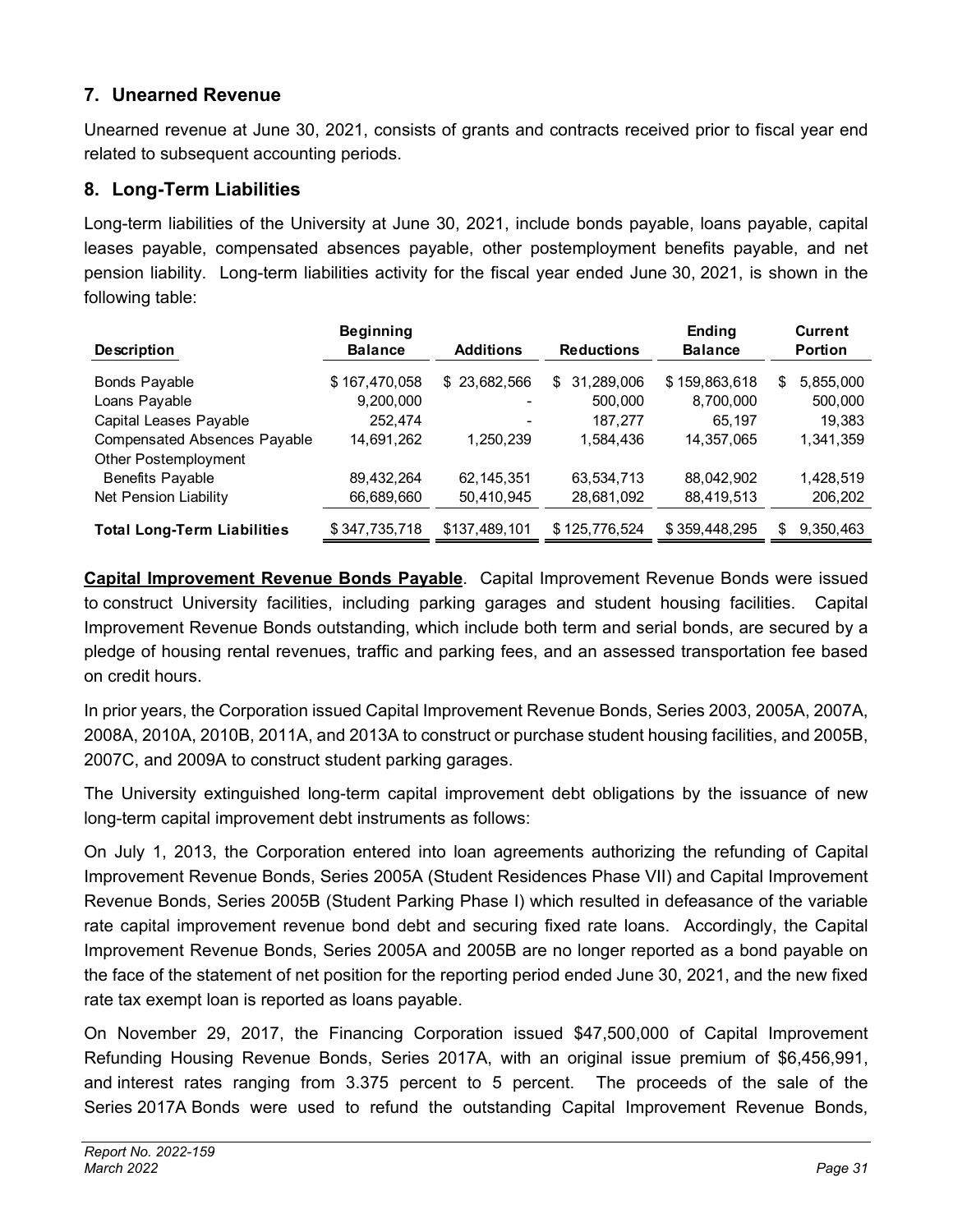Series 2003 principal totaling \$33,870,000, and Series 2007A principal totaling \$20,200,000, and related issuance costs. As a result of the refunding, the University reduced its capital improvement debt service requirement by \$11,614,278 over the next 20 years and obtained an economic gain of \$7,670,123.

On November 29, 2017, the Financing Corporation issued \$7,850,000 of Capital Improvement Refunding Parking Revenue Bonds, Series 2017B, with an original issue premium of \$398,563, and interest rates ranging from 3 percent to 5 percent. The proceeds of the sale of the Series 2017B Bonds were used to refund the outstanding Capital Improvement Revenue Bonds, Series 2007C principal totaling \$8,060,000, and related issuance costs. As a result of the refunding, the University reduced its capital improvement debt service requirement by \$995,611 over the next 20 years and obtained an economic gain of \$765,040.

On December 5, 2019, the Financing Corporation issued \$32,575,000 of Capital Improvement Refunding Housing Revenue Bonds, Series 2019A, with an original issue premium of \$5,125,443, and interest rates ranging from 3 percent to 5 percent. The proceeds of the sale of the Series 2019A Bonds were used to refund the outstanding Capital Improvement Revenue Bonds, Series 2010A principal totaling \$26,590,000 and 2010B principal totaling \$14,100,000, and related issuance costs. As a result of the refunding, the University reduced its capital improvement debt service requirement by \$11,263,635 over the next 20 years and obtained an economic gain of \$8,678,824. As part of the refunding, the debt service reserves were liquidated towards the payment of Series 2010A and 2010B principal.

On December 17, 2020, the Financing Corporation issued \$19,800,000 of Capital Improvement Refunding Housing Revenue Bonds, Series 2020A, with an original issue premium of \$3,882,566 and interest rates ranging from 3 percent to 5 percent. The proceeds of the sale of the Series 2020A Bonds were used to refund the outstanding Capital Improvement Revenue Bonds, Series 2011A principal totaling \$25,600,000. As a result of the refunding, the University reduced its capital improvement debt service requirement of \$10,237,991 over the next 20 years and obtained an economic gain of \$8,474,400. As part of the refunding, the debt service reserve was liquidated towards the payment of Series 2011A principal.

The University has entered into a Master Ground and Operating Lease Agreement with the Corporation. The University leases land to the Corporation for a rental fee of \$1 per year. The land covered by the ground lease together with the improvements thereon is leased back to the University to manage and operate. The master lease will terminate on the date on which the revenue bonds and any related obligations are paid in full. Revenue from the student residence facilities and parking facilities is pledged to pay rent to the Corporation or its assignees equal to the debt service on the revenue bonds. During the 2020-21 fiscal year, parking facilities rental and fee income, and student residence rental income totaled \$3,704,100 and \$25,138,944 respectively.

The University had the following capital improvement debt payable outstanding at June 30, 2021: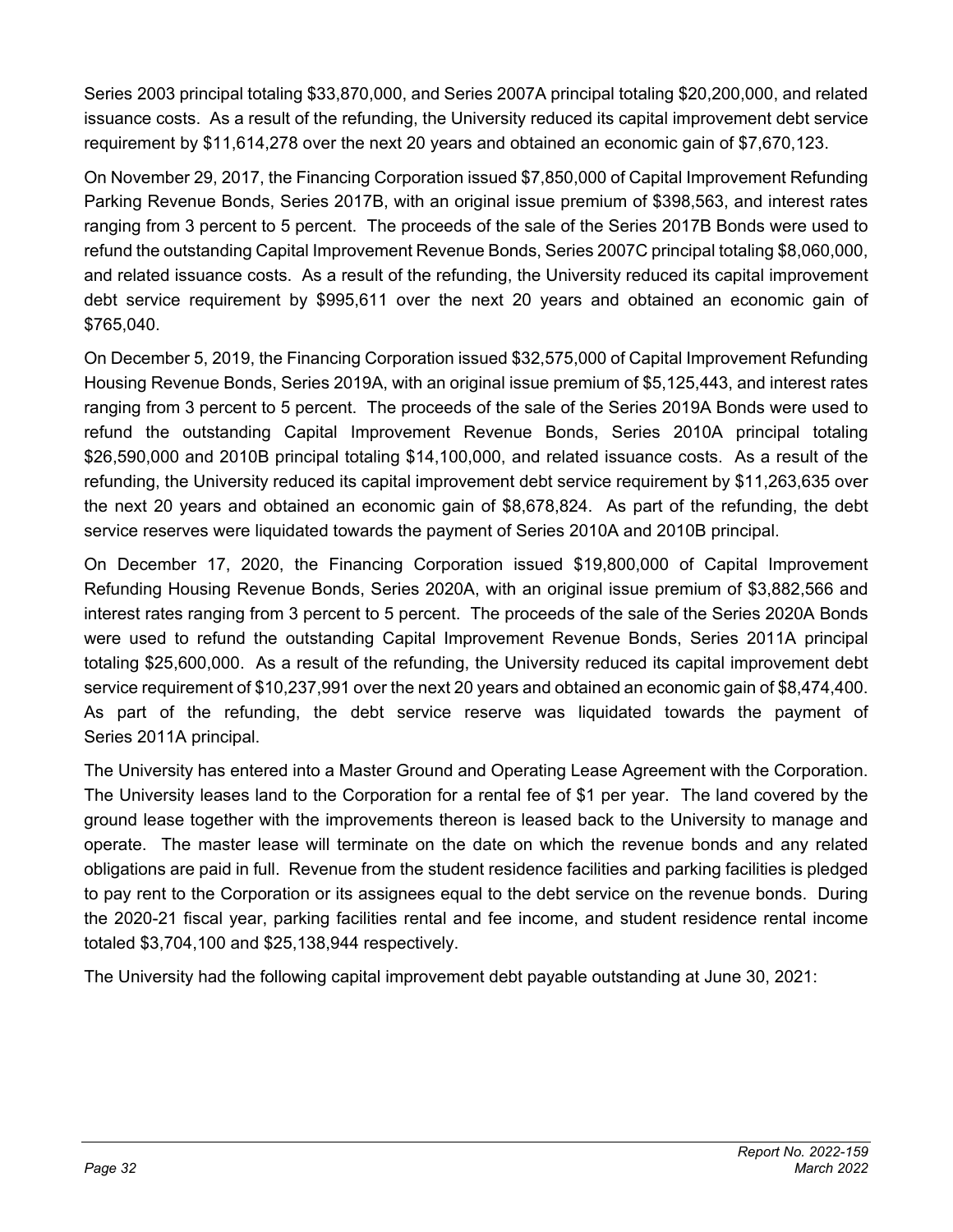| <b>Capital Improvement Revenue Bonds</b><br><b>Type and Series</b> | <b>Amount</b><br>of Original<br><b>Debt</b> | Amount<br>Outstanding<br>(1) | Interest<br><b>Rates</b><br>(Percent) | <b>Maturity</b><br>Date<br>To |
|--------------------------------------------------------------------|---------------------------------------------|------------------------------|---------------------------------------|-------------------------------|
| Capital Improvement Revenue Bonds:                                 |                                             |                              |                                       |                               |
| 2008A Student Residences (Phase IX)                                | 22,000,000<br>\$.                           | 14.850.000<br>\$.            | 0.03(2)                               | 2038                          |
| 2009A Student Parking (Phase III)                                  | 8,000,000                                   | 5,765,000                    | 0.03(2)                               | 2039                          |
| 2013A Student Housing (Phase XIII)                                 | 30,000,000                                  | 26,436,357                   | 3.00 to 5.00                          | 2043                          |
| 2017A Student Housing Project                                      | 47,500,000                                  | 46.827.479                   | 3.375 to 5.00                         | 2037                          |
| 2017B Student Parking Project                                      | 7,850,000                                   | 7.014.049                    | 3.25 to 5.00                          | 2037                          |
| 2019A Student Housing Project                                      | 32,575,000                                  | 35.371.484                   | 3.00 to 5.00                          | 2039                          |
| 2020A Student Housing Project                                      | 19,800,000                                  | 23,599,249                   | 3.00 to 5.00                          | 2040                          |
| <b>Total Capital Improvement Revenue Bonds</b>                     | \$167,725,000                               | \$159,863,618                |                                       |                               |

(1) Amount outstanding includes unamortized discounts and premiums.

(2) Variable interest rate at June 30, 2021.

Annual requirements to amortize all capital improvement debt outstanding as of June 30, 2021, are as follows:

| <b>Fiscal Year Ending June 30</b>                              | Principal |                                                                                           | Interest |                                                                                          | Total |                                                                                                |
|----------------------------------------------------------------|-----------|-------------------------------------------------------------------------------------------|----------|------------------------------------------------------------------------------------------|-------|------------------------------------------------------------------------------------------------|
| 2022<br>2023<br>2024<br>2025<br>2026<br>2027-2031<br>2032-2036 | \$        | 5,855,000<br>6,130,000<br>6,420,000<br>6,720,000<br>7,035,000<br>40.510.000<br>44,395,000 | \$       | 6,025,609<br>5,763,092<br>5,496,293<br>5,216,119<br>4,922,609<br>19.433.339<br>9.994.637 | \$    | 11,880,609<br>11,893,092<br>11,916,293<br>11,936,119<br>11,957,609<br>59,943,339<br>54,389,637 |
| 2037-2041<br>2042-2043                                         |           | 24,635,000<br>3.315.000                                                                   |          | 2,992,214<br>250,250                                                                     |       | 27,627,214<br>3,565,250                                                                        |
| Subtotal<br>Net Discounts and<br>Premiums                      |           | 145.015.000<br>14,848,618                                                                 |          | 60,094,162                                                                               |       | 205, 109, 162<br>14,848,618                                                                    |
| Total                                                          |           | \$159,863,618                                                                             | \$       | 60,094,162                                                                               |       | \$219,957,780                                                                                  |

**Loans Payable**. On July 1, 2013, the Financing Corporation entered into Loan Agreement (2005A), dated July 1, 2013, in the amount of \$6,800,000, and a Loan Agreement (2005B), dated July 1, 2013, in the amount of \$5,100,000, collectively hereafter referred to as the Loan, authorizing the refunding of Capital Improvement Revenue Bonds, Series 2005A (Student Residence Phase VII), and Capital Improvement Revenue Bonds, Series 2005B (Student Parking Phase I), which resulted in defeasance of the variable rate capital improvement revenue bond debt and securing fixed rate tax-exempt loans. The proceeds from the fixed rate tax-exempt loans were used to refund the outstanding principal debt of Capital Improvement Revenue Bonds, Series 2005A, in the par amount of \$6,800,000, and Capital Improvement Revenue Bonds, Series 2005B, in the par amount of \$5,100,000. Accordingly, the Capital Improvement Revenue Bonds, Series 2005A, and Series 2005B, are no longer reported as a bond payable on the face of the statement of net position for the reporting period ended June 30, 2018, and the new fixed rate tax-exempt loan is reported as loans payable. The maturity dates or principal payment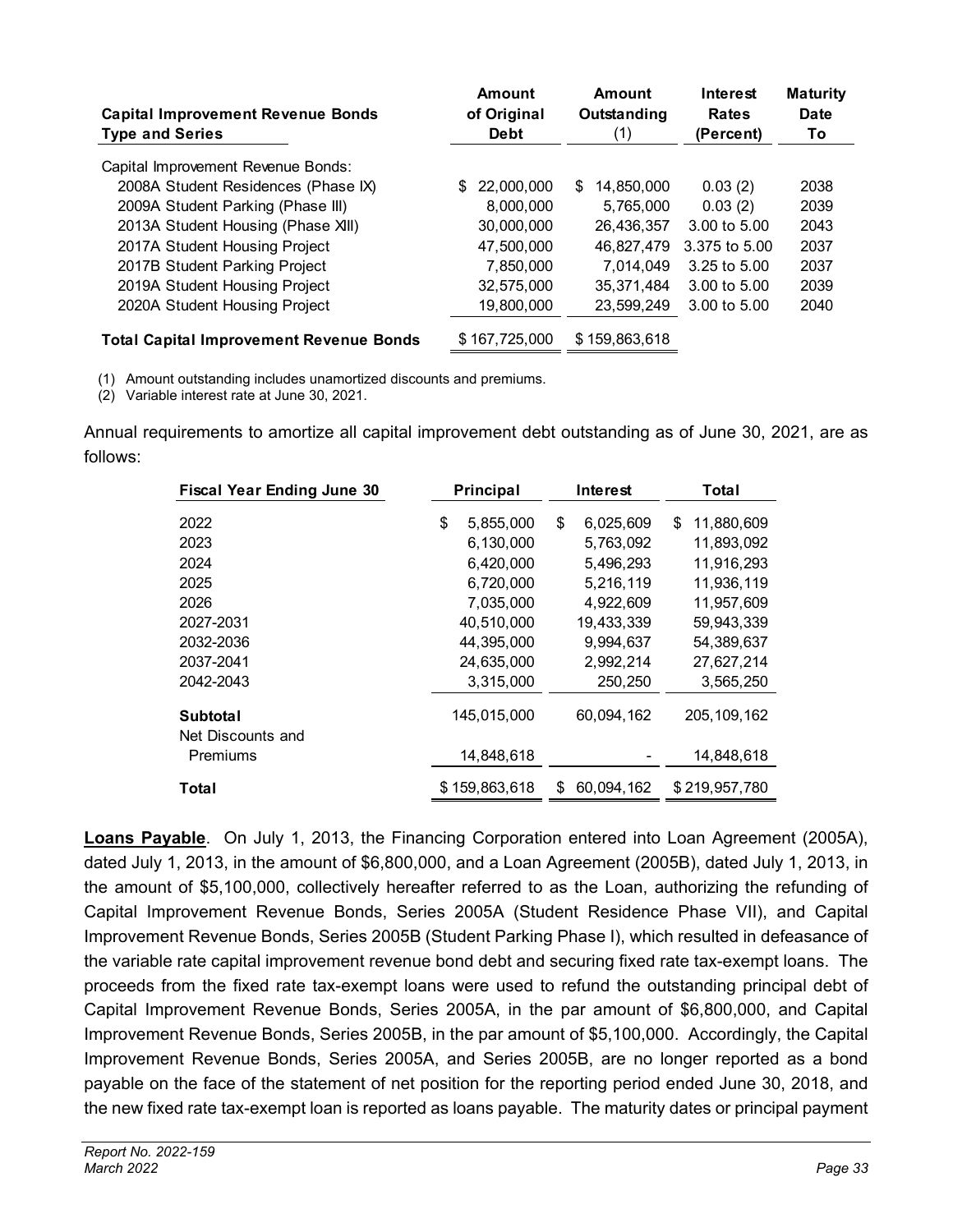schedules were not modified, and there was no economic gain or loss from the advanced refunding of the bond debt.

| <b>Fiscal Year</b>    |     |                  |    |           |    |              |  |
|-----------------------|-----|------------------|----|-----------|----|--------------|--|
| <b>Ending June 30</b> |     | <b>Principal</b> |    | Interest  |    | Total        |  |
| 2022                  | \$  | 500,000          | \$ | 275,976   | \$ | 775,976      |  |
| 2023                  |     | 500,000          |    | 260,115   |    | 760,115      |  |
| 2024                  |     | 500,000          |    | 244.254   |    | 744.254      |  |
| 2025                  |     | 500,000          |    | 228,394   |    | 728,394      |  |
| 2026                  |     | 500,000          |    | 212,533   |    | 712,533      |  |
| 2027-2031             |     | 3,300,000        |    | 783,519   |    | 4,083,519    |  |
| 2032-2035             |     | 2,900,000        |    | 234,738   |    | 3, 134, 738  |  |
| Total                 | \$. | 8,700,000        | \$ | 2,239,529 |    | \$10,939,529 |  |

Annual requirements to amortize the outstanding loans as of June 30, 2021, are as follows:

**Capital Leases Payable**. John Deere 2653B equipment was acquired for \$8,134 in October 2019 for stated interest rate of 5.25 percent, Toro lawn equipment was acquired for \$76,257 in December 2019 for stated interest rate of 5.75 percent, and a DesignJet HP T2600 Multifunction printer was acquired for \$10,252 in December 2019 for stated interest rate of 8.55 percent. Principal and interest requirements on the capital leases outstanding as of June 30, 2021, are presented in the following table:

| <b>Fiscal Year Ending June 30</b>                                   |    | <b>Amount</b>                       |  |
|---------------------------------------------------------------------|----|-------------------------------------|--|
| 2022<br>2023<br>2024<br>2025                                        | \$ | 22.790<br>20,844<br>20,112<br>8,381 |  |
| <b>Total Minimum Payments</b><br>Less, Amount Representing Interest |    | 72,127<br>6,930                     |  |
| <b>Present Value of Minimum Payments</b>                            | \$ | 65,197                              |  |

**Compensated Absences Payable**. Employees earn the right to be compensated during absences for annual leave (vacation) and sick leave earned pursuant to Board of Governors' Regulations, University regulations, and bargaining agreements. Leave earned is accrued to the credit of the employee and records are kept on each employee's unpaid (unused) leave balance. The University reports a liability for the accrued leave; however, State noncapital appropriations fund only the portion of accrued leave that is used or paid in the current fiscal year. Although the University expects the liability to be funded primarily from future appropriations, generally accepted accounting principles do not permit the recording of a receivable in anticipation of future appropriations. At June 30, 2021, the estimated liability for compensated absences, which includes the University's share of the Florida Retirement System and FICA contributions, totaled \$14,357,065. The current portion of the compensated absences liability, \$1,341,359, is the amount expected to be paid in the coming fiscal year and represents a historical percentage of leave used applied to total accrued leave liability.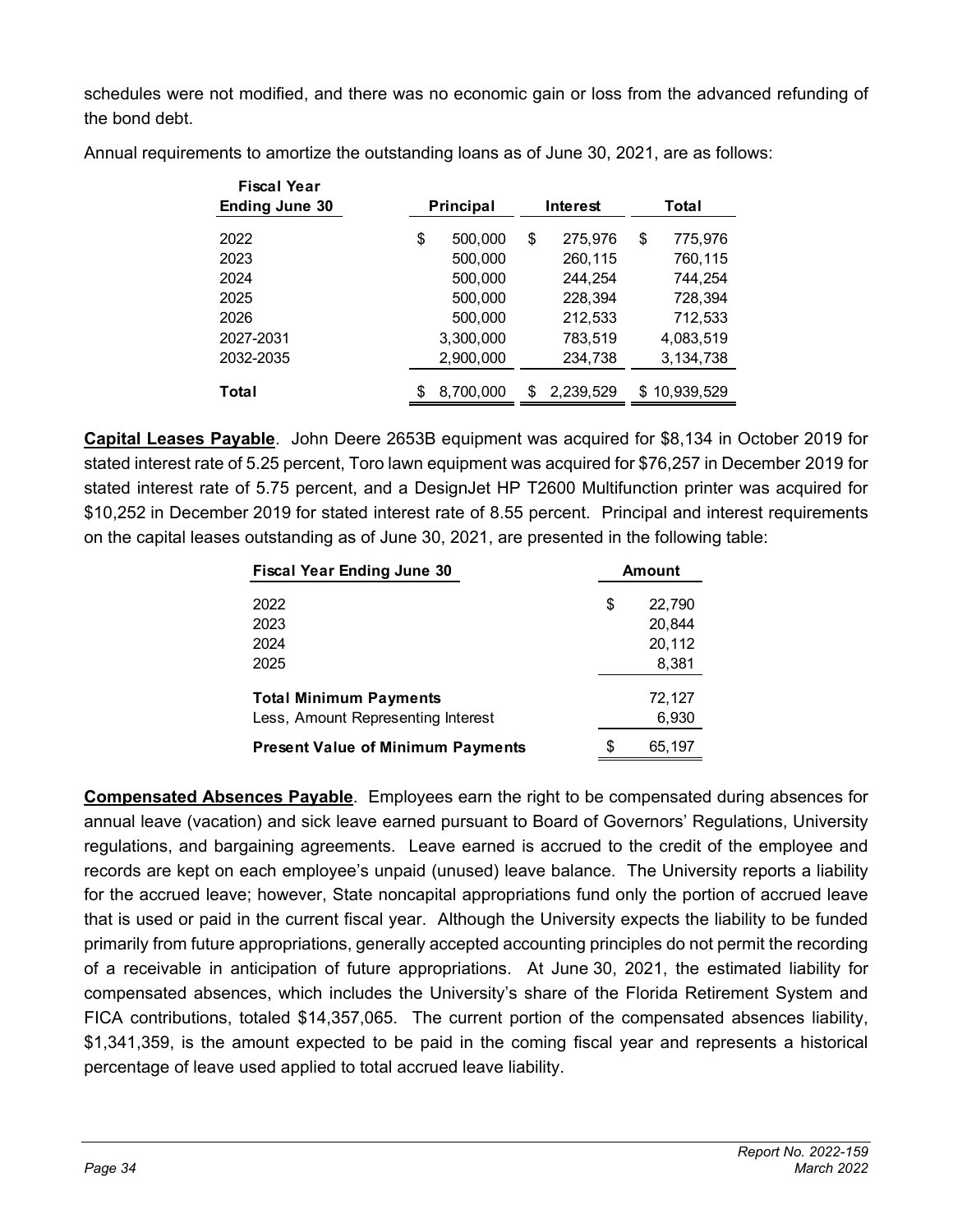**Other Postemployment Benefits Payable**. The University follows GASB Statement No. 75, *Accounting and Financial Reporting for Postemployment Benefits Other Than Pensions*, for certain postemployment healthcare benefits administered by the State Group Health Insurance Program.

### *General Information about the OPEB Plan*

*Plan Description*. The Division of State Group Insurance's Other Postemployment Benefits Plan (OPEB Plan) is a multiple-employer defined benefit plan administered by the State of Florida. Pursuant to the provisions of Section 112.0801, Florida Statutes, all employees who retire from the University are eligible to participate in the State Group Health Insurance Program. Retirees and their eligible dependents shall be offered the same health and hospitalization insurance coverage as is offered to active employees at a premium cost of no more than the premium cost applicable to active employees. A retiree means any officer or employee who retires under a State retirement system or State optional annuity or retirement program or is placed on disability retirement and who begins receiving retirement benefits immediately after retirement from employment. In addition, any officer or employee who retires under the Florida Retirement System Investment Plan is considered a "retiree" if he or she meets the age and service requirements to qualify for normal retirement or has attained the age of 59.5 years and has the years of service required for vesting. The University subsidizes the premium rates paid by retirees by allowing them to participate in the OPEB Plan at reduced or blended group (implicitly subsidized) premium rates for both active and retired employees. These rates provide an implicit subsidy for retirees because retiree healthcare costs are generally greater than active employee healthcare costs. No assets are accumulated in a trust that meet the criteria in paragraph 4 of GASB Statement No. 75. The OPEB Plan contribution requirements and benefit terms necessary for funding the OPEB Plan each year is on a pay-as-you-go basis as established by the Governor's recommended budget and the General Appropriations Act. Retirees are required to enroll in the Federal Medicare (Medicare) program for their primary coverage as soon as they are eligible.

*Benefits Provided*. The OPEB Plan provides healthcare benefits for retirees and their dependents. The OPEB Plan only provides an implicit subsidy as described above.

### *Proportionate Share of the Total OPEB Liability*

The University's proportionate share of the total OPEB liability of \$88,042,902 was measured as of June 30, 2020, and was determined by an actuarial valuation as of July 1, 2020. At June 30, 2020, the University's proportionate share, determined by its proportion of total benefit payments made, was 0.86 percent, which was an increase of 0.15 from the proportionate share measured as of June 30, 2019.

*Actuarial Assumptions and Other Inputs*. The total OPEB liability was determined using the following actuarial assumptions and other inputs, applied to all periods included in the measurement, unless otherwise specified: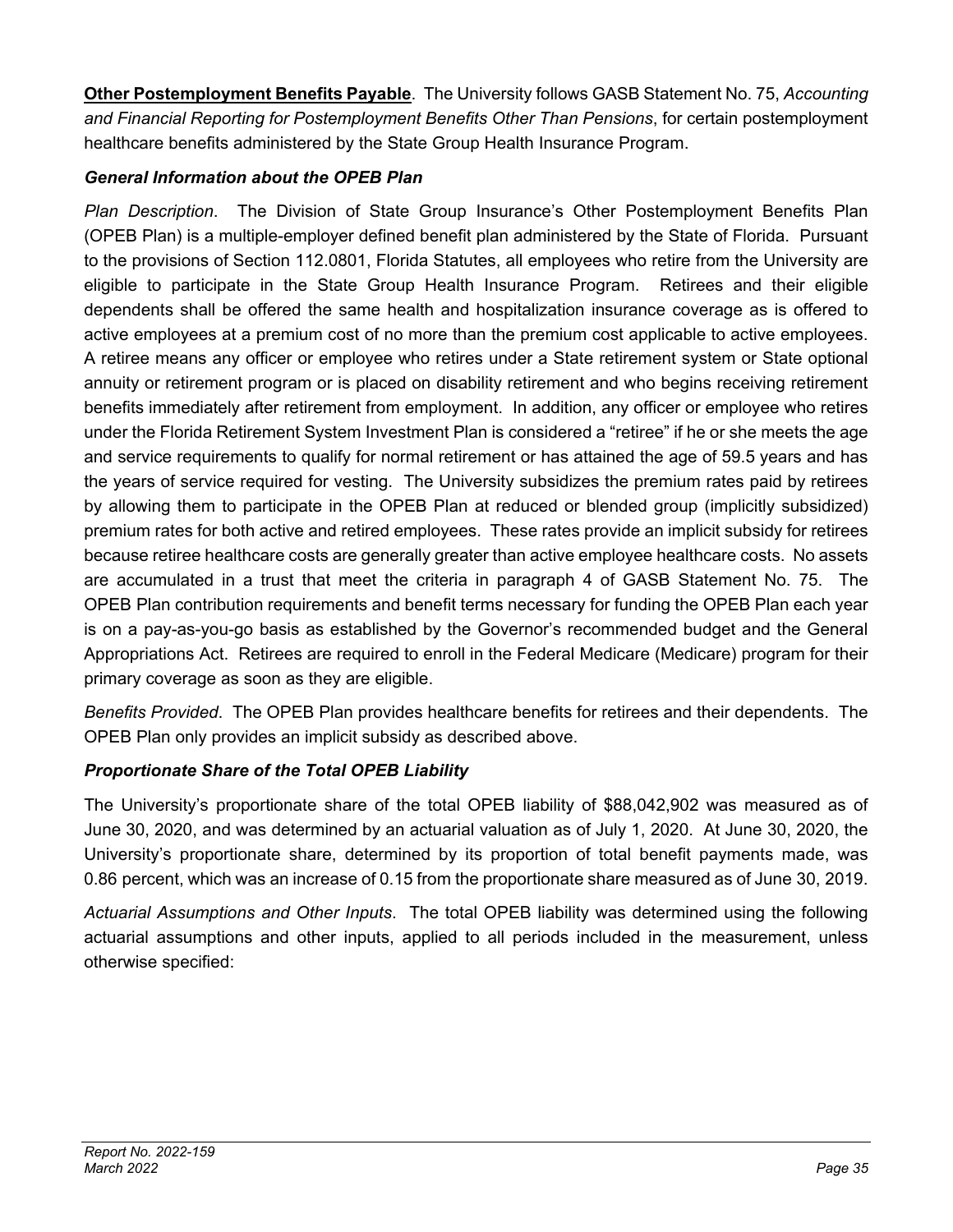| Inflation                                   | 2.60 percent                                                                                                                                                  |
|---------------------------------------------|---------------------------------------------------------------------------------------------------------------------------------------------------------------|
| Salary increases                            | Varies by FRS Class                                                                                                                                           |
| Discount rate                               | 2.66 percent                                                                                                                                                  |
| Healthcare cost trend rates                 |                                                                                                                                                               |
| <b>PPO</b>                                  | 7.78 percent for 2021, initially increasing to<br>8.19 percent for 2024, before decreasing to<br>an ultimate rate of 4.04 percent for 2076 and<br>later years |
| HMO                                         | 5.66 percent for 2021, initially increasing to<br>6.02 percent for 2024, before decreasing to<br>an ultimate rate of 4.04 percent for 2076 and<br>later years |
| Retirees' share of benefit-related<br>costs | 100 percent of projected health insurance<br>premiums for retirees                                                                                            |

The discount rate was based on the Standard & Poor's Municipal Bond 20-Year High Grade Rate Index.

Mortality rates were based on the Pub-2010 mortality tables with fully generational mortality improvement using Scale MP-2018.

The demographic actuarial assumptions for retirement, disability incidence, and withdrawal used in the July 1, 2020, valuation were based on the results of an actuarial experience study for the period July 1, 2019, through July 1, 2020, adopted by the FRS.

The remaining actuarial assumptions (e.g., initial per capita costs, health care cost trends, rate of plan participation, rates of plan election, etc.) used in the July 1, 2020, valuation were based on a review of recent plan experience done concurrently with the July 1, 2020, valuation.

The following changes have been made since the prior valuation:

- The census data reflects changes in status for the twelve-month period since July 1, 2020.
- The discount rate was updated to utilize the mandated discount rate based on a 20-year Standard & Poor's Municipal Bond Rate index as of the measurement date as required under GASB Statement No. 75. The discount rate decreased from 2.79 percent to 2.66 percent.
- Mortality rates were updated to align with those used in the actuarial valuation of the Florida Retirement System (FRS) conducted by Milliman as of July 1, 2019. Rates were previously based on RP-2000 mortality tables with fully generational improvement using Scale BB. Underlying tables were updated to use Pub-2010 mortality tables with fully generational improvement using Scale MP-2018. This change decreased the Total OPEB Liability by about 5 percent.
- The previous valuation conducted as of July 1, 2019, reflected the full impact of the Excise Tax that was to go into effect in 2022. The impact of this change was an increase in liabilities of about 12 percent. Since the previous valuation, this tax was repealed. The current valuation reflects this. The impact of this change is a decrease in the Total OPEB Liability of about 13 percent.
- The assumed claims and premiums reflect the actual claims information as well as the premiums that are actually being charged to participants. These updates resulted in lower liabilities as of June 30, 2020.
- The medical trend assumption is updated each year based on the Getzen Model. The medical trend rates used are consistent with the August 2020 Report on the Financial Outlook of the Plan along with information from the Getzen Model and actuarial judgment. The impact of the trend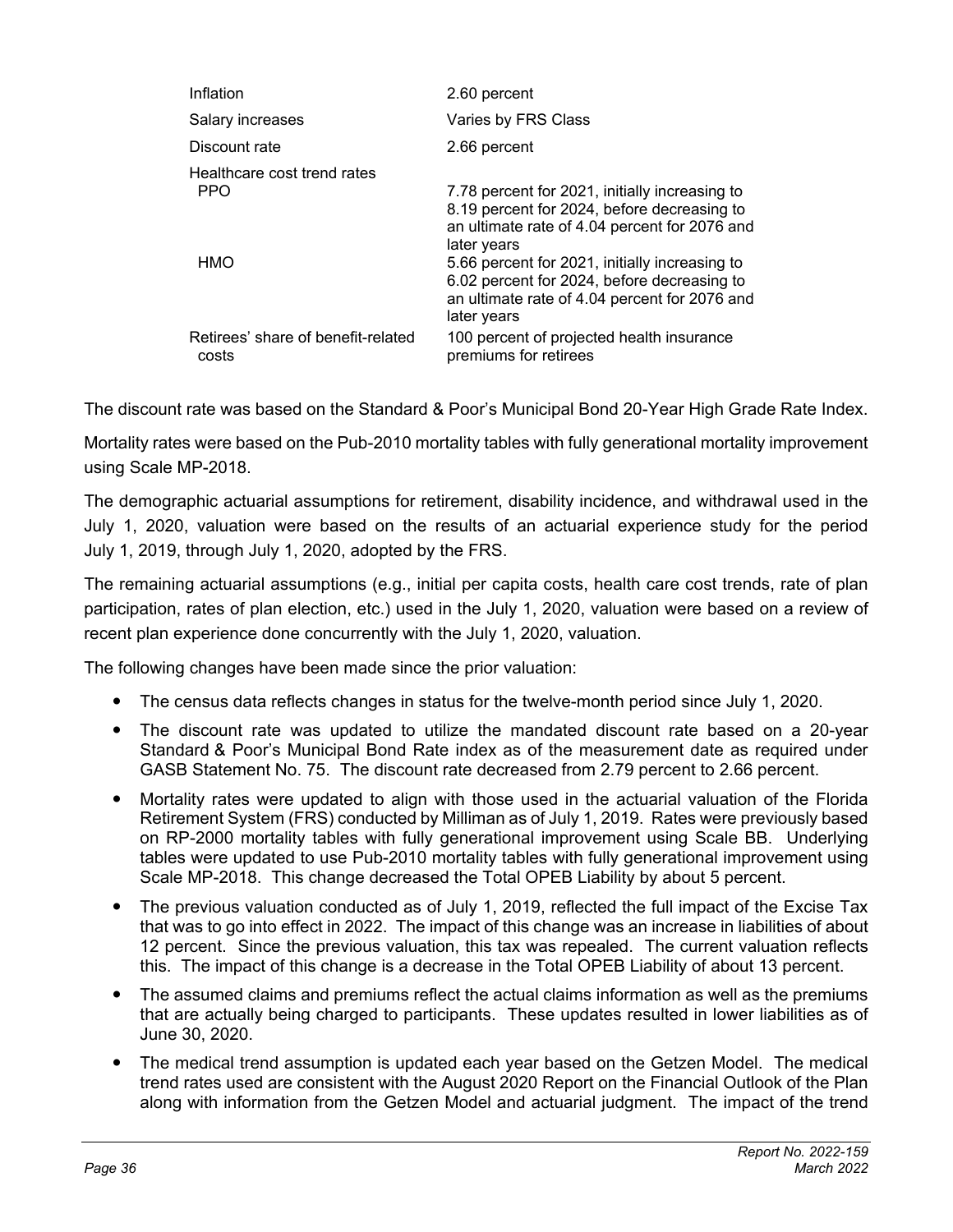rate changes is a decrease in the liability, due primarily to lower trend rates in the first several years.

 Most actively employed participants in the Plan are health plan subscribers. Those participants are assumed to continue their current health coverage into retirement. For those who are not currently covered under the health plan, 72 percent are assumed to elect PPO coverage in retirement. The remaining 28 percent are assumed to elect HMO coverage. This assumption is based on guidance provided by the DSGI in an email on September 22, 2020. This change resulted in a small decrease in the Total OPEB Liability.

*Sensitivity of the University's Proportionate Share of the Total OPEB Liability to Changes in the Discount Rate*. The following table presents the University's proportionate share of the total OPEB liability, as well as what the University's proportionate share of the total OPEB liability would be if it were calculated using a discount rate that is 1 percentage point lower (1.66 percent) or 1 percentage point higher (3.66 percent) than the current rate:

|                                  | 1%<br><b>Decrease</b><br>$(1.66\%)$ | <b>Current</b><br><b>Discount Rate</b><br>$(2.66\%)$ | $1\%$<br><b>Increase</b><br>$(3.66\%)$ |
|----------------------------------|-------------------------------------|------------------------------------------------------|----------------------------------------|
| University's proportionate share |                                     |                                                      |                                        |
| of the total OPEB liability      | \$112,404,372                       | \$88,042,902                                         | \$69,994,568                           |

*Sensitivity of the University's Proportionate Share of the Total OPEB Liability to Changes in the Healthcare Cost Trend Rates*. The following table presents the University's proportionate share of the total OPEB liability, as well as what the University's proportionate share of the total OPEB liability would be if it were calculated using healthcare cost trend rates that are 1 percentage point lower or 1 percentage point higher than the current healthcare cost trend rates:

|                                  | 1% Decrease  | <b>Healthcare</b><br><b>Cost Trend</b><br>Rates | 1% Increase   |
|----------------------------------|--------------|-------------------------------------------------|---------------|
| University's proportionate share |              |                                                 |               |
| of the total OPEB liability      | \$67.934.966 | \$88,042,902                                    | \$116.194.312 |

### *OPEB Expense and Deferred Outflows of Resources and Deferred Inflows of Resources Related to OPEB***.**

For the fiscal year ended June 30, 2021, the University recognized OPEB expense of \$8,025,292. At June 30, 2021, the University reported deferred outflows of resources and deferred inflows of resources related to OPEB from the following sources: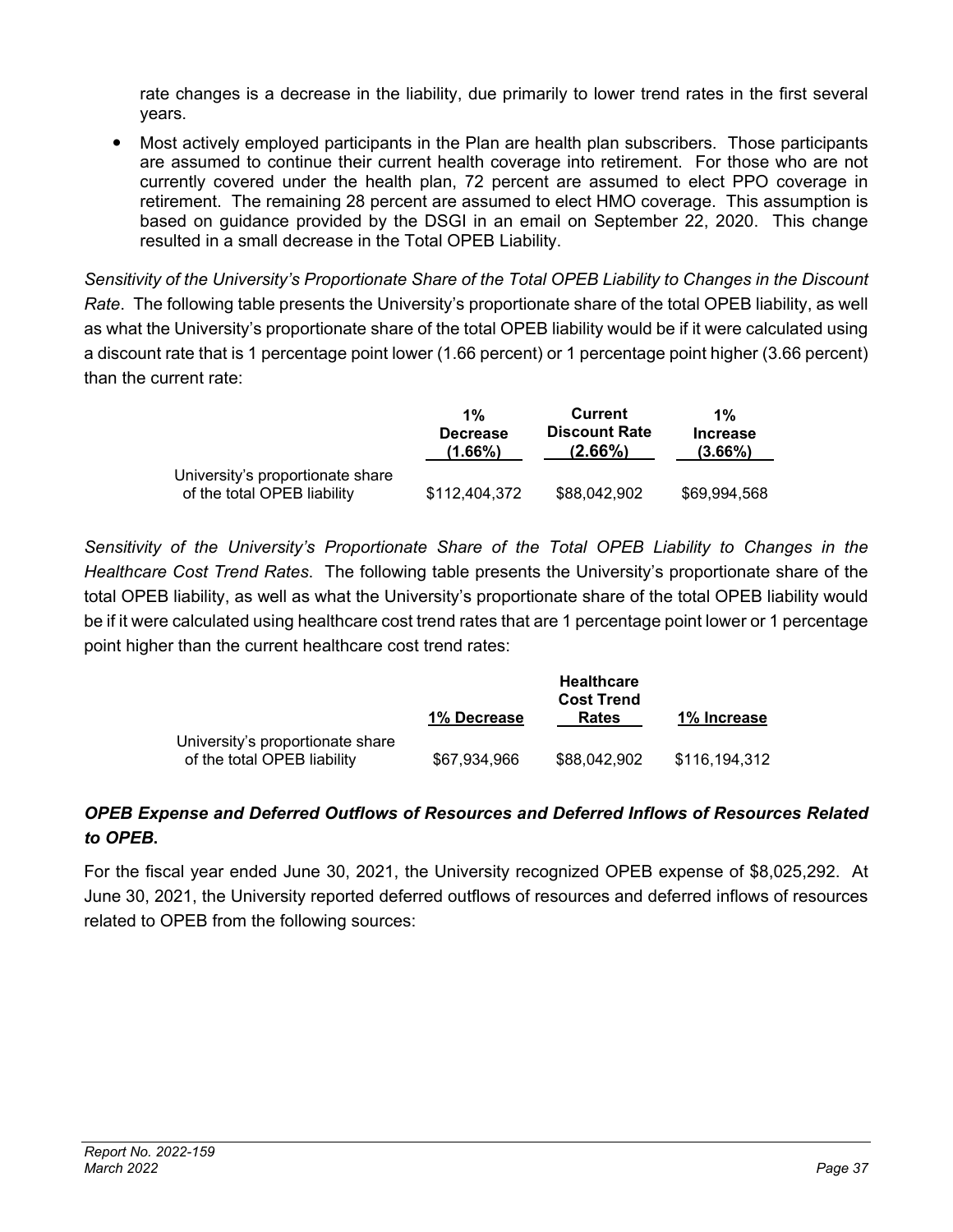| <b>Description</b>                                                           | <b>Deferred Outflows</b><br>of Resources |            | <b>Deferred Inflows</b><br>of Resources |             |
|------------------------------------------------------------------------------|------------------------------------------|------------|-----------------------------------------|-------------|
| Differences between expected                                                 |                                          |            |                                         |             |
| and actual experience                                                        | \$                                       |            | - \$                                    | 5, 144, 103 |
| Change of assumptions or other inputs                                        |                                          | 11,639,564 |                                         | 33,318,635  |
| Changes in proportion and differences<br>between University benefit payments |                                          |            |                                         |             |
| and proportionate share of benefit payments                                  |                                          | 27,531,254 |                                         | 557,244     |
| Transactions subsequent to the                                               |                                          |            |                                         |             |
| measurement date                                                             |                                          | 1,464,280  |                                         |             |
| Total                                                                        | \$                                       | 40,635,098 | S                                       | 39,019,982  |

Of the total amount reported as deferred outflows of resources related to OPEB, \$1,464,280 resulting from transactions subsequent to the measurement date and before the end of the fiscal year will be included as a reduction of the total OPEB liability and included in OPEB expense in the year ended June 30, 2022.

Other amounts reported as deferred outflows of resources related to OPEB will be recognized in OPEB expense as follows:

| <b>Fiscal Year Ending June 30</b> | Amount                         |
|-----------------------------------|--------------------------------|
| 2022                              | \$(1,102,440)                  |
| 2023<br>2024                      | (1, 102, 440)<br>(1, 102, 440) |
| 2025<br>2026                      | (1, 102, 440)<br>537,665       |
| Thereafter                        | 4,022,931                      |
| Total                             | 150,836                        |

**Net Pension Liability**. As a participating employer in the Florida Retirement System (FRS), the University recognizes its proportionate share of the collective net pension liabilities of the FRS cost-sharing multiple-employer defined benefit plans. As of June 30, 2021, the University's proportionate share of the net pension liabilities totaled \$88,419,513. Note 9. includes a complete discussion of defined benefit pension plans.

### **9. Retirement Plans – Defined Benefit Pension Plans**

### **General Information about the Florida Retirement System (FRS)**.

The FRS was created in Chapter 121, Florida Statutes, to provide a defined benefit pension plan for participating public employees. The FRS was amended in 1998 to add the Deferred Retirement Option Program (DROP) under the defined benefit plan and amended in 2000 to provide a defined contribution plan alternative to the defined benefit plan for FRS members effective July 1, 2002. This integrated defined contribution pension plan is the FRS Investment Plan. Chapter 121, Florida Statutes, also provides for nonintegrated, optional retirement programs in lieu of the FRS to certain members of the Senior Management Service Class employed by the State and faculty and specified employees in the State university system. Chapter 112, Florida Statutes, established the Retiree Health Insurance Subsidy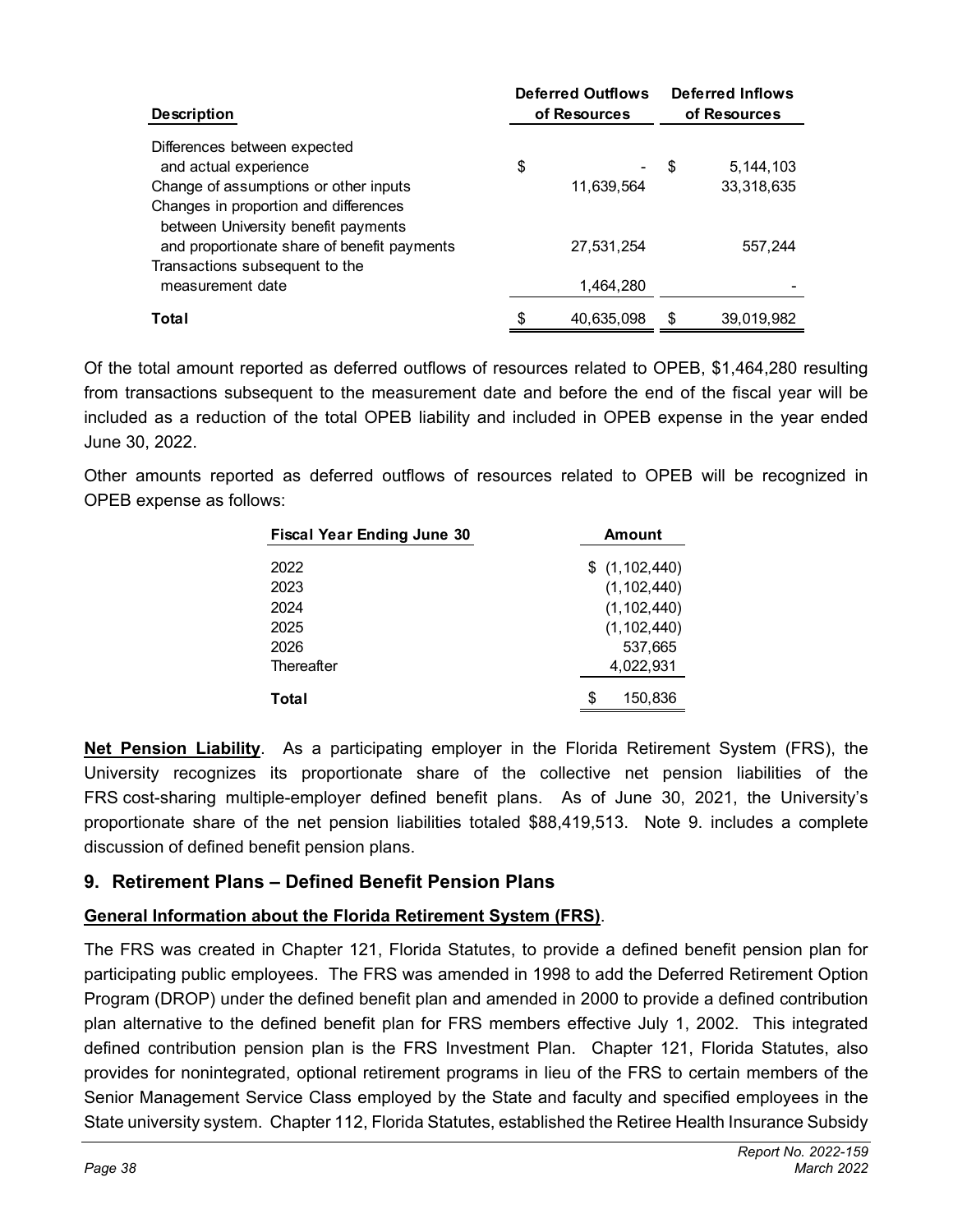(HIS) Program, a cost-sharing multiple-employer defined benefit pension plan to assist retired members of any State-administered retirement system in paying the costs of health insurance.

Essentially all regular employees of the University are eligible to enroll as members of the State-administered FRS. Provisions relating to the FRS are established by Chapters 121 and 122, Florida Statutes; Chapter 112, Part IV, Florida Statutes; Chapter 238, Florida Statutes; and FRS Rules, Chapter 60S, Florida Administrative Code; wherein eligibility, contributions, and benefits are defined and described in detail. Such provisions may be amended at any time by further action from the Florida Legislature. The FRS is a single retirement system administered by the Florida Department of Management Services, Division of Retirement, and consists of two cost-sharing multiple-employer defined benefit plans and other nonintegrated programs. An annual comprehensive financial report of the FRS, which includes its financial statements, required supplementary information, actuarial report, and other relevant information, is available from the Florida Department of Management Services Web site (www.dms.myflorida.com).

The University's FRS and HIS pension expense totaled \$18,298,477 for the fiscal year ended June 30, 2021.

### **FRS Pension Plan**

*Plan Description*. The FRS Pension Plan (Plan) is a cost-sharing multiple-employer defined benefit pension plan, with a DROP for eligible employees. The general classes of membership are as follows:

- *Regular Class* Members of the FRS who do not qualify for membership in the other classes.
- *Senior Management Service Class* (SMSC) Members in senior management level positions.
- *Special Risk Class* Members who are employed as law enforcement officers and meet the criteria to qualify for this class.

Employees enrolled in the Plan prior to July 1, 2011, vest at 6 years of creditable service and employees enrolled in the Plan on or after July 1, 2011, vest at 8 years of creditable service. All vested members, enrolled prior to July 1, 2011, are eligible for normal retirement benefits at age 62 or at any age after 30 years of creditable service, except for members classified as special risk who are eligible for normal retirement benefits at age 55 or at any age after 25 years of creditable service. All members enrolled in the Plan on or after July 1, 2011, once vested, are eligible for normal retirement benefits at age 65 or any time after 33 years of creditable service, except for members classified as special risk who are eligible for normal retirement benefits at age 60 or at any age after 30 years of creditable service. Employees enrolled in the Plan may include up to 4 years of credit for military service toward creditable service. The Plan also includes an early retirement provision; however, there is a benefit reduction for each year a member retires before his or her normal retirement date. The Plan provides retirement, disability, death benefits, and annual cost-of-living adjustments to eligible participants.

The DROP, subject to provisions of Section 121.091, Florida Statutes, permits employees eligible for normal retirement under the Plan to defer receipt of monthly benefit payments while continuing employment with an FRS-participating employer. An employee may participate in DROP for a period not to exceed 60 months after electing to participate. During the period of DROP participation, deferred monthly benefits are held in the FRS Trust Fund and accrue interest. The net pension liability does not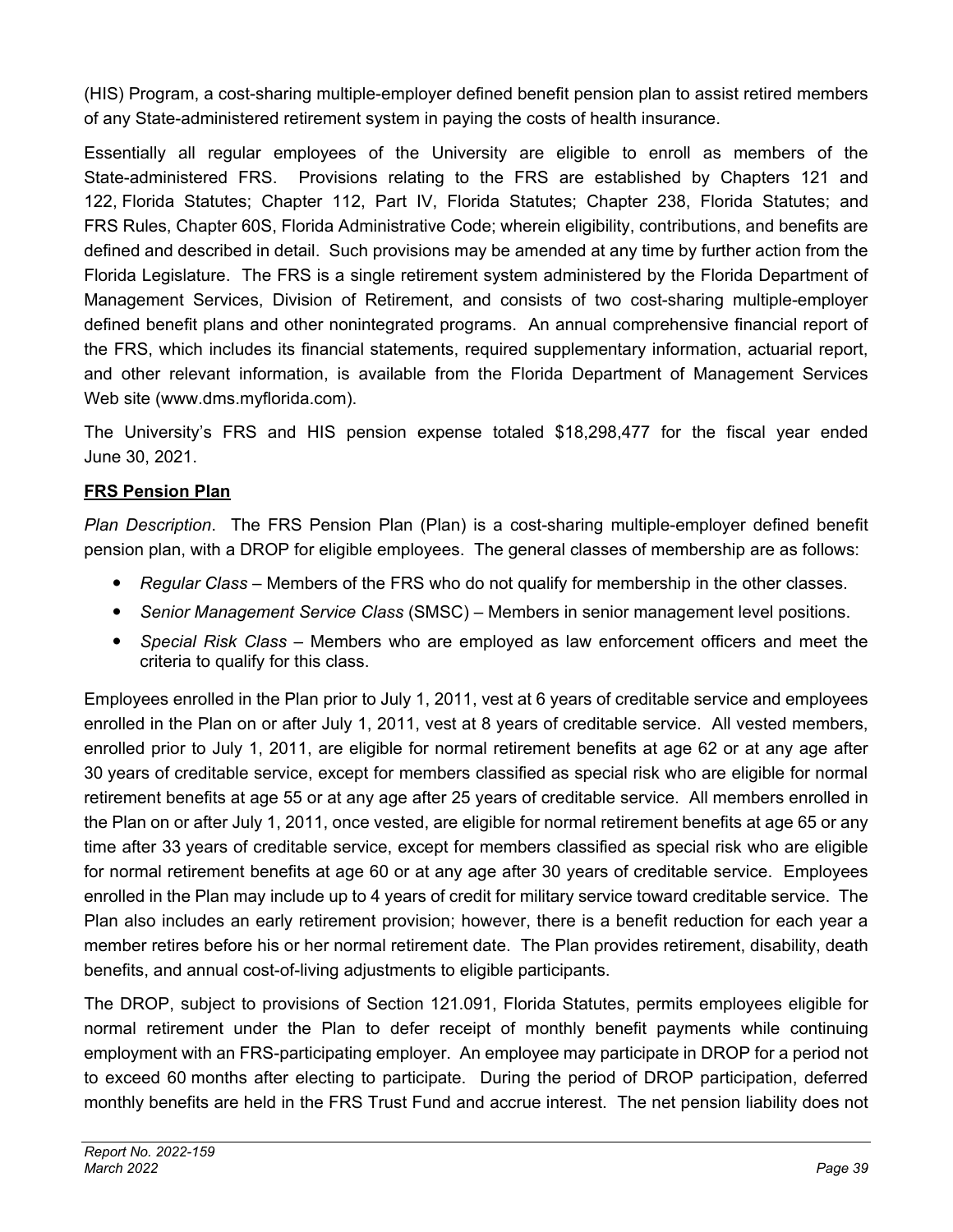include amounts for DROP participants, as these members are considered retired and are not accruing additional pension benefits.

*Benefits Provided*. Benefits under the Plan are computed on the basis of age, and/or years of service, average final compensation, and credit service. Credit for each year of service is expressed as a percentage of the average final compensation. For members initially enrolled before July 1, 2011, the average final compensation is the average of the 5 highest fiscal years' earnings; for members initially enrolled on or after July 1, 2011, the average final compensation is the average of the 8 highest fiscal years' earnings. The total percentage value of the benefit received is determined by calculating the total value of all service, which is based on retirement plan and/or the class to which the member belonged when the service credit was earned. Members are eligible for in-line-of-duty or regular disability and survivors' benefits. The following table shows the percentage value for each year of service credit earned:

| Class, Initial Enrollment, and Retirement Age/Years of Service    | % Value |
|-------------------------------------------------------------------|---------|
| Regular Class members initially enrolled before July 1, 2011      |         |
| Retirement up to age 62 or up to 30 years of service              | 1.60    |
| Retirement at age 63 or with 31 years of service                  | 1.63    |
| Retirement at age 64 or with 32 years of service                  | 1.65    |
| Retirement at age 65 or with 33 or more years of service          | 1.68    |
| Regular Class members initially enrolled on or after July 1, 2011 |         |
| Retirement up to age 65 or up to 33 years of service              | 1.60    |
| Retirement at age 66 or with 34 years of service                  | 1.63    |
| Retirement at age 67 or with 35 years of service                  | 1.65    |
| Retirement at age 68 or with 36 or more years of service          | 1.68    |
| <b>Senior Management Service Class</b>                            | 2.00    |
| <b>Special Risk Class</b>                                         | 3.00    |

As provided in Section 121.101, Florida Statutes, if the member was initially enrolled in the Plan before July 1, 2011, and all service credit was accrued before July 1, 2011, the annual cost-of-living adjustment is 3 percent per year. If the member was initially enrolled before July 1, 2011, and has service credit on or after July 1, 2011, there is an individually calculated cost-of-living adjustment. The annual cost-of-living adjustment is a proportion of 3 percent determined by dividing the sum of the pre-July 2011 service credit by the total service credit at retirement multiplied by 3 percent. Plan members initially enrolled on or after July 1, 2011, will not have a cost-of-living adjustment after retirement.

*Contributions*. The Florida Legislature establishes contribution rates for participating employers and employees. Contribution rates during the 2020-21 fiscal year were: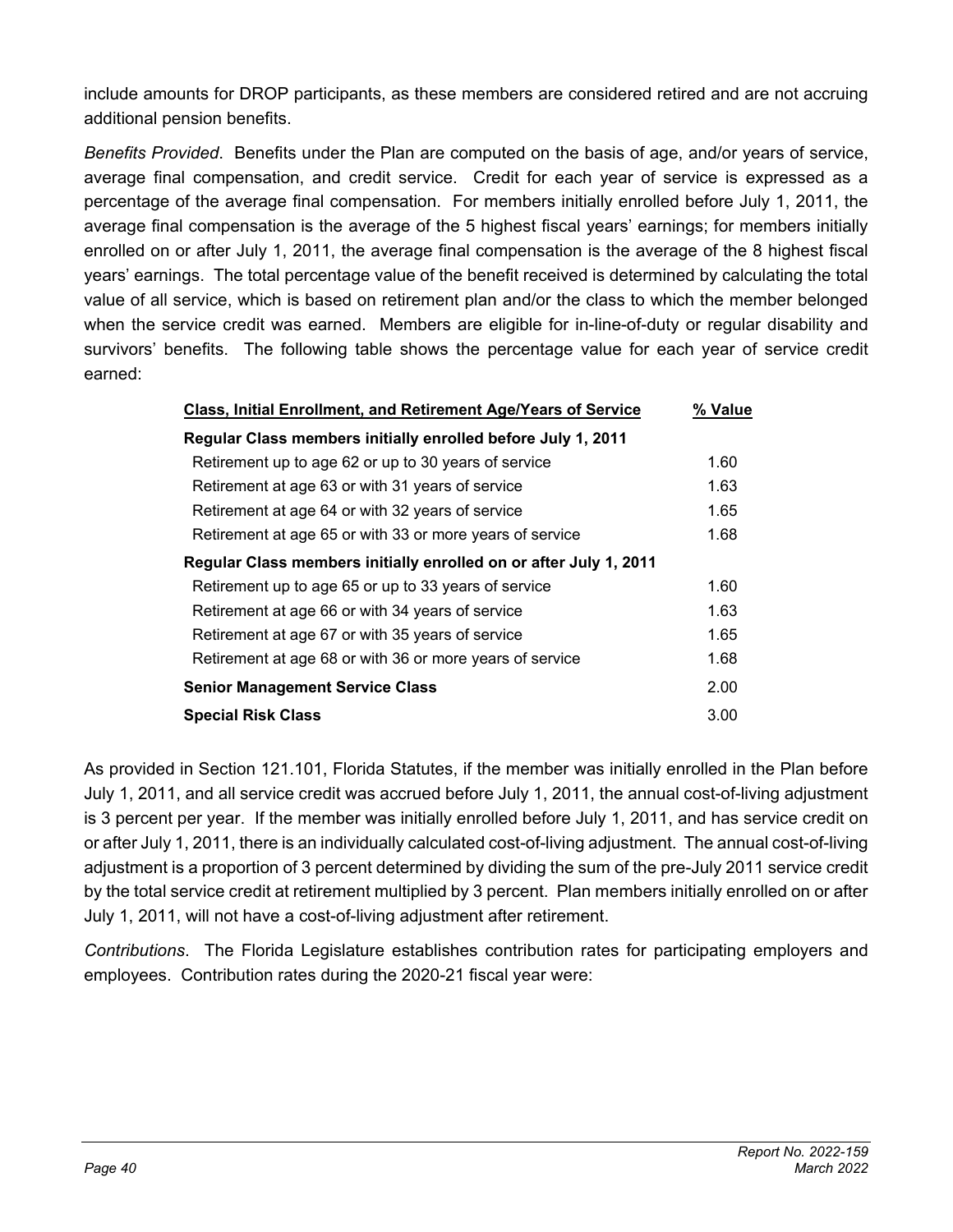|                                                                                             | <b>Percent of Gross Salary</b> |             |  |
|---------------------------------------------------------------------------------------------|--------------------------------|-------------|--|
| <b>Class</b>                                                                                | <b>Employee</b>                | Emplover(1) |  |
| FRS, Regular                                                                                | 3.00                           | 10.00       |  |
| FRS, Senior Management Service                                                              | 3.00                           | 27.29       |  |
| FRS, Special Risk                                                                           | 3.00                           | 24.45       |  |
| Deferred Retirement Option Program (applicable to<br>members from all of the above classes) | 0.00                           | 16.98       |  |
| FRS, Reemployed Retiree                                                                     | (2)                            | (2)         |  |

(1) Employer rates include 1.66 percent for the postemployment health insurance subsidy. Also, employer rates, other than for DROP participants, include 0.06 percent for administrative costs of the Investment Plan.

(2) Contribution rates are dependent upon retirement class in which reemployed.

The University's contributions to the Plan totaled \$5,796,617 for the fiscal year ended June 30, 2021.

*Pension Liabilities, Pension Expense, and Deferred Outflows of Resources and Deferred Inflows of Resources Related to Pensions*. At June 30, 2021, the University reported a liability of \$70,402,410 for its proportionate share of the net pension liability. The net pension liability was measured as of June 30, 2020, and the total pension liability used to calculate the net pension liability was determined by an actuarial valuation as of July 1, 2020. The University's proportionate share of the net pension liability was based on the University's 2019-20 fiscal year contributions relative to the total 2019-20 fiscal year contributions of all participating members. At June 30, 2020, the University's proportionate share was 0.162436585 percent, which was an increase of 0.012351426 from its proportionate share measured as of June 30, 2019.

For the year ended June 30, 2021, the University recognized pension expense of \$16,310,059. In addition, the University reported deferred outflows of resources related to pensions from the following sources:

| <b>Description</b>                                                                                | <b>Deferred Outflows</b><br>of Resources |            |
|---------------------------------------------------------------------------------------------------|------------------------------------------|------------|
| Differences between expected                                                                      |                                          |            |
| and actual experience                                                                             | \$                                       | 2,694,443  |
| Change of assumptions                                                                             |                                          | 12,745,073 |
| Net difference between projected and<br>actual earnings on FRS Plan investments                   |                                          | 4.191.827  |
| Changes in proportion and differences between<br>University contributions and proportionate share |                                          |            |
| of contributions                                                                                  |                                          | 3,861,169  |
| University FRS contributions subsequent to the<br>measurement date                                |                                          | 5,796,617  |
| Total                                                                                             | S                                        | 29.289.129 |

The deferred outflows of resources totaling \$5,796,617, resulting from University contributions subsequent to the measurement date will be recognized as a reduction of the net pension liability in the fiscal year ending June 30, 2022. Other amounts reported as deferred outflows of resources related to pensions will be recognized in pension expense as follows: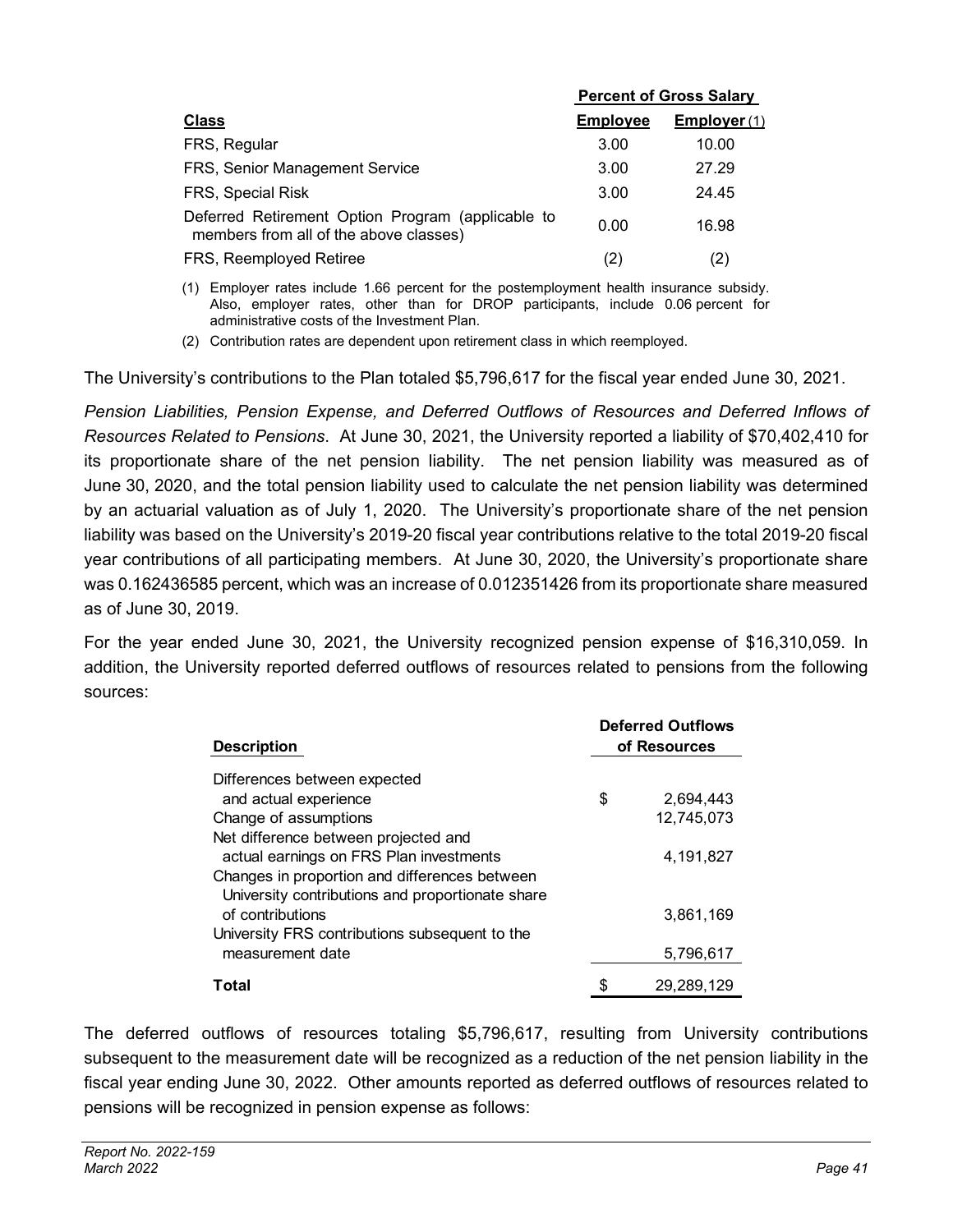| <b>Fiscal Year Ending June 30</b> | Amount                       |
|-----------------------------------|------------------------------|
| 2022<br>2023                      | 5,078,024<br>S.<br>7,182,806 |
| 2024                              | 6,131,156                    |
| 2025<br>Thereafter                | 3,859,993<br>1,240,533       |
| Total                             | \$23,492,512                 |

*Actuarial Assumptions*. The total pension liability in the July 1, 2020, actuarial valuation was determined using the following actuarial assumptions, applied to all periods included in the measurement:

| Inflation                 | 2.40 percent                                                                 |
|---------------------------|------------------------------------------------------------------------------|
| Salary increases          | 3.25 percent, average, including inflation                                   |
| Investment rate of return | 6.80 percent, net of pension plan investment<br>expense, including inflation |

Mortality rates were based on the PUB-2010 base table, projected generationally with Scale MP-2018.

The actuarial assumptions used in the July 1, 2020, valuation were based on the results of an actuarial experience study for the period July 1, 2013, through June 30, 2018.

The long-term expected rate of return on pension plan investments was not based on historical returns, but instead is based on a forward-looking capital market economic model. The allocation policy's description of each asset class was used to map the target allocation to the asset classes shown below. Each asset class assumption is based on a consistent set of underlying assumptions, and includes an adjustment for the inflation assumption. The target allocation and best estimates of arithmetic and geometric real rates of return for each major asset class are summarized in the following table:

| <b>Asset Class</b>           | <b>Target</b><br><b>Allocation</b> (1) | Annual<br><b>Arithmetic</b><br>Return | Compound<br>Annual<br>(Geometric)<br>Return | <b>Standard</b><br><b>Deviation</b> |
|------------------------------|----------------------------------------|---------------------------------------|---------------------------------------------|-------------------------------------|
| Cash                         | 1.0%                                   | $2.2\%$                               | $2.2\%$                                     | $1.2\%$                             |
| Fixed Income                 | 19.0%                                  | 3.0%                                  | 2.9%                                        | 3.5%                                |
| <b>Global Equity</b>         | 54.2%                                  | $8.0\%$                               | 6.7%                                        | 17.1%                               |
| Real Estate (Property)       | 10.3%                                  | 6.4%                                  | 5.8%                                        | 11.7%                               |
| <b>Private Equity</b>        | 11.1%                                  | 10.8%                                 | 8.1%                                        | 25.7%                               |
| <b>Strategic Investments</b> | 4.4%                                   | 5.5%                                  | 5.3%                                        | 6.9%                                |
| <b>Total</b>                 | 100.0%                                 |                                       |                                             |                                     |
| Assumed inflation - Mean     |                                        |                                       | 2.4%                                        | 1.7%                                |

(1) As outlined in the Plan's investment policy.

*Discount Rate*. The discount rate used to measure the total pension liability was 6.80 percent. The Plan's fiduciary net position was projected to be available to make all projected future benefit payments of current active and inactive employees. Therefore, the discount rate for calculating the total pension liability is equal to the long-term expected rate of return. The discount rate used in the 2020 valuation was updated from 6.90 percent to 6.80 percent.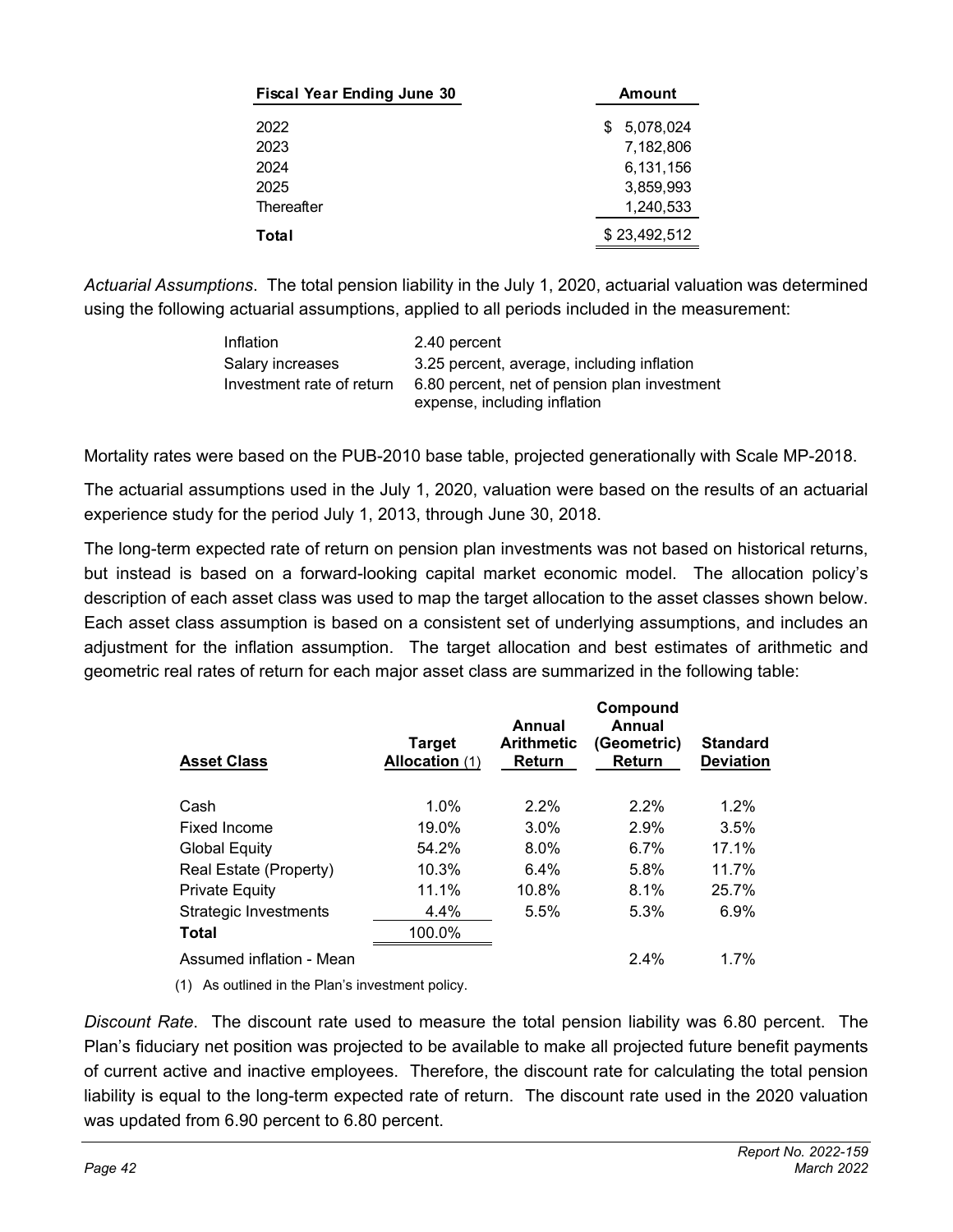*Sensitivity of the University's Proportionate Share of the Net Pension Liability to Changes in the Discount Rate*. The following presents the University's proportionate share of the net pension liability calculated using the discount rate of 6.80 percent, as well as what the University's proportionate share of the net pension liability would be if it were calculated using a discount rate that is 1 percentage point lower (5.80 percent) or 1 percentage point higher (7.80 percent) than the current rate:

|                                                                  | 1%              | <b>Current</b>       | $1\%$           |
|------------------------------------------------------------------|-----------------|----------------------|-----------------|
|                                                                  | <b>Decrease</b> | <b>Discount Rate</b> | <b>Increase</b> |
|                                                                  | $(5.80\%)$      | $(6.80\%)$           | $(7.80\%)$      |
| University's proportionate share<br>of the net pension liability | \$112,420,817   | \$70,402,410         | \$35,308,453    |

*Pension Plan Fiduciary Net Position*. Detailed information about the Plan's fiduciary net position is available in the separately issued FRS Pension Plan and Other State Administered Systems Annual Comprehensive Financial Report.

*Payables to the Pension Plan*. At June 30, 2021, the University reported a payable of \$324,688 for the outstanding amount of contributions to the Plan required for the fiscal year ended June 30, 2021.

### **HIS Pension Plan**

*Plan Description*. The HIS Pension Plan (HIS Plan) is a cost-sharing multiple-employer defined benefit pension plan established under Section 112.363, Florida Statutes. The benefit is a monthly payment to assist retirees of State-administered retirement systems in paying their health insurance costs and is administered by the Florida Department of Management Services, Division of Retirement.

*Benefits Provided*. For the fiscal year ended June 30, 2021, eligible retirees and beneficiaries received a monthly HIS payment of \$5 for each year of creditable service completed at the time of retirement with a minimum HIS payment of \$30 and a maximum HIS payment of \$150 per month, pursuant to Section 112.363, Florida Statutes. To be eligible to receive a HIS Plan benefit, a retiree under a State-administered retirement system must provide proof of health insurance coverage, which can include Medicare.

*Contributions*. The HIS Plan is funded by required contributions from FRS participating employers as set by the Florida Legislature. Employer contributions are a percentage of gross compensation for all active FRS members. For the fiscal year ended June 30, 2021, the contribution rate was 1.66 percent of payroll pursuant to Section 112.363, Florida Statutes. The University contributed 100 percent of its statutorily required contributions for the current and preceding 3 years. HIS Plan contributions are deposited in a separate trust fund from which HIS payments are authorized. HIS Plan benefits are not guaranteed and are subject to annual legislative appropriation. In the event the legislative appropriation or available funds fail to provide full subsidy benefits to all participants, benefits may be reduced or canceled.

The University's contributions to the HIS Plan totaled \$806,886 for the fiscal year ended June 30, 2021.

*Pension Liabilities, Pension Expense, and Deferred Outflows of Resources and Deferred Inflows of Resources Related to Pensions*. At June 30, 2021, the University reported a liability of \$18,017,103 for its proportionate share of the net pension liability. The current portion of the net pension liability is the University's proportionate share of benefit payments expected to be paid within 1 year, net of the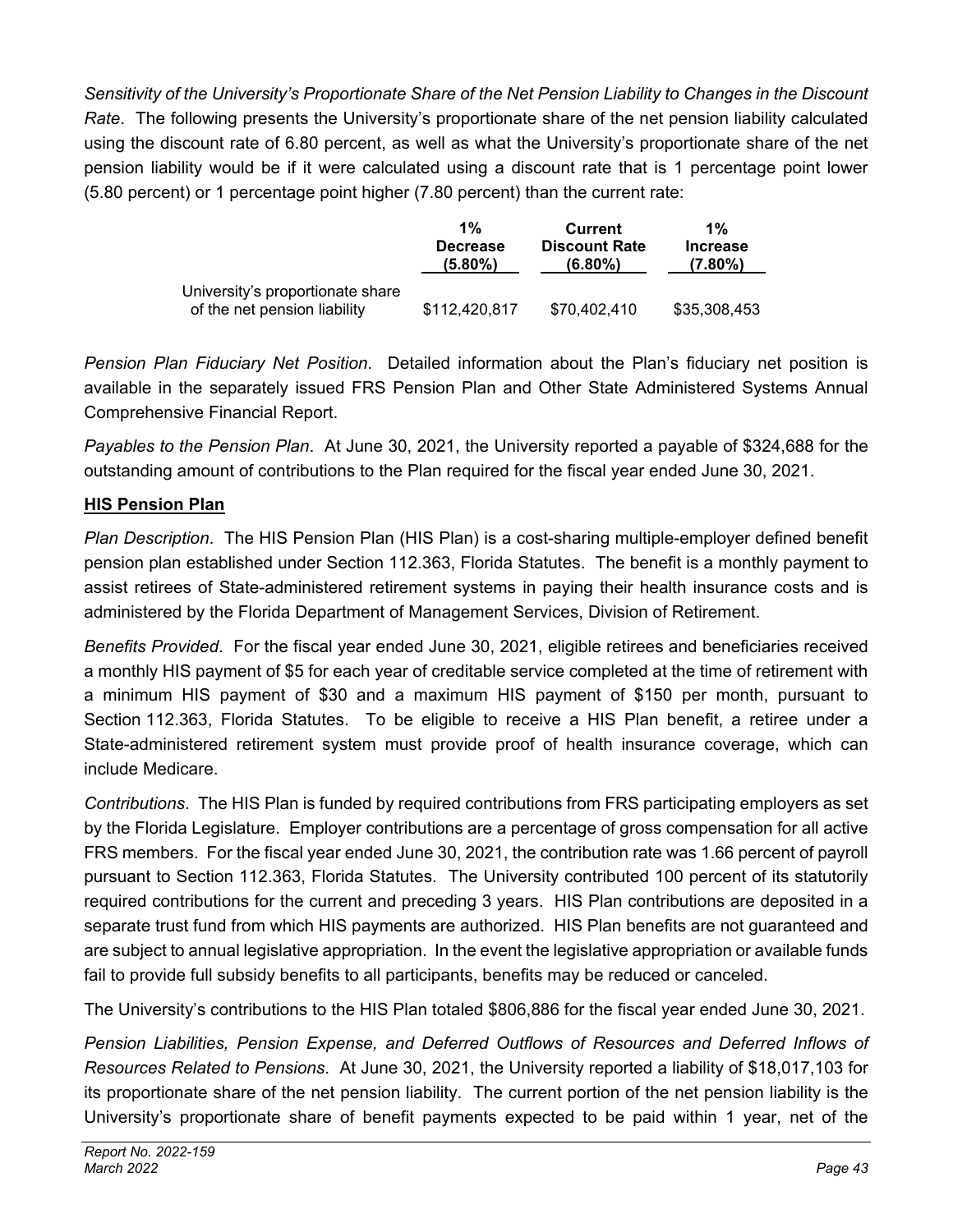University's proportionate share of the HIS Plan's fiduciary net position available to pay that amount. The net pension liability was measured as of June 30, 2020, and the total pension liability used to calculate the net pension liability was determined by an actuarial valuation as of July 1, 2020. The University's proportionate share of the net pension liability was based on the University's 2019-20 fiscal year contributions relative to the total 2019-20 fiscal year contributions of all participating members. At June 30, 2020, the University's proportionate share was 0.147562186 percent, which was an increase of 0.013480300 from its proportionate share measured as of June 30, 2019.

For the fiscal year ended June 30, 2021, the University recognized pension expense of \$1,988,418. In addition, the University reported deferred outflows of resources and deferred inflows of resources related to pensions from the following sources:

| <b>Description</b>                                                                              | <b>Deferred Outflows</b><br>of Resources |    | <b>Deferred Inflows</b><br>of Resources |
|-------------------------------------------------------------------------------------------------|------------------------------------------|----|-----------------------------------------|
| Change of assumptions                                                                           | \$<br>1,937,350                          | S  | 1,047,625                               |
| Difference between expected and actual<br>experience                                            | 737,009                                  |    | 13,899                                  |
| Net difference between projected and actual<br>earnings on HIS Plan investments                 | 14.385                                   |    |                                         |
| Changes in proportion and differences between<br>University HIS contributions and proportionate |                                          |    |                                         |
| share of HIS contributions                                                                      | 1,794,977                                |    | 109.938                                 |
| University HIS contributions subsequent to the<br>measurement date                              | 806,886                                  |    |                                         |
| Total                                                                                           | \$<br>5.290.607                          | \$ | 1.171.462                               |

The deferred outflows of resources totaling \$806,886, resulting from University contributions subsequent to the measurement date will be recognized as a reduction of the net pension liability in the fiscal year ending June 30, 2022. Other amounts reported as deferred outflows of resources and deferred inflows of resources related to pensions will be recognized in pension expense as follows:

| <b>Fiscal Year Ending June 30</b> | <b>Amount</b> |
|-----------------------------------|---------------|
| 2022                              | 894,038<br>\$ |
| 2023                              | 662,117       |
| 2024                              | 339,190       |
| 2025                              | 415,766       |
| 2026                              | 505,788       |
| Thereafter                        | 495,360       |
| Total                             | 3,312,259     |

*Actuarial Assumptions.* The total pension liability at July 1, 2020, actuarial valuation was determined using the following actuarial assumptions, applied to all periods included in the measurement:

| Inflation           | 2.40 percent                               |
|---------------------|--------------------------------------------|
| Salary increases    | 3.25 percent, average, including inflation |
| Municipal bond rate | 2.21 percent                               |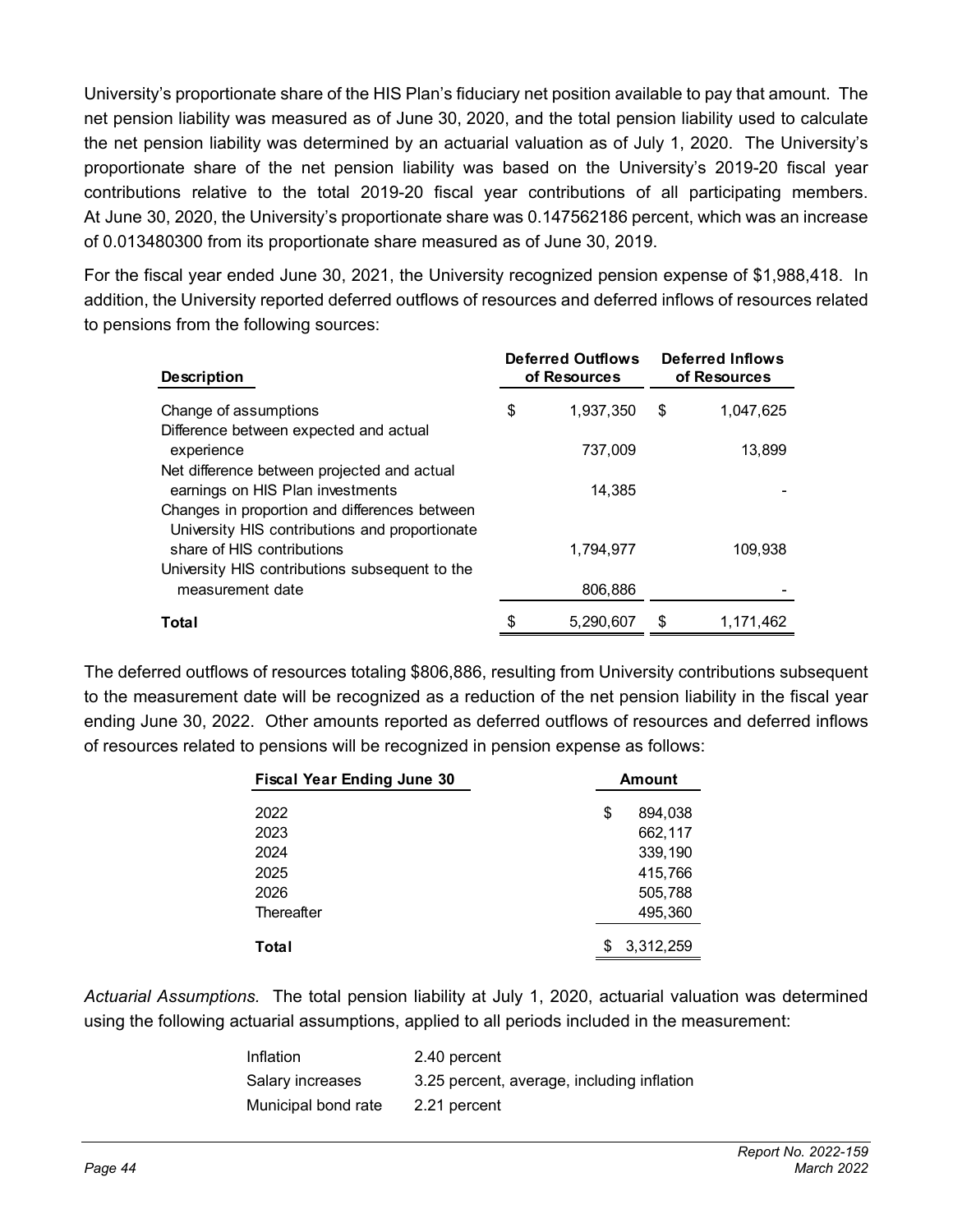Mortality rates were based on the PUB-2010 base table, projected generationally with Scale MP-2018. This is a change from the prior year mortality assumption which was based on the Generational RP-2000 with Projection Scale BB tables.

While an experience study had not been completed for the HIS Plan, the actuarial assumptions that determined the total pension liability for the HIS Plan were based on certain results of the most recent experience study for the FRS Plan.

*Discount Rate*. The discount rate used to measure the total pension liability was 2.21 percent. In general, the discount rate for calculating the total pension liability is equal to the single rate equivalent to discounting at the long-term expected rate of return for benefit payments prior to the projected depletion date. Because the HIS benefit is essentially funded on a pay-as-you-go basis, the depletion date is considered to be immediate, and the single equivalent discount rate is equal to the municipal bond rate selected by the plan sponsor. The Bond Buyer General Obligation 20-Bond Municipal Bond Index was adopted as the applicable municipal bond index. The discount rate used in the 2020 valuation was updated from 3.50 percent to 2.21 percent.

*Sensitivity of the University's Proportionate Share of the Net Pension Liability to Changes in the Discount Rate*. The following presents the University's proportionate share of the net pension liability calculated using the discount rate of 2.21 percent, as well as what the University's proportionate share of the net pension liability would be if it were calculated using a discount rate that is 1 percentage point lower (1.21 percent) or 1 percentage point higher (3.21 percent) than the current rate:

|                                                                  | $1\%$           | Current              | 1%              |
|------------------------------------------------------------------|-----------------|----------------------|-----------------|
|                                                                  | <b>Decrease</b> | <b>Discount Rate</b> | <b>Increase</b> |
|                                                                  | $(1.21\%)$      | $(2.21\%)$           | $(3.21\%)$      |
| University's proportionate share<br>of the net pension liability | \$20,826,966    | \$18,017,103         | \$15,717,237    |

*Pension Plan Fiduciary Net Position*. Detailed information about the HIS Plan's fiduciary net position is available in the separately issued FRS Pension Plan and Other State Administered Annual Comprehensive Financial Report.

*Payables to the Pension Plan*. At June 30, 2021, the University reported a payable of \$56,769 for the outstanding amount of contributions to the HIS Plan required for the fiscal year ended June 30, 2021.

### **10. Retirement Plans – Defined Contribution Pension Plans**

**FRS Investment Plan**. The SBA administers the defined contribution plan officially titled the FRS Investment Plan (Investment Plan). The Investment Plan is reported in the SBA's annual financial statements and in the State's Annual Comprehensive Financial Report.

As provided in Section 121.4501, Florida Statutes, eligible FRS members may elect to participate in the Investment Plan in lieu of the FRS defined benefit plan. University employees already participating in the State University System Optional Retirement Program or DROP are not eligible to participate in the Investment Plan. Employer and employee contributions are defined by law, but the ultimate benefit depends in part on the performance of investment funds. Service retirement benefits are based upon the value of the member's account upon retirement. Benefit terms, including contribution requirements,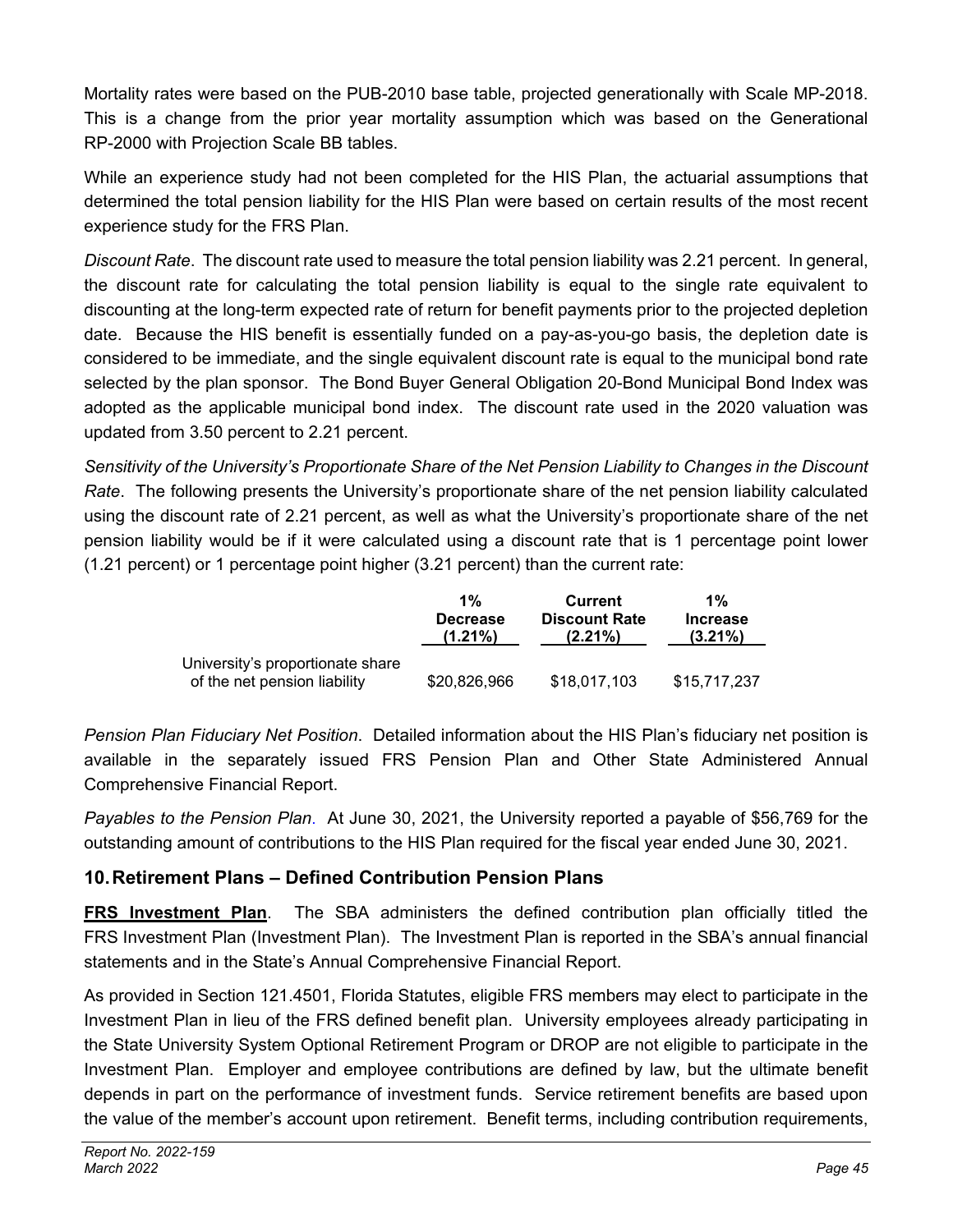are established and may be amended by the Florida Legislature. The Investment Plan is funded with the same employer and employee contributions, that are based on salary and membership class (Regular Class, Senior Management Service Class, etc.), as the FRS defined benefit plan. Contributions are directed to individual member accounts, and the individual members allocate contributions and account balances among various approved investment choices. Costs of administering the Investment Plan, including the FRS Financial Guidance Program, are funded through an employer contribution of 0.06 percent of payroll and by forfeited benefits of Investment Plan members. Allocations to the Investment Plan member accounts during the 2020-21 fiscal year were as follows:

|                                | <b>Percent of</b><br>Gross |
|--------------------------------|----------------------------|
| <b>Class</b>                   | Compensation               |
| FRS, Regular                   | 6.30                       |
| FRS, Senior Management Service | 7.67                       |
| FRS, Special Risk Regular      | 14.00                      |

For all membership classes, employees are immediately vested in their own contributions and are vested after 1 year of service for employer contributions and investment earnings regardless of membership class. If an accumulated benefit obligation for service credit originally earned under the FRS Pension Plan is transferred to the FRS Investment Plan, the member must have the years of service required for FRS Pension Plan vesting (including the service credit represented by the transferred funds) to be vested for these funds and the earnings on the funds. Nonvested employer contributions are placed in a suspense account for up to 5 years. If the employee returns to FRS-covered employment within the 5-year period, the employee will regain control over their account. If the employee does not return within the 5-year period, the employee will forfeit the accumulated account balance. For the fiscal year ended June 30, 2021, the information for the amount of forfeitures was unavailable from the SBA; however, management believes that these amounts, if any, would be immaterial to the University.

After termination and applying to receive benefits, the member may roll over vested funds to another qualified plan, structure a periodic payment under the Investment Plan, receive a lump-sum distribution, leave the funds invested for future distribution, or any combination of these options. Disability coverage is provided in which the member may either transfer the account balance to the FRS Pension Plan when approved for disability retirement to receive guaranteed lifetime monthly benefits under the FRS Pension Plan, or remain in the Investment Plan and rely upon that account balance for retirement income.

The University's Investment Plan pension expense totaled \$1,351,309 for the fiscal year ended June 30, 2021.

**State University System Optional Retirement Program**. Section 121.35, Florida Statutes, provides for an Optional Retirement Program (Program) for eligible university instructors and administrators. The Program is designed to aid State universities in recruiting employees by offering more portability to employees not expected to remain in the FRS for 8 or more years.

The Program is a defined contribution plan, which provides full and immediate vesting of all contributions submitted to the participating companies on behalf of the participant. Employees in eligible positions can make an irrevocable election to participate in the Program, rather than the FRS, and purchase retirement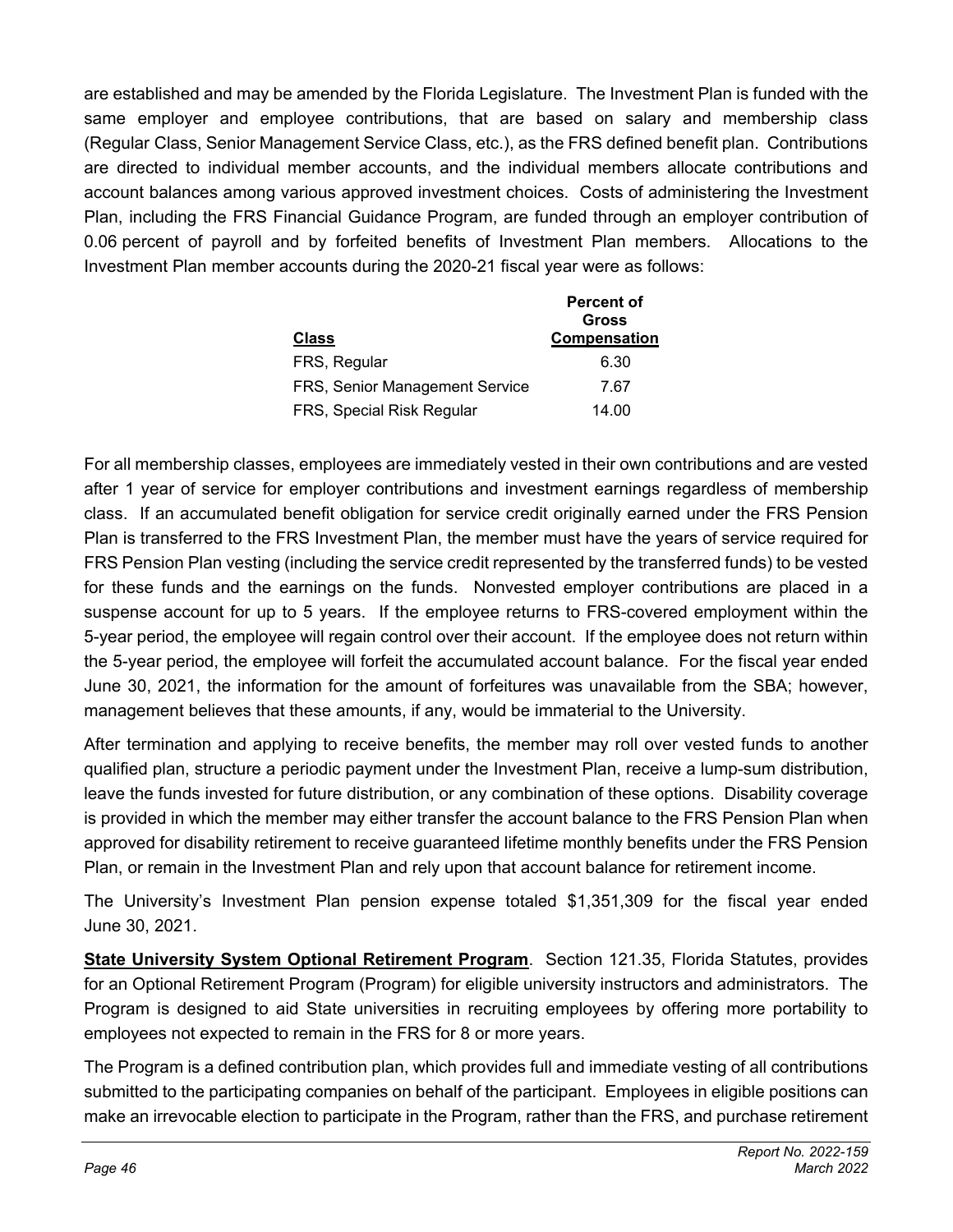and death benefits through contracts provided by certain insurance carriers. The employing university contributes 5.14 percent of the participant's salary to the participant's account, 3.44 percent to cover the unfunded actuarial liability of the FRS pension plan, and 0.01 percent to cover administrative costs, for a total of 8.59 percent, and employees contribute 3 percent of the employee's salary. Additionally, the employee may contribute, by payroll deduction, an amount not to exceed the percentage contributed by the University to the participant's annuity account. The contributions are invested in the company or companies selected by the participant to create a fund for the purchase of annuities at retirement.

The University's contributions to the Program totaled \$5,093,075, and employee contributions totaled \$3,046,453 for the 2020-21 fiscal year.

### **11. Construction Commitments**

| <b>Project Description</b>                              | Total<br>Commitment | <b>Completed</b><br>to Date | <b>Balance</b><br>Committed |
|---------------------------------------------------------|---------------------|-----------------------------|-----------------------------|
| Integrated Watershed/Coastal<br><b>Studies Building</b> | 56,578,658<br>S.    | \$34,755,849                | \$21,822,809                |
| Subtotal                                                | 56,578,658          | 34,755,849                  | 21,822,809                  |
| Project Balances Under \$1 Million                      | 1,319,088           | 134,750                     | 1,184,338                   |
| Total                                                   | 57,897,746<br>S.    | \$34,890,599                | \$23,007,147                |

The University's construction commitments at June 30, 2021, were as follows:

### **12. Risk Management Programs**

The University is exposed to various risks of loss related to torts; theft of, damage to, and destruction of assets; errors and omissions; injuries to employees; and natural disasters. Pursuant to Section 1001.72(2), Florida Statutes, the University participates in State self-insurance programs providing insurance for property and casualty, workers' compensation, general liability, fleet automotive liability, Federal Civil Rights, and employment discrimination liability. During the 2020-21 fiscal year, for property losses, the State retained the first \$2 million per occurrence for all perils except named windstorm and flood. The State retained the first \$2 million per occurrence with an annual aggregate retention of \$40 million for named windstorm and flood losses. After the annual aggregate retention, losses in excess of \$2 million per occurrence were commercially insured up to \$62.75 million for named windstorm and flood through February 14, 2021, and decreased to \$57.5 million starting February 15, 2021. For perils other than named windstorm and flood, losses in excess of \$2 million per occurrence were commercially insured up to \$162.25 million through February 14, 2021, and increased to \$167.5 million starting February 15, 2021; and losses exceeding those amounts were retained by the State. No excess insurance coverage is provided for workers' compensation, general and automotive liability, Federal Civil Rights and employment action coverage; all losses in these categories are completely self-insured by the State through the State Risk Management Trust Fund established pursuant to Chapter 284, Florida Statutes. Payments on tort claims are limited to \$200,000 per person and \$300,000 per occurrence as set by Section 768.28(5), Florida Statutes. Calculation of premiums considers the cash needs of the program and the amount of risk exposure for each participant. Settlements have not exceeded insurance coverage during the past 3 fiscal years.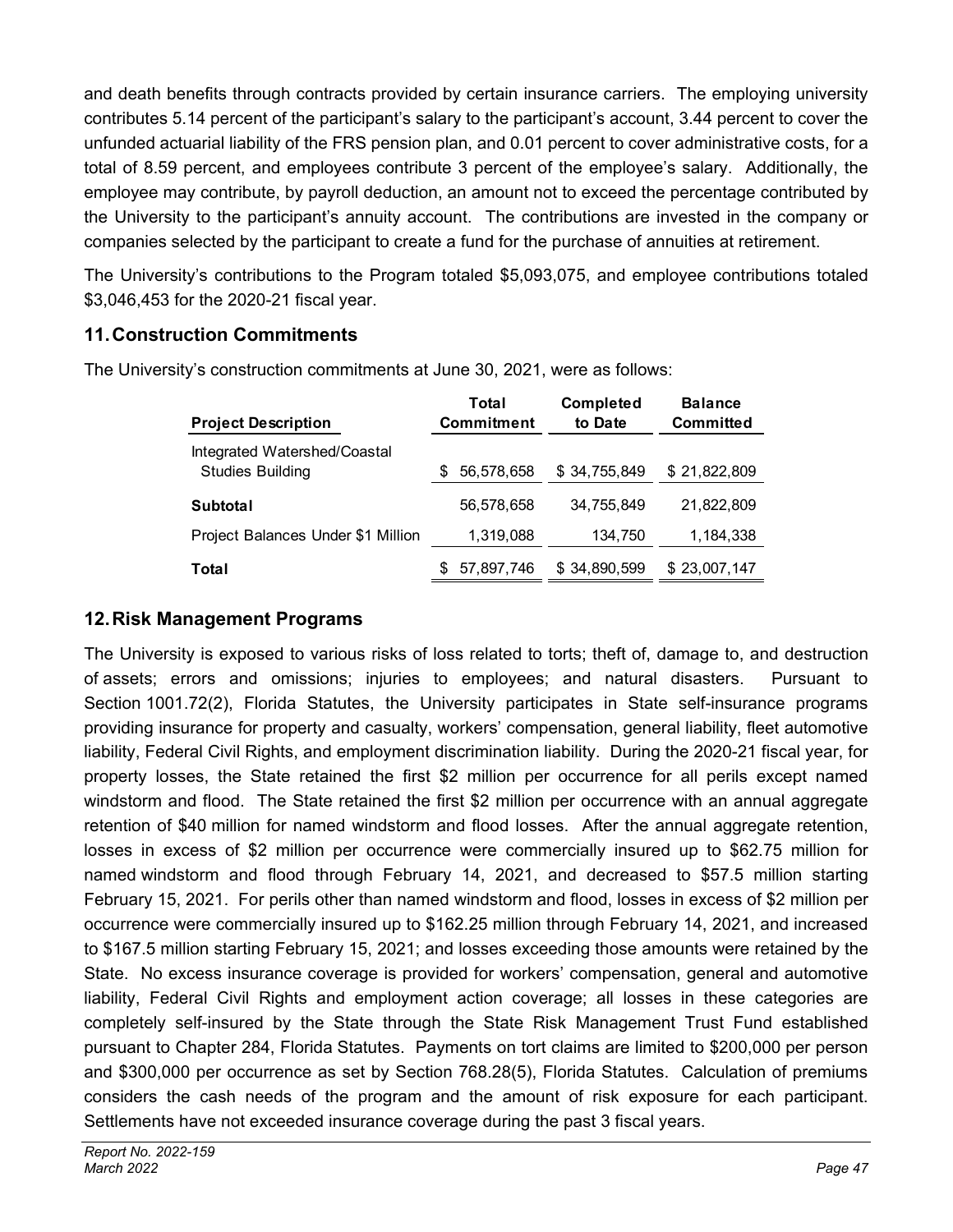Pursuant to Section 110.123, Florida Statutes, University employees may obtain healthcare services through participation in the State group health insurance plan or through membership in a health maintenance organization plan under contract with the State. The State's risk financing activities associated with State group health insurance, such as risk of loss related to medical and prescription drug claims, are administered through the State Employees Group Health Insurance Trust Fund. It is the practice of the State not to purchase commercial coverage for the risk of loss covered by this Fund. Additional information on the State's group health insurance plan, including the actuarial report, is available from the Florida Department of Management Services, Division of State Group Insurance.

### **13. Functional Distribution of Operating Expenses**

The functional classification of an operating expense (instruction, research, etc.) is assigned to a department based on the nature of the activity, which represents the material portion of the activity attributable to the department. For example, activities of an academic department for which the primary departmental function is instruction may include some activities other than direct instruction such as research and public service. However, when the primary mission of the department consists of instructional program elements, all expenses of the department are reported under the instruction classification. The operating expenses on the statement of revenues, expenses, and changes in net position are presented by natural classifications. The following are those same expenses presented in functional classifications as recommended by NACUBO:

| <b>Functional Classification</b>       | Amount           |
|----------------------------------------|------------------|
| Instruction                            | 91,202,751<br>\$ |
| Research                               | 8,465,254        |
| <b>Public Services</b>                 | 11.898.363       |
| Academic Support                       | 21,732,713       |
| <b>Student Services</b>                | 16,979,761       |
| Institutional Support                  | 48,400,360       |
| Operation and Maintenance of Plant     | 11,788,893       |
| Scholarships, Fellowships, and Waivers | 36,627,639       |
| Depreciation                           | 18.417.715       |
| <b>Auxiliary Enterprises</b>           | 38, 147, 759     |
| <b>Total Operating Expenses</b>        | \$303.661.208    |

### **14. Segment Information**

A segment is defined as an identifiable activity (or grouping of activities) that has one or more bonds or other debt instruments outstanding with a revenue stream pledged in support of that debt. In addition, the activity's related revenues, expenses, gains, losses, assets, deferred outflows of resources, liabilities, and deferred inflows of resources are required to be accounted for separately.

The following financial information for the University's Housing and Parking facilities represents identifiable activities for which one or more bonds are outstanding: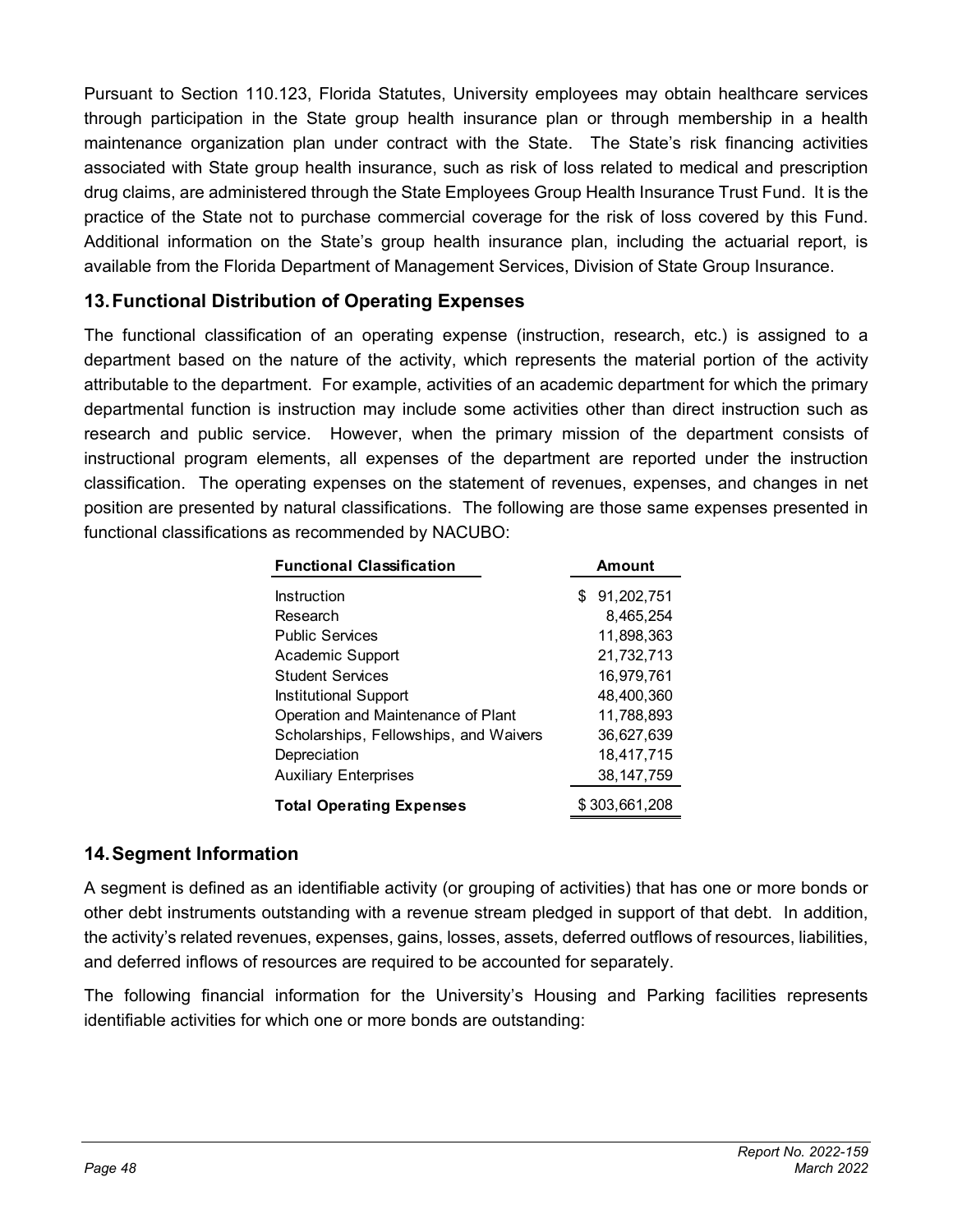### **Condensed Statement of Net Position**

|                                                                                                    | Housing<br><b>Facility</b>           | <b>Parking</b><br><b>Facility</b> |
|----------------------------------------------------------------------------------------------------|--------------------------------------|-----------------------------------|
| <b>Assets</b><br><b>Current Assets</b>                                                             | \$28,249,505                         | \$7,444,464                       |
| Capital Assets, Net<br><b>Other Noncurrent Assets</b>                                              | 158,587,155<br>3,449,214             | 18,572,265<br>1,385,780           |
| <b>Total Assets</b>                                                                                | 190,285,874                          | 27,402,509                        |
| <b>Deferred Outflows of Resources</b>                                                              | 1,897,338                            | 170,234                           |
| Liabilities<br><b>Current Liabilities</b><br><b>Noncurrent Liabilities</b>                         | 8,717,665<br>150,607,571             | 893,649<br>15,965,445             |
| <b>Total Liabilities</b>                                                                           | 159,325,236                          | 16,859,094                        |
| Deferred Inflows of Resources                                                                      | 1,166,023                            | 39,637                            |
| <b>Net Position</b><br>Net Investment in Capital Assets<br>Restricted - Expendable<br>Unrestricted | 8,314,089<br>3,451,136<br>19,926,728 | 710,270<br>1,385,783<br>8,577,959 |
| <b>Total Net Position</b>                                                                          | \$31,691,953                         | \$10,674,012                      |

### **Condensed Statement of Revenues, Expenses, and Changes in Net Position**

|                                             | Housing<br><b>Facility</b> | Parking<br><b>Facility</b> |
|---------------------------------------------|----------------------------|----------------------------|
| <b>Operating Revenues</b>                   | \$25,138,944               | \$3,704,100                |
| <b>Depreciation Expense</b>                 | (4, 172, 986)              | (503, 902)                 |
| <b>Other Operating Expenses</b>             | (15, 592, 690)             | (1,616,429)                |
| <b>Operating Income</b>                     | 5,373,268                  | 1,583,769                  |
| Nonoperating Revenues (Expenses):           |                            |                            |
| Nonoperating Revenue                        | 5,271,513                  | 117,210                    |
| <b>Other Nonoperating Expense</b>           | (4,763,859)                | (440,597)                  |
| <b>Net Nonoperating Revenues (Expenses)</b> | 507,654                    | (323, 387)                 |
| Increase in Net Position                    | 5,880,922                  | 1,260,382                  |
| Net Position, Beginning of Year             | 25,811,031                 | 9,413,630                  |
| <b>Net Position, End of Year</b>            | \$31,691,953               | \$10,674,012               |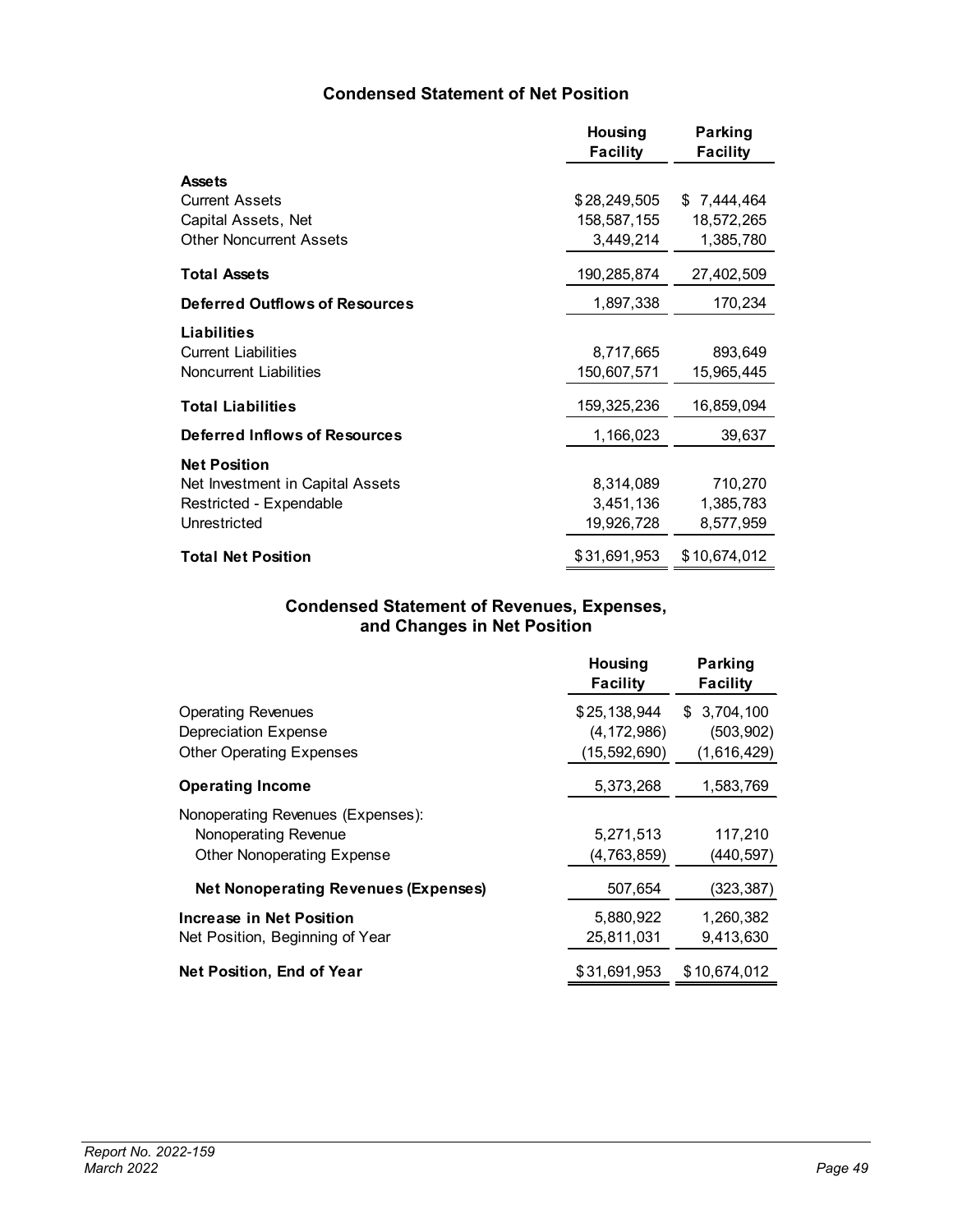### **Condensed Statement of Cash Flows**

|                                              | Housing<br><b>Facility</b> | <b>Parking</b><br><b>Facility</b> |
|----------------------------------------------|----------------------------|-----------------------------------|
| Net Cash Provided (Used) by:                 |                            |                                   |
| <b>Operating Activities</b>                  | \$13,638,585               | \$2,059,671                       |
| <b>Noncapital Financing Activities</b>       | (4,506,759)                | (440, 064)                        |
| Capital and Related Financing Activities     | (7,092,004)                | (690,000)                         |
| <b>Investing Activities</b>                  | (2,063,806)                | (932, 844)                        |
| Net Decrease in Cash and Cash                |                            |                                   |
| <b>Equivalents</b>                           | (23, 984)                  | (3,237)                           |
| Cash and Cash Equivalents, Beginning of Year | 7,372                      | 385,822                           |
| Cash and Cash Equivalents, End of Year       | (16,612)<br>S              | 382,585<br>\$                     |
|                                              |                            |                                   |

### **15. Blended Component Unit**

The University has one blended component unit as discussed in Note 1. The following financial information is presented net of eliminations for the University's blended component unit:

### **Condensed Statement of Net Position**

|                                       | <b>FGCU</b><br><b>Financing</b> |                   |                     | Total<br>Primary  |
|---------------------------------------|---------------------------------|-------------------|---------------------|-------------------|
|                                       | Corporation                     | <b>University</b> | <b>Eliminations</b> | Government        |
| Assets:                               |                                 |                   |                     |                   |
| <b>Current Assets</b>                 | 35,269,572<br>\$                | \$112,902,184     | \$<br>(466, 818)    | 147,704,938<br>S. |
| Capital Assets, Net                   |                                 | 568,644,436       |                     | 568,644,436       |
| <b>Other Noncurrent Assets</b>        | 172,970,055                     | 6,111,857         | (168, 135, 061)     | 10,946,851        |
| <b>Total Assets</b>                   | 208,239,627                     | 687,658,477       | (168, 601, 879)     | 727,296,225       |
| <b>Deferred Outflows of Resources</b> | 13,586                          | 75,386,859        |                     | 75,400,445        |
| Liabilities:                          |                                 |                   |                     |                   |
| <b>Current Liabilities</b>            | 9,321,948                       | 27,025,938        | (466, 818)          | 35,881,068        |
| <b>Noncurrent Liabilities</b>         | 162,208,618                     | 356,024,275       | (168, 135, 061)     | 350,097,832       |
| <b>Total Liabilities</b>              | 171,530,566                     | 383,050,213       | (168, 601, 879)     | 385,978,900       |
| <b>Deferred Inflows of Resources</b>  | 568,450                         | 39,724,161        |                     | 40,292,611        |
| <b>Net Position:</b>                  |                                 |                   |                     |                   |
| Net Investment in Capital Assets      |                                 | 400, 100, 067     |                     | 400,100,067       |
| Restricted - Expendable               | 4,836,919                       | 25,971,427        |                     | 30,808,346        |
| Unrestricted                          | 31,317,278                      | (85, 800, 532)    |                     | (54, 483, 254)    |
| <b>Total Net Position</b>             | 36, 154, 197<br>\$              | \$340,270,962     | \$                  | \$376,425,159     |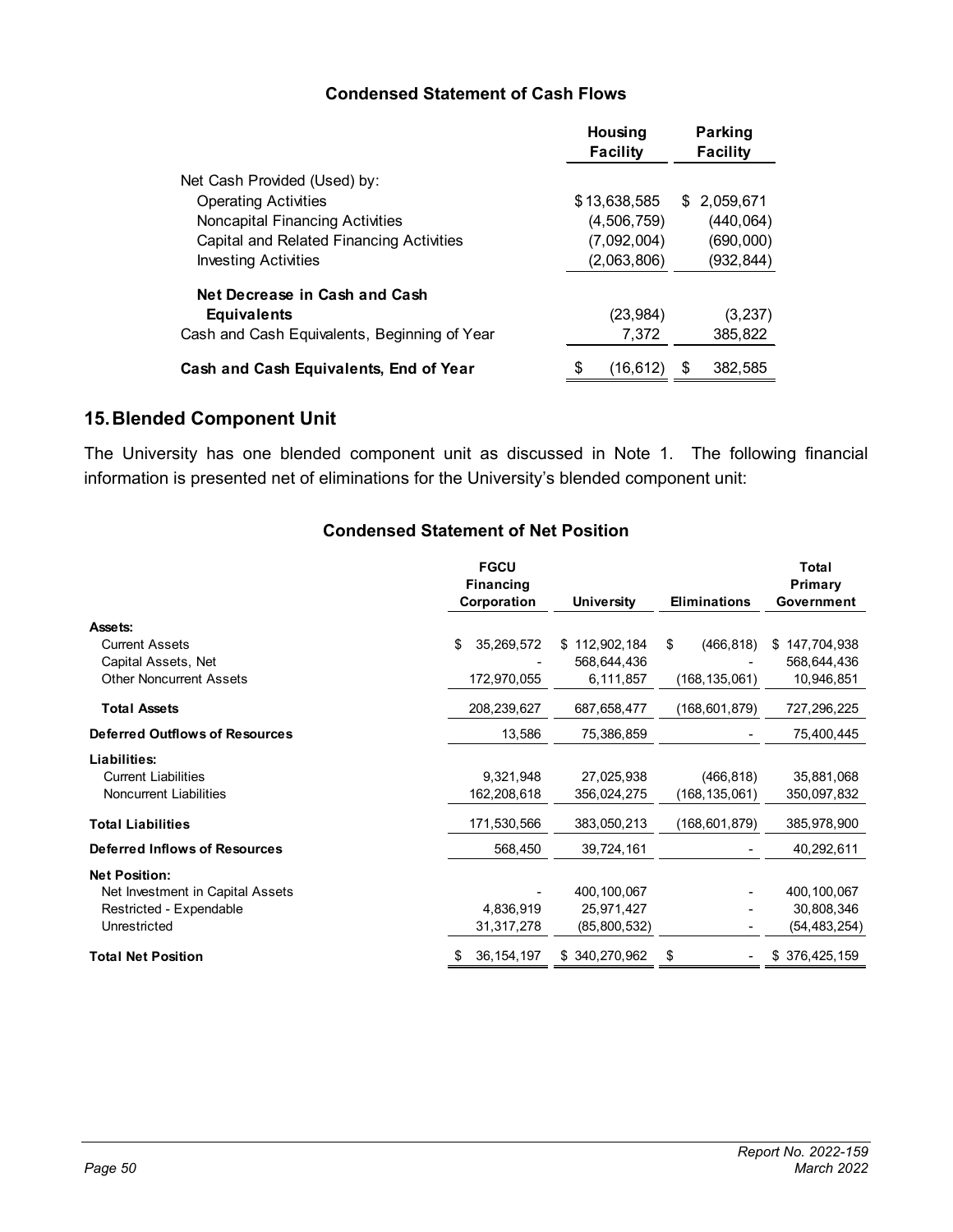### **Condensed Statement of Revenues, Expenses, and Changes in Net Position**

|                                             | <b>FGCU</b><br><b>Financing</b><br>Corporation | University        | <b>Eliminations</b>            | Total<br>Primary<br>Government |
|---------------------------------------------|------------------------------------------------|-------------------|--------------------------------|--------------------------------|
| <b>Operating Revenues</b>                   | 19,667,409<br>\$                               | 104,453,010<br>S. | \$<br>$\overline{\phantom{0}}$ | 124, 120, 419<br>S.            |
| <b>Depreciation Expense</b>                 |                                                | (18, 417, 715)    |                                | (18, 417, 715)                 |
| <b>Other Operating Expenses</b>             | (12,002,768)                                   | (276, 775, 951)   | 3,535,226                      | (285, 243, 493)                |
| <b>Operating Income (Loss)</b>              | 7,664,641                                      | (190, 740, 656)   | 3,535,226                      | (179,540,789)                  |
| Nonoperating Revenues (Expenses):           |                                                |                   |                                |                                |
| Nonoperating Revenue                        | 549,760                                        | 174,635,180       |                                | 175, 184, 940                  |
| Interest Expense                            |                                                | (8, 445)          | (5,610,769)                    | (5,619,214)                    |
| <b>Other Nonoperating Expense</b>           | (2,309,895)                                    | (10,772)          | 2,075,543                      | (245,124)                      |
| <b>Net Nonoperating Revenues (Expenses)</b> | (1,760,135)                                    | 174,615,963       | (3, 535, 226)                  | 169,320,602                    |
| <b>Other Revenues</b>                       |                                                | 18,470,241        |                                | 18,470,241                     |
| Increase in Net Position                    | 5,904,506                                      | 2,345,548         |                                | 8,250,054                      |
| Net Position, Beginning of Year             | 30,249,691                                     | 337,925,414       |                                | 368, 175, 105                  |
| Net Position, End of Year                   | 36, 154, 197<br>\$                             | \$340,270,962     | \$                             | \$376,425,159                  |

### **Condensed Statement of Cash Flows**

|                                                                                                      | <b>FGCU</b><br><b>Financing</b><br>Corporation | <b>University</b>    |    | <b>Eliminations</b> | Total<br>Primary<br>Government |
|------------------------------------------------------------------------------------------------------|------------------------------------------------|----------------------|----|---------------------|--------------------------------|
| Net Cash Provided (Used) by:                                                                         |                                                |                      |    |                     |                                |
| <b>Operating Activities</b>                                                                          | \$<br>12,823,515                               | \$(139, 259, 889)    | S. | (14,056,640)        | \$(140, 493, 014)              |
| <b>Noncapital Financing Activities</b>                                                               | (2,052,262)                                    | 160,536,457          |    | 19,667,409          | 178, 151, 604                  |
| Capital and Related Financing Activities                                                             | (7,782,004)                                    | 493.474              |    | (5,610,769)         | (12, 899, 299)                 |
| <b>Investing Activities</b>                                                                          | (2,996,650)                                    | (19,322,947)         |    |                     | (22, 319, 597)                 |
| Net Increase (Decrease) in Cash and Cash Equivalents<br>Cash and Cash Equivalents, Beginning of Year | (7, 401)<br>443.194                            | 2,447,095<br>610.317 |    |                     | 2,439,694<br>1,053,511         |
| Cash and Cash Equivalents, End of Year                                                               | 435.793                                        | 3.057.412            | \$ | ۰.                  | \$<br>3.493.205                |

### **16. Related Party Transactions**

### **University and Blended Component Unit**.

As part of a Master Ground and Operating Lease Agreement (see Note 8.), the University operates and pays all operating costs of the facilities leased from the Corporation from the gross rental income from the respective student residences and parking facilities. The net rental income is then paid to the Corporation by the University in arrears based on collections. The University provides office space and related occupancy costs, such as, utilities and use of other office machines as well as accounting and record keeping services at no cost to the Corporation.

### **Discretely Presented Component Unit**.

The Foundation maintains a portion of its investments with a financial institution of which a Foundation board member was an officer during the fiscal year ended June 30, 2021. The Foundation investments managed by the financial institution at June 30, 2021, totaled \$29,135.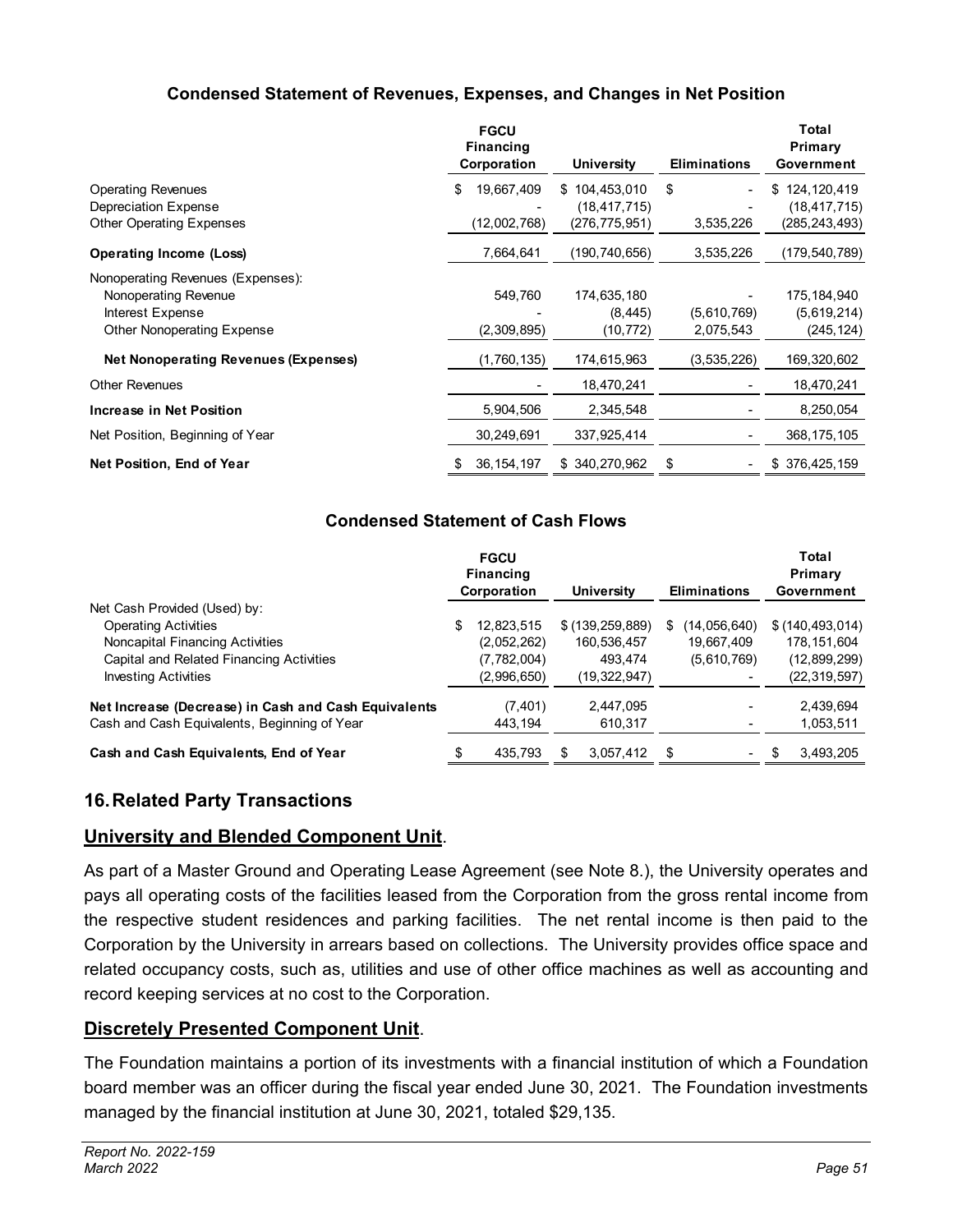The Foundation maintains a portion of its fixed income investments with an investment firm of which a Foundation board member was an officer during the fiscal year ended June 30, 2021. The Foundation investments managed by the investment firm at June 30, 2021, totaled \$14,485,058.

The Foundation's operating bank account was with a financial institution that a Foundation board member was an officer of during the fiscal year ending June 30, 2021. On June 30, 2021, the Foundation had \$15,726,424 on deposit with this financial institution.

On July 17, 2013, the University renewed the lease agreement with the Foundation for the use of waterfront property for the University's Vester Marine Science and Environmental Education Center. The monthly lease payment of \$32,000 covers the general operating and maintenance expenses incurred by the Foundation.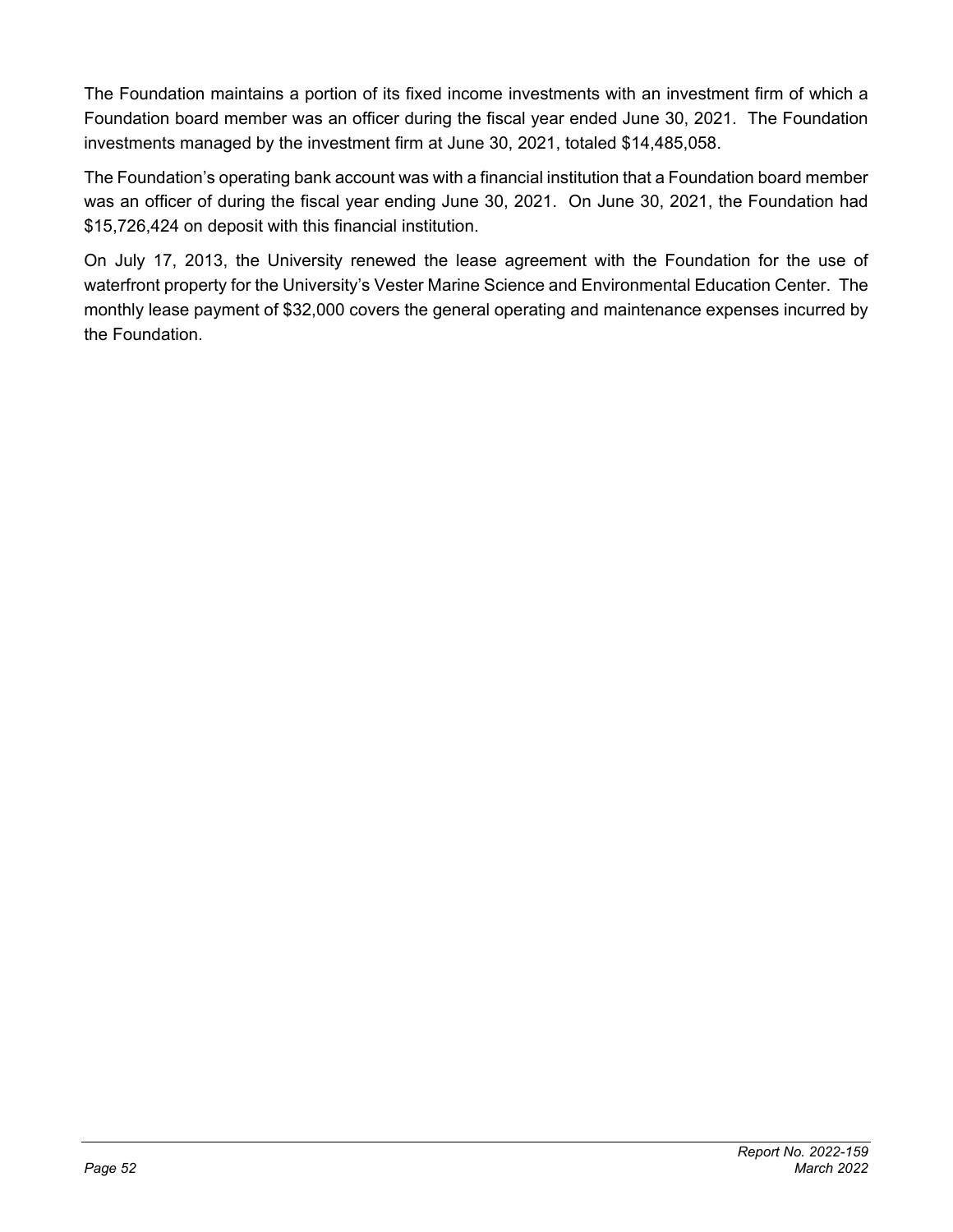# <span id="page-56-0"></span>*OTHER REQUIRED SUPPLEMENTARY INFORMATION*

### **Schedule of the University's Proportionate Share of the Total Other Postemployment Benefits Liability**

|                                                     | 2020(1)       | 2019(1)       | 2018(1)       | 2017(1)       |
|-----------------------------------------------------|---------------|---------------|---------------|---------------|
| University's proportion of the total other          |               |               |               |               |
| postemployment benefits liability                   | 0.86%         | 0.71%         | 0.60%         | $0.60\%$      |
| University's proportionate share of the total other |               |               |               |               |
| postemployment benefits liability                   | \$88,042,902  | \$ 89.432.262 | \$ 63,309,000 | \$ 65,178,000 |
| University's covered-employee payroll               | \$112,595,103 | \$109,150,814 | \$92,402,906  | \$91,940,732  |
| University's proportionate share of the total other |               |               |               |               |
| postemployment benefits liability as a              |               |               |               |               |
| percentage of its covered-employee payroll          | 78.19%        | 81.93%        | 68.51%        | 70.89%        |

(1) The amounts presented for each fiscal year were determined as of June 30.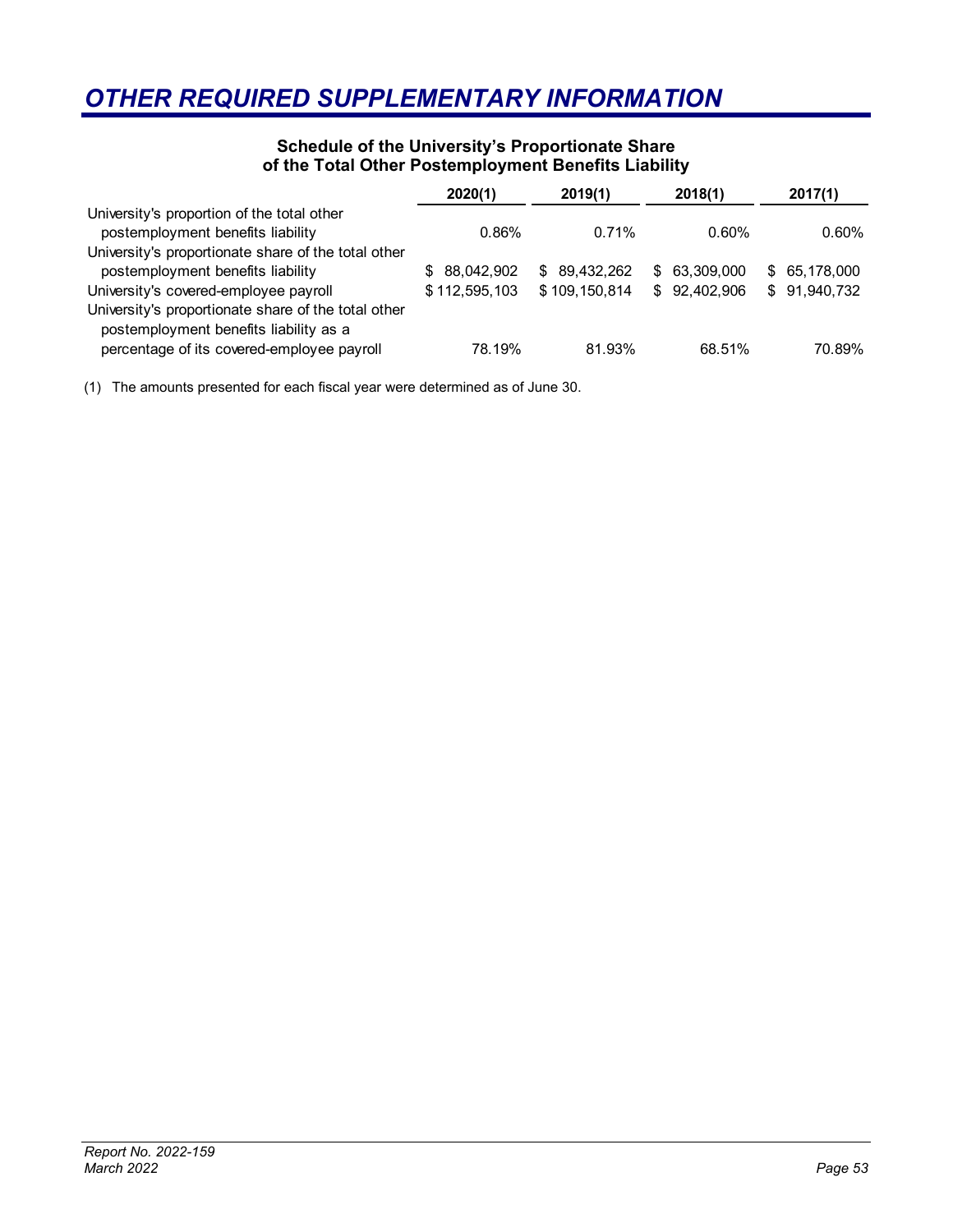### **Schedule of the University's Proportionate Share of the Net Pension Liability – Florida Retirement System Pension Plan**

<span id="page-57-0"></span>

|                                                                                                                | 2020(1)              | 2019(1)       | 2018(1)       | 2017(1)      |
|----------------------------------------------------------------------------------------------------------------|----------------------|---------------|---------------|--------------|
| University's proportion of the FRS<br>net pension liability<br>University's proportionate share of             | 0.162436585%         | 0.150085159%  | 0.147498178%  | 0.143582601% |
| the FRS net pension liability                                                                                  | \$<br>70,402,410 \$  | 51,687,239 \$ | 44,427,216 \$ | 42,470,770   |
| University's covered payroll (2)                                                                               | \$<br>108,458,679 \$ | 96,205,524 \$ | 90,853,899 \$ | 87,654,579   |
| University's proportionate share of<br>the FRS net pension liability as a<br>percentage of its covered payroll | 64.91%               | 53.73%        | 48.90%        | 48.45%       |
| FRS Plan fiduciary net position as<br>a percentage of the FRS total<br>pension liability                       | 78.85%               | 82.61%        | 84.26%        | 83.89%       |

(1) The amounts presented for each fiscal year were determined as of June 30.

(2) Covered payroll includes defined benefit plan actives, investment plan members, State university system optional retirement program members, and members in DROP because total employer contributions are determined on a uniform basis (blended rate) as required by Part III of Chapter 121, Florida Statutes.

### **Schedule of University Contributions – Florida Retirement System Pension Plan**

|                                                                             | 2021(1)              | 2020(1)                  | 2019(1)      |     | 2018(1)     |
|-----------------------------------------------------------------------------|----------------------|--------------------------|--------------|-----|-------------|
| <b>Contractually required FRS</b><br>contribution                           | \$<br>5,796,617 \$   | 5,397,048 \$             | 4,653,723 \$ |     | 4,203,580   |
| FRS contributions in relation to the<br>contractually required contribution | (5,796,617)          | (5,397,048)              | (4,653,723)  |     | (4,203,580) |
| FRS contribution deficiency<br>(excess)                                     |                      | $\overline{\phantom{0}}$ |              |     |             |
| University's covered payroll (2)<br>FRS contributions as a percentage       | \$<br>106,943,625 \$ | 108,458,679 \$           | 96,205,524   | -\$ | 90,853,899  |
| of covered payroll                                                          | 5.42%                | 4.98%                    | 4.84%        |     | 4.63%       |

(1) The amounts presented for each fiscal year were determined as of June 30.

(2) Covered payroll includes defined benefit plan actives, investment plan members, State university system optional retirement plan members, and members in DROP because total employer contributions are determined on a uniform basis (blended rate) as required by Part III of Chapter 121, Florida Statutes.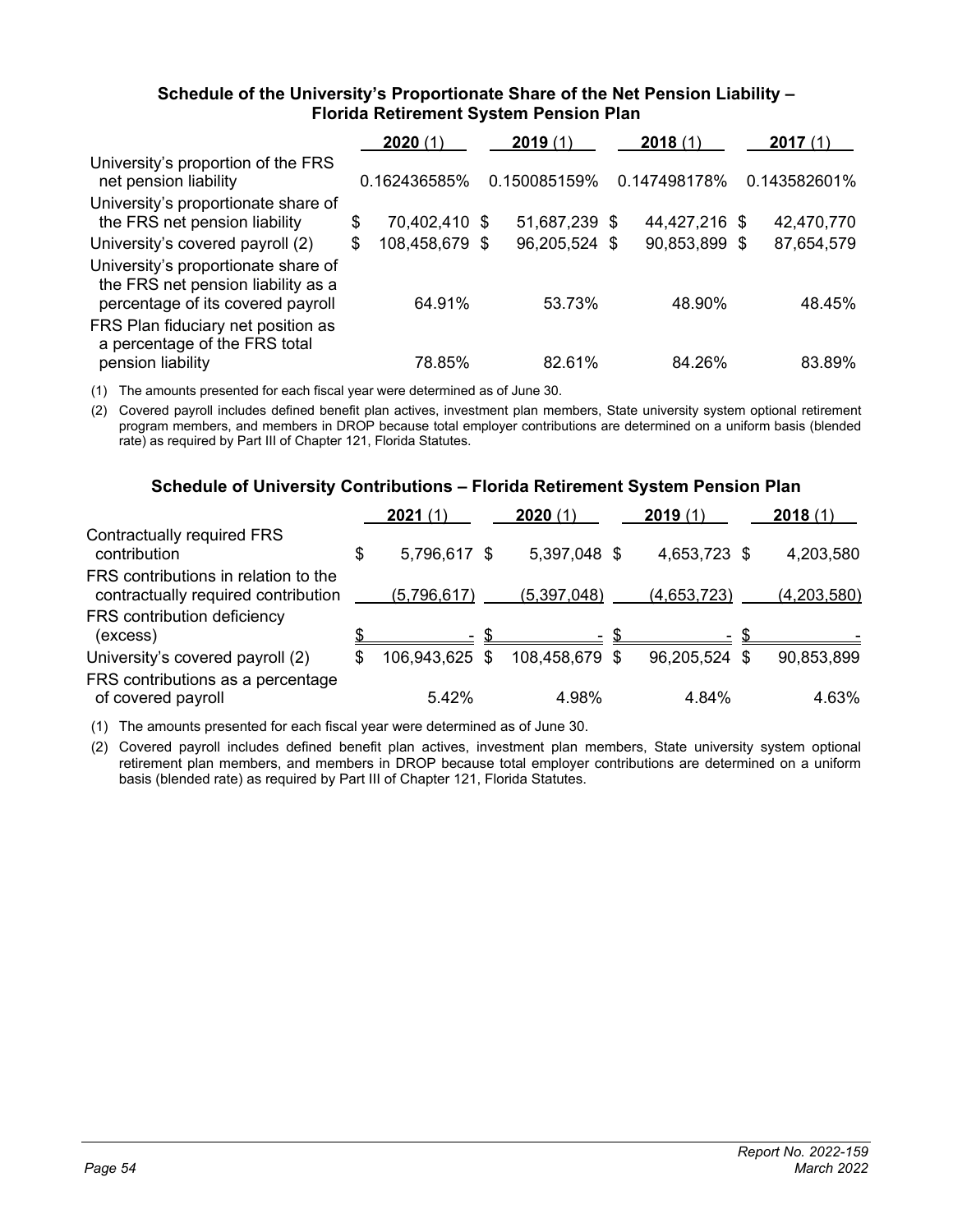|          | 2016(1)                        | 2015(1)                        | 2014(1)                       | 2013 (1                  |
|----------|--------------------------------|--------------------------------|-------------------------------|--------------------------|
|          | 0.138242676%                   | 0.134955671%                   | 0.120557144%                  | 0.090929688%             |
| \$<br>\$ | 34,906,384 \$<br>83,326,076 \$ | 17,431,335 \$<br>78,759,256 \$ | 7,355,759 \$<br>71,749,253 \$ | 15,653,046<br>67,297,169 |
|          | 41.89%                         | 22.13%                         | 10.25%                        | 23.26%                   |
|          | 84.88%                         | 92.00%                         | 96.09%                        | 88.54%                   |

| 2017(1)            | 2016(1)             | 2015(1)       | 2014(1)     |
|--------------------|---------------------|---------------|-------------|
| \$<br>3,737,809 \$ | 3,371,268 \$        | 3,290,334 \$  | 2,640,713   |
| (3,737,809)        | (3,371,268)         | (3,290,334)   | (2,640,713) |
|                    |                     |               |             |
| \$<br>87,654,579   | \$<br>83,326,076 \$ | 78,759,256 \$ | 71,749,253  |
| 4.26%              | 4.05%               | 4.18%         | 3.68%       |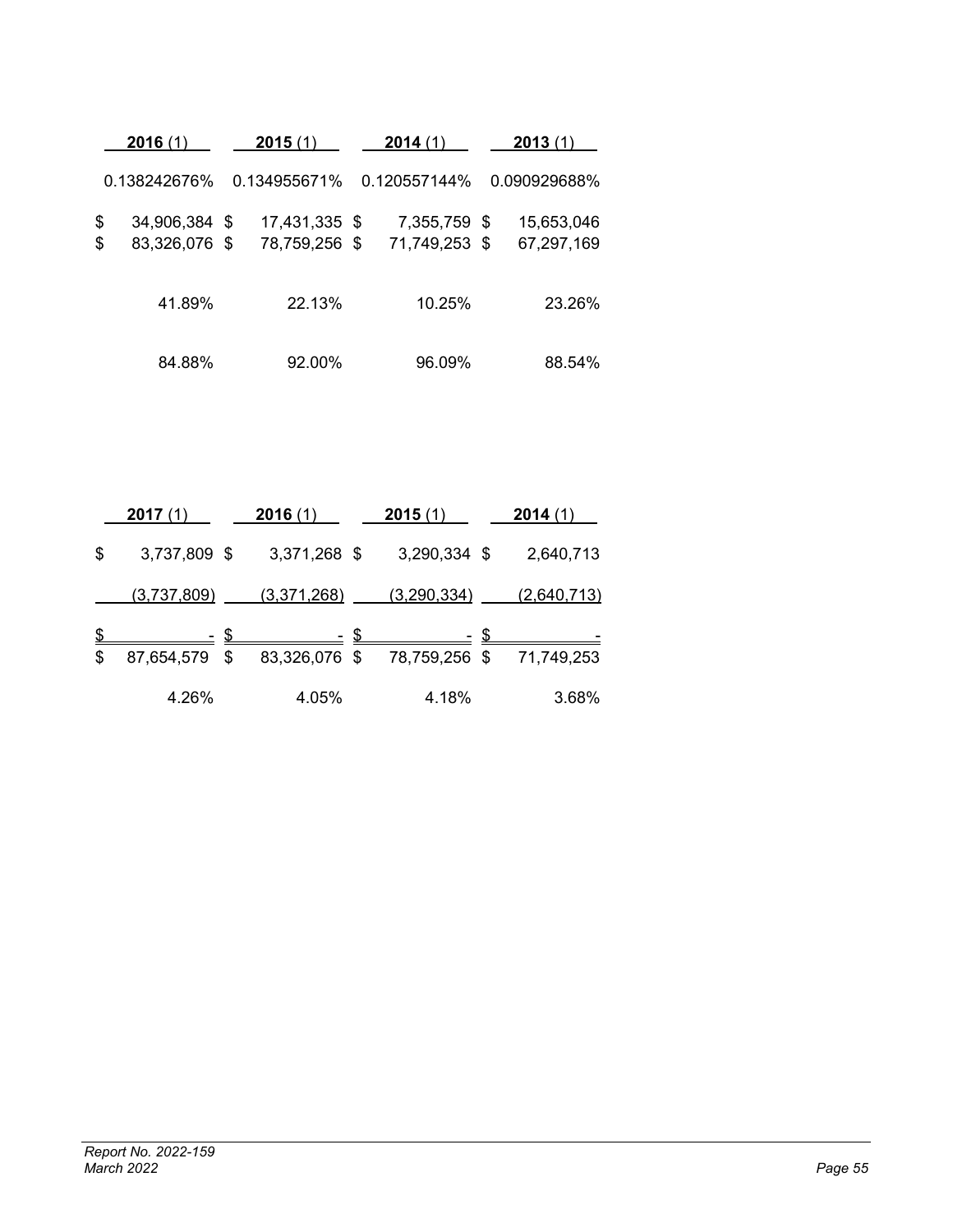### **Schedule of the University's Proportionate Share of the Net Pension Liability – Health Insurance Subsidy Pension Plan**

<span id="page-59-0"></span>

|                                                                                                                | 2020(1)             | 2019(1)       | 2018(1)       | 2017         |
|----------------------------------------------------------------------------------------------------------------|---------------------|---------------|---------------|--------------|
| University's proportion of the HIS net<br>pension liability<br>University's proportionate share of             | 0.147562186%        | 0.134081886%  | 0.132522781%  | 0.134383174% |
| the HIS net pension liability                                                                                  | \$<br>18,017,103 \$ | 15,002,421 \$ | 14,026,360 \$ | 14,368,869   |
| University's covered payroll (2)                                                                               | \$<br>50,476,122 \$ | 44,358,148 \$ | 42,242,715 \$ | 42,170,740   |
| University's proportionate share of<br>the HIS net pension liability as a<br>percentage of its covered payroll | 35.69%              | 33.82%        | 33.20%        | 34.07%       |
| HIS Plan fiduciary net position as<br>a percentage of the HIS total<br>pension liability                       | $3.00\%$            | 2.63%         | 2.15%         | 1.64%        |

(1) The amounts presented for each fiscal year were determined as of June 30.

(2) Covered payroll includes defined benefit plan actives, investment plan members, and members in DROP.

### **Schedule of University Contributions – Health Insurance Subsidy Pension Plan**

|                                                                    | 2021(1)             | 2020(1)       | 2019(1)       | 2018(1)    |
|--------------------------------------------------------------------|---------------------|---------------|---------------|------------|
| Contractually required HIS<br>contribution                         | \$<br>806,886 \$    | 850,332 \$    | 744,544 \$    | 718,674    |
| HIS contributions in relation to the<br>contractually required HIS |                     |               |               |            |
| contribution                                                       | (806, 886)          | (850, 332)    | (744, 544)    | (718, 674) |
| HIS contribution deficiency                                        |                     |               |               |            |
| (excess)                                                           |                     |               |               |            |
| University's covered payroll (2)                                   | \$<br>47,631,531 \$ | 50,476,122 \$ | 44,358,148 \$ | 42,242,715 |
| HIS contributions as a percentage<br>of covered payroll            | 1.69%               | 1.68%         | 1.68%         | 1.70%      |

(1) The amounts presented for each fiscal year were determined as of June 30.

(2) Covered payroll includes defined benefit plan actives, investment plan members, and members in DROP.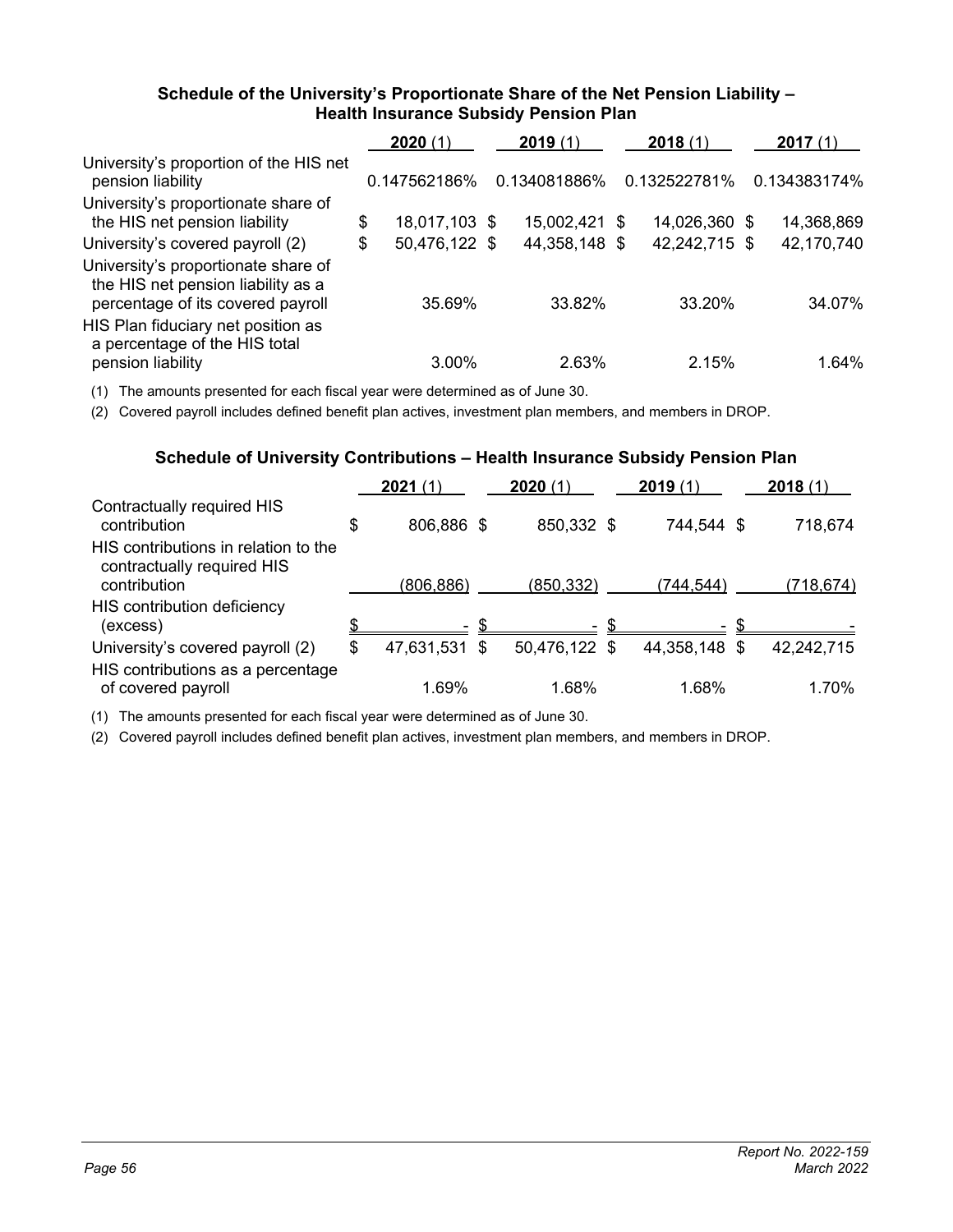| 2016 (1) |                          | 2015(1)                                       | 2014(1) |                                |  | 2013 (1                 |  |  |  |
|----------|--------------------------|-----------------------------------------------|---------|--------------------------------|--|-------------------------|--|--|--|
|          | 0.131611257%             | 0.126328980%                                  |         | 0.116328119%                   |  | 0.109926339%            |  |  |  |
| \$<br>\$ | 15,338,747<br>39,725,141 | 12,883,569 \$<br>- \$<br>37,462,263 \$<br>-\$ |         | 10,876,963 \$<br>34,108,299 \$ |  | 9,570,533<br>31,706,972 |  |  |  |
|          | 38.61%                   | 34.39%                                        |         | 31.89%                         |  | 30.18%                  |  |  |  |
|          | 0.97%                    | 0.50%                                         |         | $0.99\%$                       |  | 1.78%                   |  |  |  |

| 2017(1)             |      | 2016(1)       |    | 2015(1)       |    | 2014(1)    |  |
|---------------------|------|---------------|----|---------------|----|------------|--|
| \$<br>711,195 \$    |      | 674,592 \$    |    | 482,908 \$    |    | 398,501    |  |
| (711, 195)          |      | (674, 592)    |    | (482,908)     |    | (398,501)  |  |
|                     | - \$ |               | \$ |               | \$ |            |  |
| \$<br>42,170,740 \$ |      | 39,725,141 \$ |    | 37,462,263 \$ |    | 34,108,299 |  |
| 1.69%               |      | 1.70%         |    | 1.29%         |    | 1.17%      |  |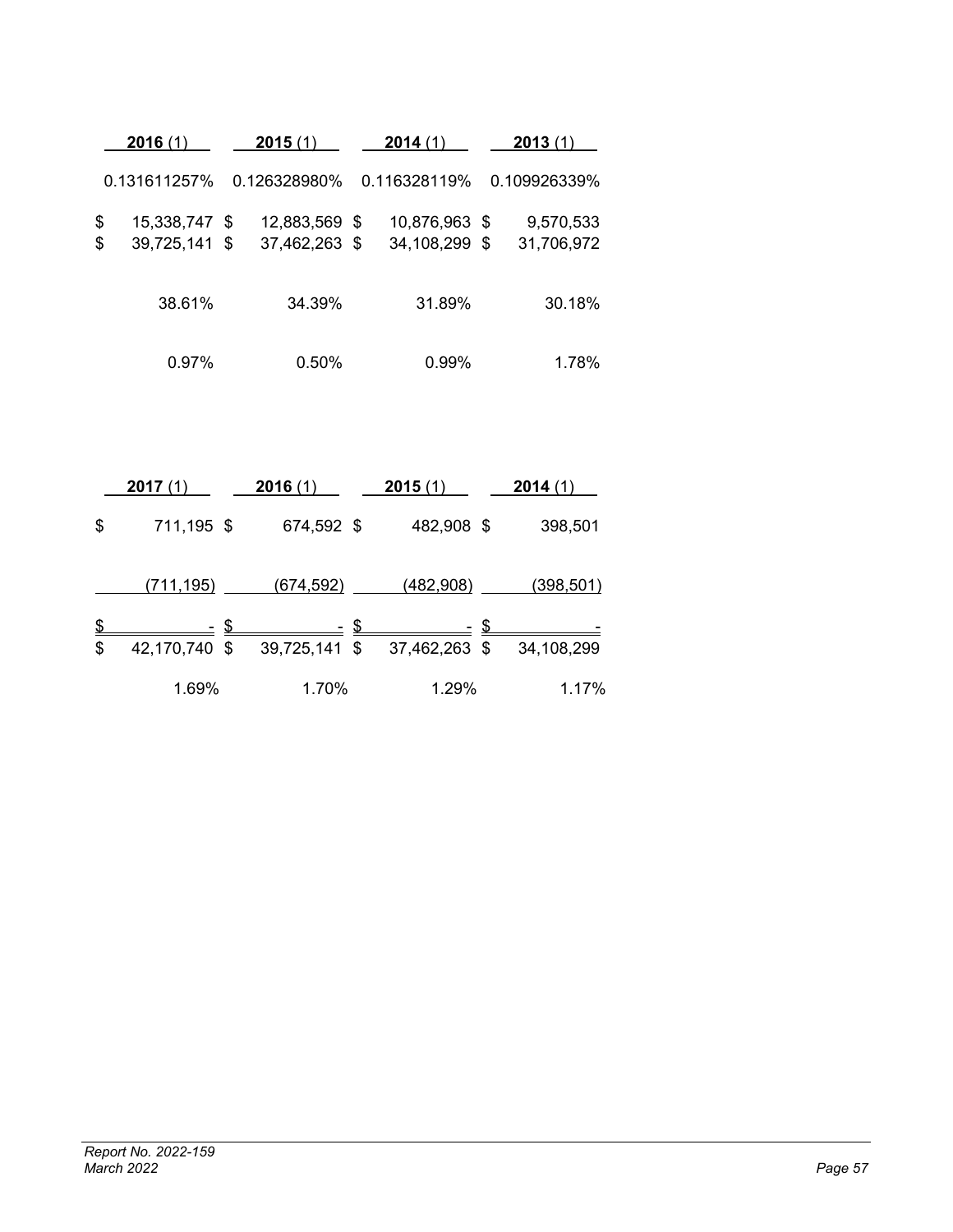### <span id="page-61-0"></span>**1. Schedule of the University's Proportionate Share of the Total Other Postemployment Benefits Liability**

No assets are accumulated in a trust that meet the criteria in paragraph 4 of GASB Statement No. 75 to pay related benefits.

*Changes of Assumptions*. In 2020, amounts reported as changes of assumptions resulted from changes to the census data, a change to the discount rate, the effect of the repeal of excise tax that was to be effective in 2022, the use of actual claims information, an update in the trend rate, the consideration of continued health care coverage, and an update to the mortality rate. Refer to Note 8. to the financial statements for further detail.

### **2. Schedule of Net Pension Liability and Schedule of Contributions – Florida Retirement System Pension Plan**

*Changes of Assumptions*. The long-term expected rate of return was decreased from 6.90 percent to 6.80 percent.

### **3. Schedule of Net Pension Liability and Schedule of Contributions – Health Insurance Subsidy Pension Plan**

*Changes of Assumptions*. The municipal rate used to determine total pension liability decreased from 3.50 percent to 2.21 percent, and the active member mortality assumption was updated.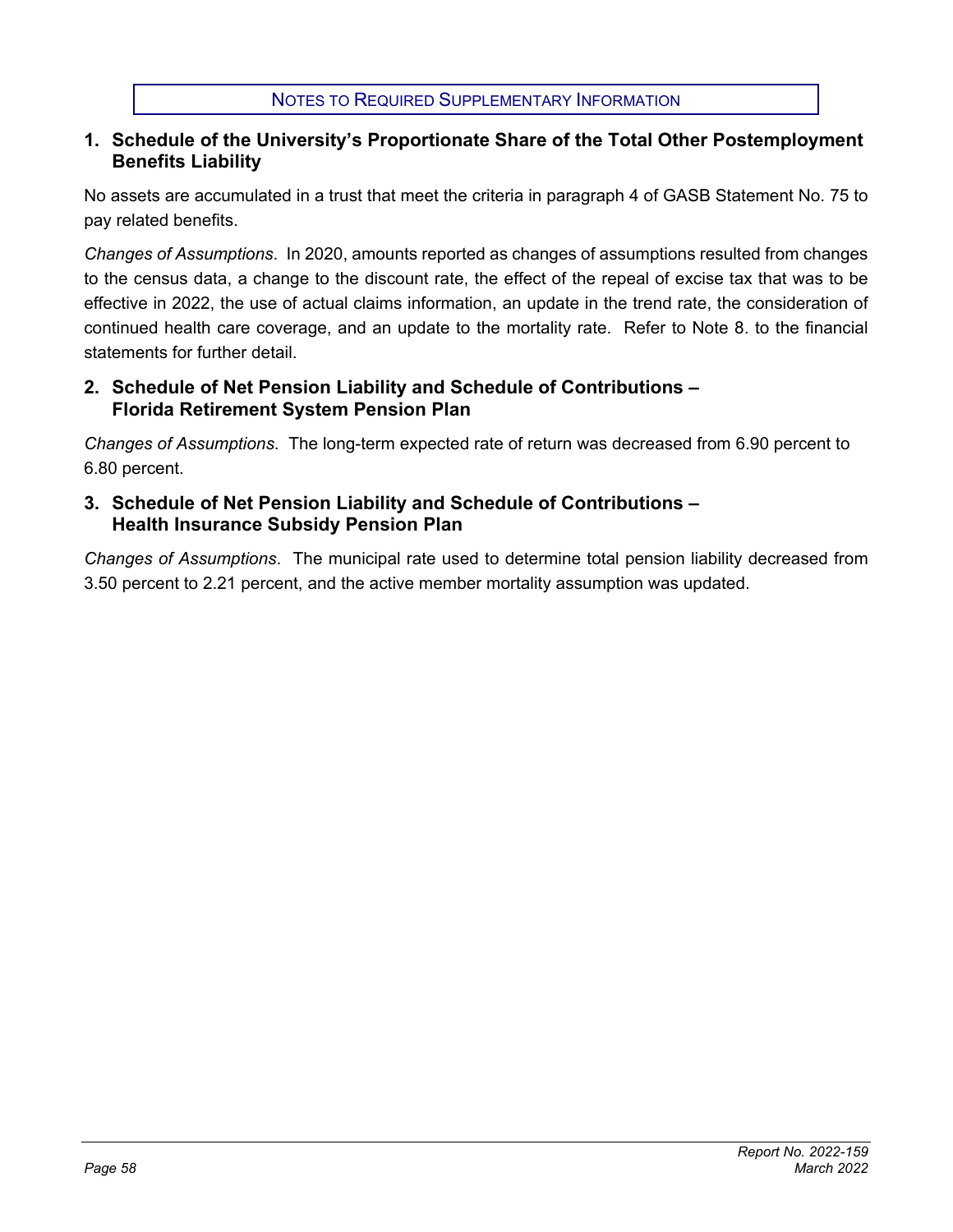<span id="page-62-0"></span>

Sherrill F. Norman, CPA Auditor General

# **AUDITOR GENERAL STATE OF FLORIDA**

Claude Denson Pepper Building, Suite G74 111 West Madison Street Tallahassee, Florida 32399-1450



Phone: (850) 412-2722 Fax: (850) 488-6975

The President of the Senate, the Speaker of the House of Representatives, and the Legislative Auditing Committee

### **INDEPENDENT AUDITOR'S REPORT ON INTERNAL CONTROL OVER FINANCIAL REPORTING AND ON COMPLIANCE AND OTHER MATTERS BASED ON AN AUDIT OF FINANCIAL STATEMENTS PERFORMED IN ACCORDANCE WITH** *GOVERNMENT AUDITING STANDARDS*

We have audited, in accordance with the auditing standards generally accepted in the United States of America and the standards applicable to financial audits contained in *Government Auditing Standards* issued by the Comptroller General of the United States, the financial statements of the Florida Gulf Coast University, a component unit of the State of Florida, and its discretely presented component unit as of and for the fiscal year ended June 30, 2021, and the related notes to the financial statements, which collectively comprise the University's basic financial statements, and have issued our report thereon dated March 21, 2022, included under the heading **INDEPENDENT AUDITOR'S REPORT**. Our report includes a reference to other auditors who audited the financial statements of the blended and discretely presented component units, as described in our report on the University's financial statements. This report does not include the results of the other auditors' testing of internal control over financial reporting or compliance and other matters that are reported on separately by those auditors.

### **Internal Control Over Financial Reporting**

In planning and performing our audit of the financial statements, we considered the University's internal control over financial reporting (internal control) as a basis for designing audit procedures that are appropriate in the circumstances for the purpose of expressing our opinions on the financial statements, but not for the purpose of expressing an opinion on the effectiveness of the University's internal control. Accordingly, we do not express an opinion on the effectiveness of the University's internal control.

A *deficiency in internal control* exists when the design or operation of a control does not allow management or employees, in the normal course of performing their assigned functions, to prevent, or detect and correct, misstatements on a timely basis. A *material weakness* is a deficiency, or a combination of deficiencies, in internal control such that there is a reasonable possibility that a material misstatement of the University's financial statements will not be prevented, or detected and corrected on a timely basis. A *significant deficiency* is a deficiency, or a combination of deficiencies, in internal control